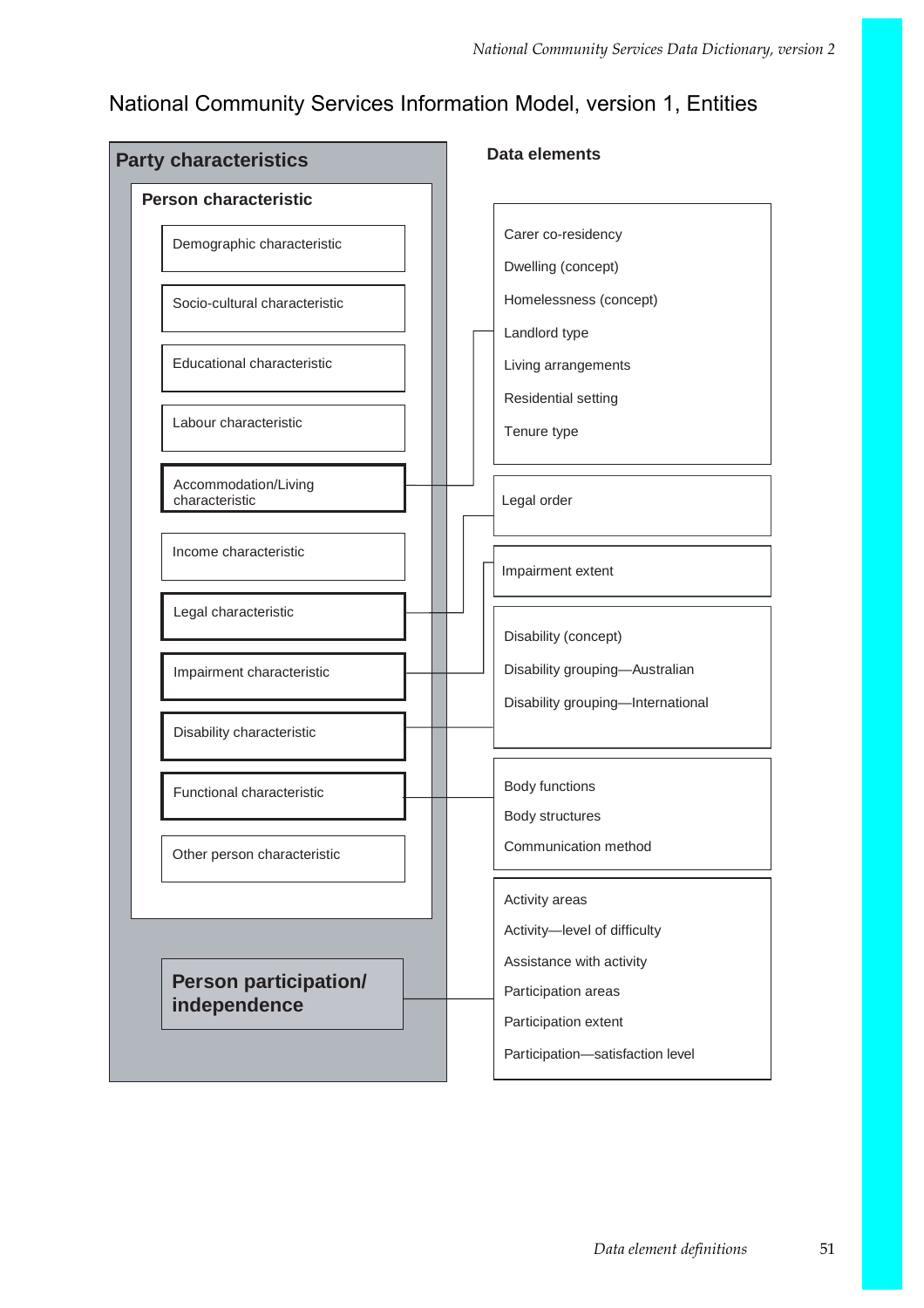### **Carer co-residency**

| New                                                       | <b>Status</b>  | <b>Effective Date</b> | $ Reg.$ Auth.  | ID No. |
|-----------------------------------------------------------|----------------|-----------------------|----------------|--------|
|                                                           | <b>CURRENT</b> | 1/07/2000             | <b>NCSIMG</b>  | 000553 |
| <b>NCSI Model Location</b>                                |                | Data Class            | <b>Version</b> |        |
| Person characteristic/accommodation-living characteristic |                |                       | Cross-Program  |        |

#### **Identifying and definitional attributes**

*Data element type:* DATA ELEMENT *Definition:* Whether or not a carer lives with the person for whom they care. **Context:** Personal and social support: This item helps to establish a profile of the characteristics of informal carers and as such increases knowledge about the dynamics and patterning of the provision of informal care. In particular, whether the carer lives with the person for whom they care or not is one indication of the level of informal support available to clients and of the intensity of care provided by the carer.

| Datatype:           | Numeric                                                                                                                                                                                                                                                                                                                                                                                                          |                    |                               |   | Representational form: CODE                                                                                                                                                                                                             |  |  |
|---------------------|------------------------------------------------------------------------------------------------------------------------------------------------------------------------------------------------------------------------------------------------------------------------------------------------------------------------------------------------------------------------------------------------------------------|--------------------|-------------------------------|---|-----------------------------------------------------------------------------------------------------------------------------------------------------------------------------------------------------------------------------------------|--|--|
| Field size:         | Min. 1                                                                                                                                                                                                                                                                                                                                                                                                           |                    | Max.                          | 1 | Representational layout: N                                                                                                                                                                                                              |  |  |
| Data domain:        | Co-resident carer<br>1                                                                                                                                                                                                                                                                                                                                                                                           |                    |                               |   |                                                                                                                                                                                                                                         |  |  |
|                     | 2                                                                                                                                                                                                                                                                                                                                                                                                                | Non-resident carer |                               |   |                                                                                                                                                                                                                                         |  |  |
|                     | 9                                                                                                                                                                                                                                                                                                                                                                                                                |                    |                               |   | Not stated/inadequately described                                                                                                                                                                                                       |  |  |
| Guide for use:      | A co-resident carer is a person who provides care and assistance on a regular and<br>sustained basis to a person who lives in the same household. A non-resident or<br>visiting carer is a person who provides care and assistance on a regular and<br>sustained basis to someone who lives in a different household.                                                                                            |                    |                               |   |                                                                                                                                                                                                                                         |  |  |
|                     | the person.                                                                                                                                                                                                                                                                                                                                                                                                      |                    |                               |   | Usually used to record residency status of the person who provides most care to                                                                                                                                                         |  |  |
|                     | If a client has both a co-resident (e.g. a spouse) and a visiting carer (e.g. a daughter<br>or son), the coding response should be related to the carer who provides the most<br>significant care and assistance related to the client's capacity to remain living at<br>home. The expressed views of the client and/or their carer(s) or significant other<br>should be used as the basis for determining this. |                    |                               |   |                                                                                                                                                                                                                                         |  |  |
| Collection methods: | This item can be collected when either the carer or the person being cared for is<br>the client of an agency.                                                                                                                                                                                                                                                                                                    |                    |                               |   |                                                                                                                                                                                                                                         |  |  |
|                     |                                                                                                                                                                                                                                                                                                                                                                                                                  |                    |                               |   | Agencies may be required to collect this item at the beginning of each Service<br>episode. Agencies should also assess the currency of this information at<br>subsequent assessments or re-assessments.                                 |  |  |
|                     |                                                                                                                                                                                                                                                                                                                                                                                                                  |                    | appropriate date.             |   | Some agencies may record this information historically so that they can track<br>changes over time. Historical recording refers to the practice of maintaining a<br>record of changes over time where each change is accompanied by the |  |  |
| Related data:       |                                                                                                                                                                                                                                                                                                                                                                                                                  |                    | Informal carer (concept) v.2. |   |                                                                                                                                                                                                                                         |  |  |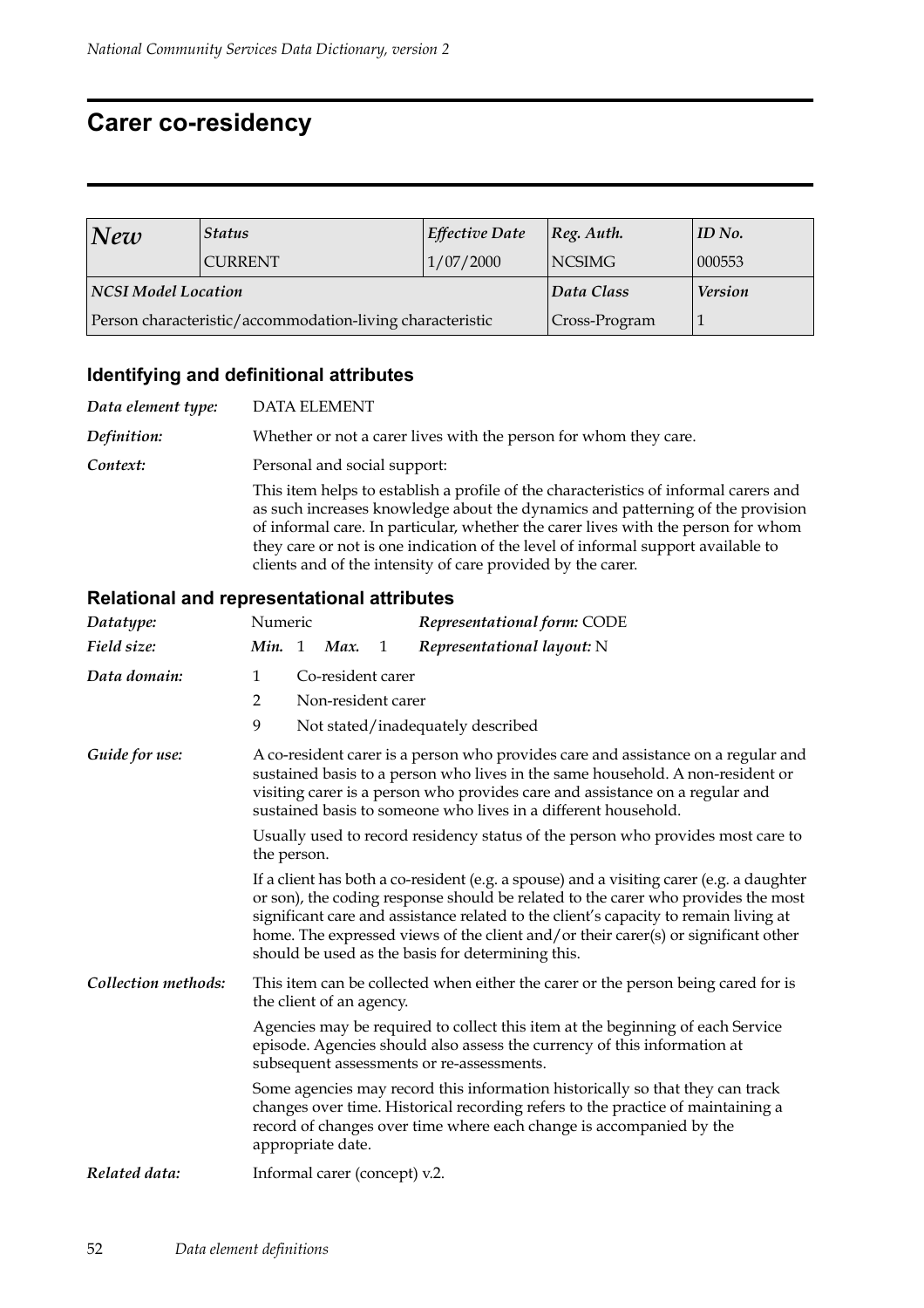# **Carer co-residency** *(continued)*

| Source document:     | DHFS: 1998. HACC Data Dictionary Version 1.0. Commonwealth of Australia.                                                                                                                                                                                                                                                                                                                                                                                                                                                                                                                                                                                                                                                                      |  |  |  |
|----------------------|-----------------------------------------------------------------------------------------------------------------------------------------------------------------------------------------------------------------------------------------------------------------------------------------------------------------------------------------------------------------------------------------------------------------------------------------------------------------------------------------------------------------------------------------------------------------------------------------------------------------------------------------------------------------------------------------------------------------------------------------------|--|--|--|
| Source organisation: | Department of Health and Family Services                                                                                                                                                                                                                                                                                                                                                                                                                                                                                                                                                                                                                                                                                                      |  |  |  |
|                      | Australian Institute of Health and Welfare                                                                                                                                                                                                                                                                                                                                                                                                                                                                                                                                                                                                                                                                                                    |  |  |  |
| Comments:            | There is inconsistency between this definition of 'Carer co-residency', and the ABS<br>definition of 'Principal carer', 1993 Disability, Ageing and Carers Survey and,<br>'Primary carer' used in the 1998 survey. The ABS definitions require that the carer<br>has or will provide care for a certain amount of time and that they provide certain<br>types of care. This may not be appropriate for community services agencies<br>wishing to obtain information about a person's carer regardless of the amount of<br>time that care is for or the types of care provided. This type of information can of<br>course be collected separately, but for most collections it is not needed and would<br>place a burden on service providers. |  |  |  |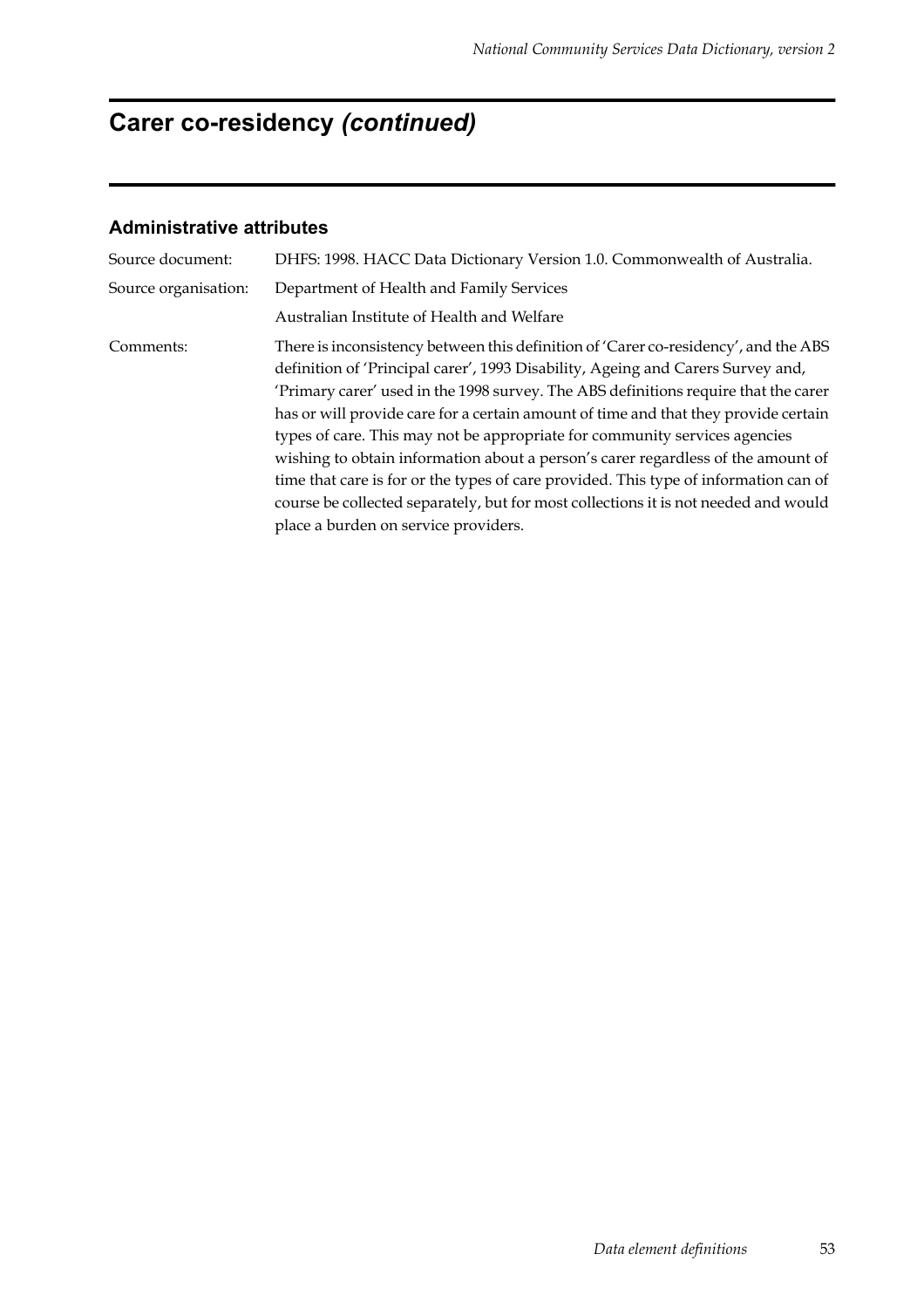### **Dwelling**

| New                 | <b>Status</b>                                             | <b>Effective Date</b> | $ Reg.$ Auth.  | ID No. |
|---------------------|-----------------------------------------------------------|-----------------------|----------------|--------|
|                     | <b>TRIAL</b>                                              | 1/07/2000             | <b>NCSIMG</b>  | 000564 |
| NCSI Model Location |                                                           | Data Class            | <b>Version</b> |        |
|                     | Person characteristic/accommodation-living characteristic | Socio-demographic 1   |                |        |

### **Identifying and definitional attributes**

| Data element type: | DATA CONCEPT                                                                                                                                                                                                                                                                                                                                                                                                                             |
|--------------------|------------------------------------------------------------------------------------------------------------------------------------------------------------------------------------------------------------------------------------------------------------------------------------------------------------------------------------------------------------------------------------------------------------------------------------------|
| Definition:        | A structure or a discrete space within a structure intended for people to live in or<br>where a person or group of people lives. Thus a structure that people actually live<br>in is a dwelling regardless of its intended purpose, but a vacant structure is only a<br>dwelling if intended for human residence. A dwelling may include one or more<br>rooms used as an office or workshop provided the dwelling is in residential use. |
| Context:           | Dwellings are the main counting unit in the housing sector. Dwellings are<br>reported for a variety of purposes including number of untenantable or<br>tenantable, and occupied or vacant dwellings. Dwellings may be owned and/or,<br>managed, and/or available for a use by a specific program, including head leased<br>stock from private and government sources.                                                                    |

| Guide for use:      | Certain operational rules are required to provide a consistent basis on which to<br>determine whether accommodation within a particular structure, such as a<br>granny flat, forms a separate dwelling. Discrete spaces within a single structure<br>intended for people to live in are only identified as separate dwellings if they are<br>self-contained. A self-contained unit has its own cooking, bathing and toilet<br>facilities and can be accessed without passing through another dwelling<br>(excluding communal entry halls, passages and lobbies.) |
|---------------------|------------------------------------------------------------------------------------------------------------------------------------------------------------------------------------------------------------------------------------------------------------------------------------------------------------------------------------------------------------------------------------------------------------------------------------------------------------------------------------------------------------------------------------------------------------------|
| Collection methods: | This trial data concept is undergoing further development and testing. This will<br>include:                                                                                                                                                                                                                                                                                                                                                                                                                                                                     |
|                     | a review of the ways in which this information is collected in existing<br>administrative data collections,                                                                                                                                                                                                                                                                                                                                                                                                                                                      |
|                     | and an appraisal of its operational feasibility, and                                                                                                                                                                                                                                                                                                                                                                                                                                                                                                             |
|                     | consultation with ABS about standards for housing data.                                                                                                                                                                                                                                                                                                                                                                                                                                                                                                          |
| Related data:       | Is related to the data elements:                                                                                                                                                                                                                                                                                                                                                                                                                                                                                                                                 |
|                     | Postcode v.2,<br>Suburb/town/locality name v.1,<br>State/Territory identifier v. 1,<br>Address v.2,<br>Residential setting v.1,<br>Tenure type v.1,<br>Landlord type v.1                                                                                                                                                                                                                                                                                                                                                                                         |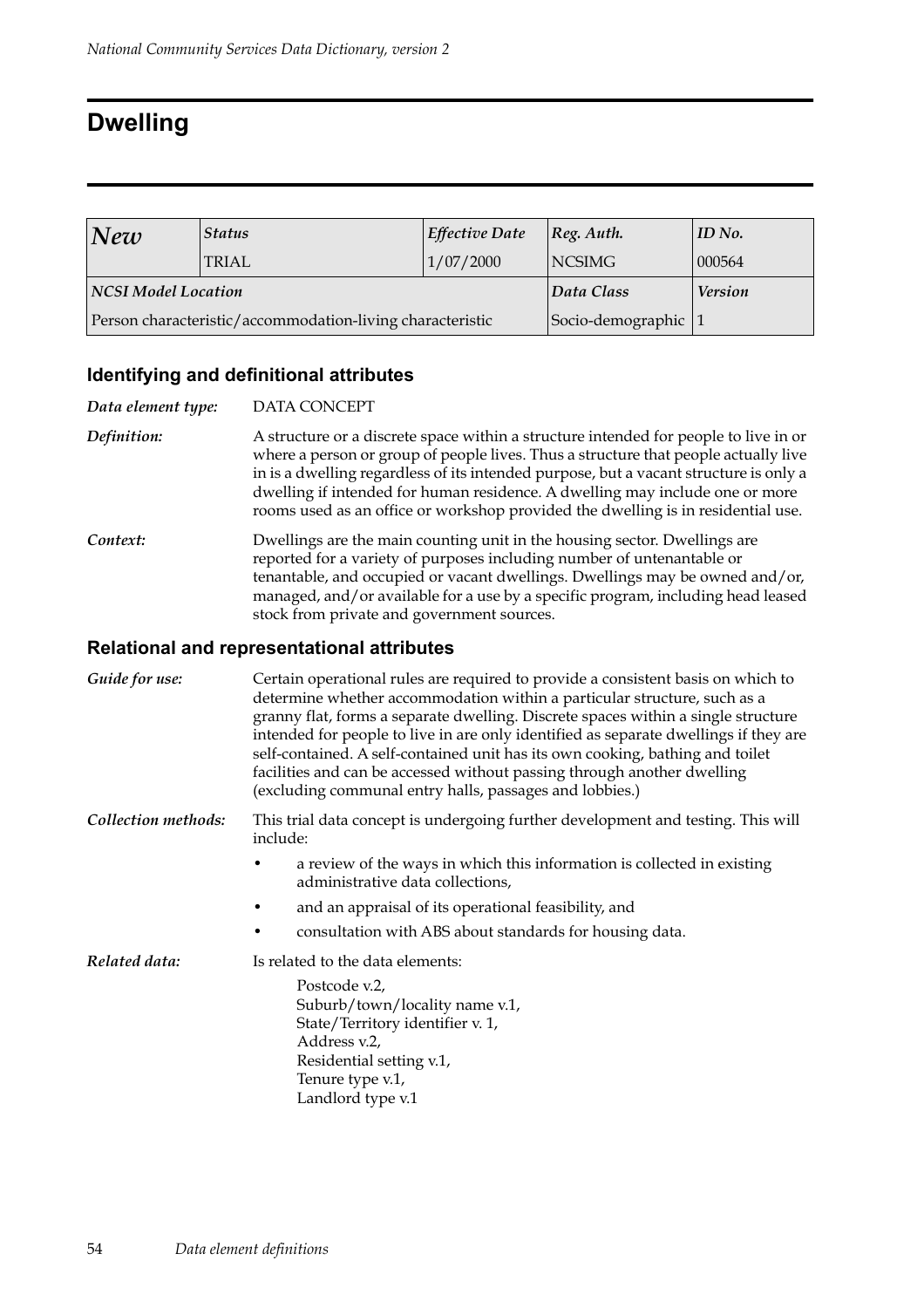# **Dwelling** *(continued)*

| Source document:     | ABS: 1995 (as amended). Directory of Concepts and Standards for Social, Labour<br>and Demographic Variables. Catalogue No. 1361.30.001 (Statistical Concepts<br>Library) Canberra: AGPS.                                                                                                                                                                                                                                                                                                                                                                                                      |
|----------------------|-----------------------------------------------------------------------------------------------------------------------------------------------------------------------------------------------------------------------------------------------------------------------------------------------------------------------------------------------------------------------------------------------------------------------------------------------------------------------------------------------------------------------------------------------------------------------------------------------|
| Source organisation: | <b>Australian Bureau of Statistics</b><br>Australian Institute of Health and Welfare                                                                                                                                                                                                                                                                                                                                                                                                                                                                                                          |
| Comments:            | The concept of a dwelling is essential for determining related concepts such as<br>'adequate' and 'tenantable' dwellings. However, there can be multiple tenancies<br>in a number of dwelling types, (e.g. Boarding houses), which may be ignored<br>when counting these dwellings. Therefore it can be more useful in many<br>instances to count stock in terms of 'tenancy units'                                                                                                                                                                                                           |
|                      | Dwellings are currently reported on separately under the various housing<br>assistance programs. These dwellings are defined as being used, for the purposes<br>of the program regardless of the original source of the dwelling. For example,<br>dwellings may be leased to the Crisis Accommodation Program from the Public<br>Housing stock. These dwellings are counted in the Crisis Accommodation data<br>collection as well as, the Public housing data collection. There are potentially<br>many gaps and overlaps in the reporting of the number of dwellings under each<br>program. |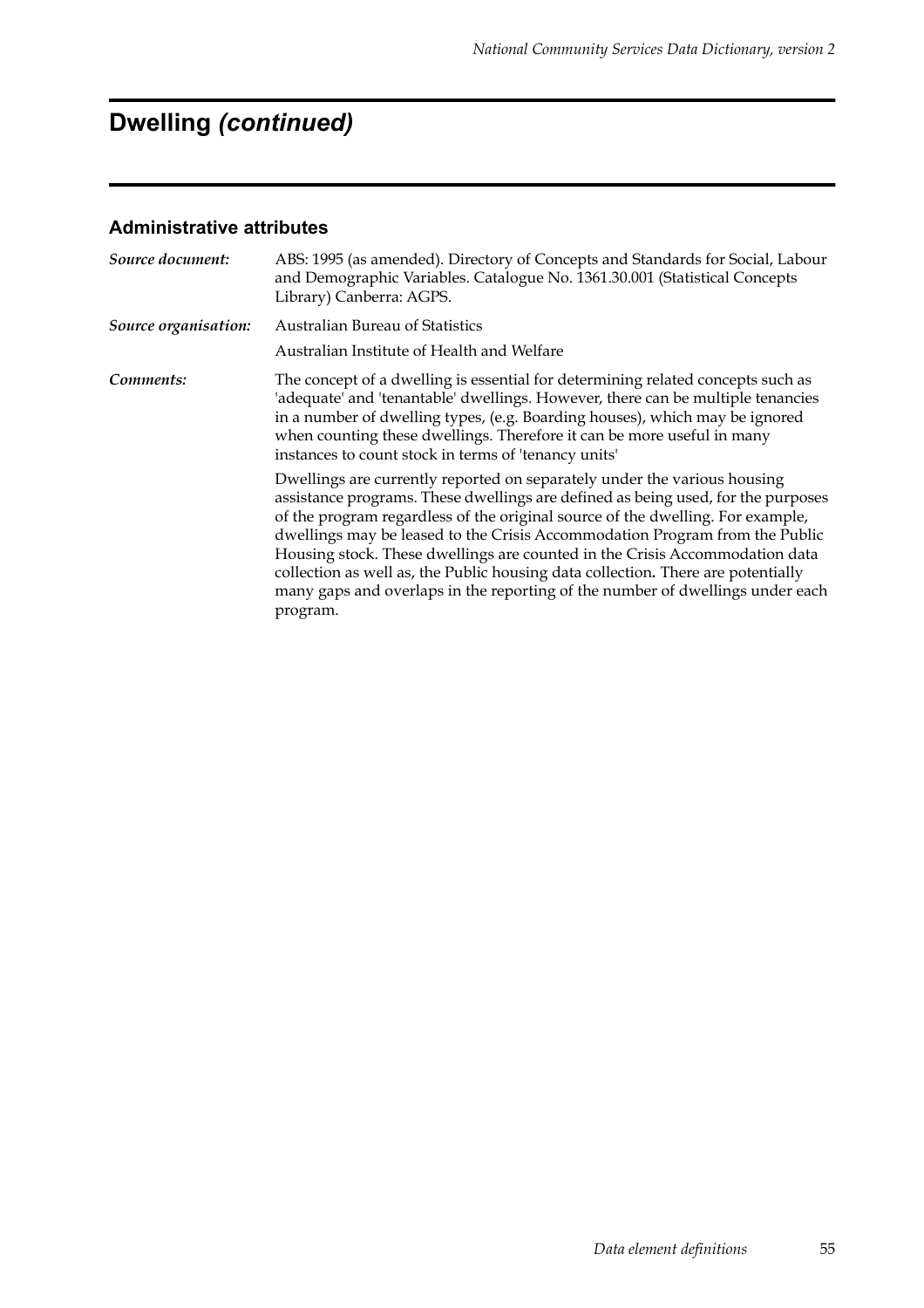### **Homelessness**

| $\vert\textit{New}\vert$                                  | <b>Status</b>  | Effective Date | $ Reg.$ Auth.    | ID No. |
|-----------------------------------------------------------|----------------|----------------|------------------|--------|
|                                                           | <b>CURRENT</b> | 1/07/2000      | <b>NCSIMG</b>    | 000575 |
| NCSI Model Location                                       |                | Data Class     | <b>Version</b>   |        |
| Person characteristic/accommodation-living characteristic |                |                | Program Specific |        |

### **Identifying and definitional attributes**

| Data element type: | <b>DATA CONCEPT</b>                                                                                                                                                                 |  |  |
|--------------------|-------------------------------------------------------------------------------------------------------------------------------------------------------------------------------------|--|--|
| Definition:        | A person is homeless if he or she does not have access to safe, secure and stable<br>housing. Hence even if a person has a physical home, they would be considered<br>homeless if:  |  |  |
|                    | they were not safe at home;                                                                                                                                                         |  |  |
|                    | they had no legal right to continued occupation of their home (security of<br>٠<br>tenure); or                                                                                      |  |  |
|                    | the home lacked the amenities or resources necessary for living.<br>٠                                                                                                               |  |  |
| Context:           | There is considerable concern over the number of homeless people in society and<br>the assistance they require.                                                                     |  |  |
|                    | Collecting information on homeless people is problematic, as the concept of<br>'homelessness' encompasses elements in addition to whether, someone resides in<br>a dwelling or not. |  |  |
|                    |                                                                                                                                                                                     |  |  |

#### **Relational attributes**

#### *Related data:*

#### **Administrative attributes**

| Source document: | AIHW: 1998. SAAP National Data Collection Collectors Manual. Canberra:<br>AIHW. |
|------------------|---------------------------------------------------------------------------------|
|                  | Source organisation: Australian Institute of Health and Welfare                 |

*Comments:*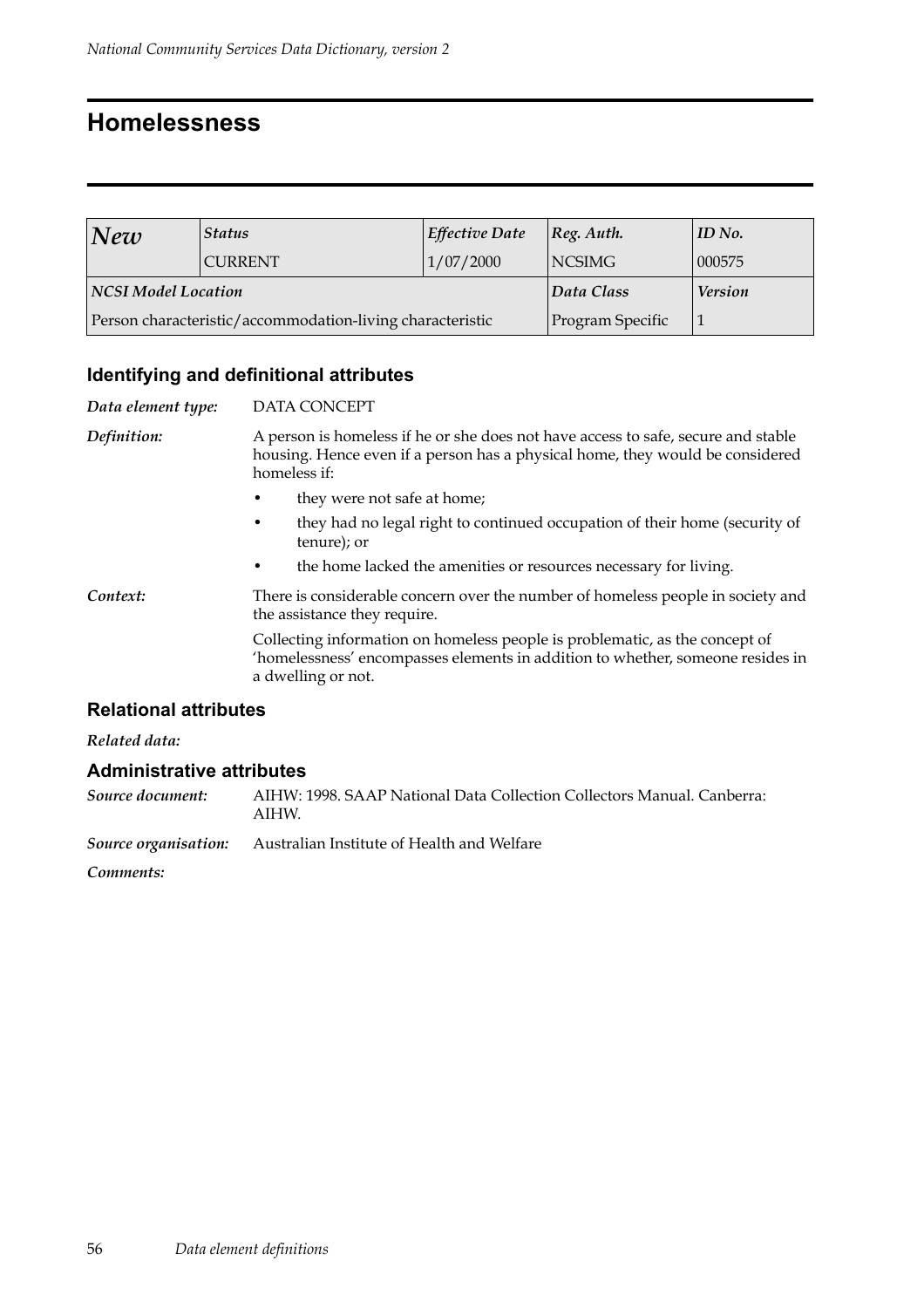# **Landlord type**

| New                        | <b>Status</b>                                             | <b>Effective Date</b> | Reg. Author.   | ID No. |
|----------------------------|-----------------------------------------------------------|-----------------------|----------------|--------|
|                            | <b>TRIAL</b>                                              | 1/07/2000             | NCSIMG         | 000577 |
| <b>NCSI Model Location</b> |                                                           | Data Class            | <b>Version</b> |        |
|                            | Person characteristic/accommodation-living characteristic | Socio-demographic     |                |        |

### **Identifying and definitional attributes**

| Data element type: | <b>DATA ELEMENT</b>                                                                                                                                                                                                                                                                                                                                                                                                                                                                                                                                                                                                                        |
|--------------------|--------------------------------------------------------------------------------------------------------------------------------------------------------------------------------------------------------------------------------------------------------------------------------------------------------------------------------------------------------------------------------------------------------------------------------------------------------------------------------------------------------------------------------------------------------------------------------------------------------------------------------------------|
| Definition:        | Landlord type is the type of legal entity from which a person's right to occupy their<br>dwelling derives. It relates to the entity (person, agency, or corporation), with<br>which the person obtains the contractual right to occupy dwelling space as a home.                                                                                                                                                                                                                                                                                                                                                                           |
| Context:           | Landlord type and Tenure type are important because of the significance of<br>housing costs in personal and household budgets and the varying degrees of<br>security the different tenure types offer. As well as, the large proportion of low-<br>income persons and households in rented dwellings, and as a measure of rental<br>stocks and of the demand for and availability of housing.                                                                                                                                                                                                                                              |
|                    | Landlord type gives further details on the nature of rental arrangements. Linking<br>human service outcomes with peoples housing situations has been identified as<br>an important step in providing better targeted services. The tenure type of<br>peoples living situations plays an important role in their health and welfare<br>outcomes. For example, people with insecure tenure are more likely to suffer<br>negative health and/or welfare impacts, such as drug or alcohol problems. Also<br>people with poor health status may be more likely to find themselves in insecure<br>tenure arrangements as result of their health. |

| Datatype:    | Numeric                                |                                          |                              |                                   | Representational form: CODE       |  |  |  |  |
|--------------|----------------------------------------|------------------------------------------|------------------------------|-----------------------------------|-----------------------------------|--|--|--|--|
| Field size:  |                                        |                                          | $Min. 1$ Max.                | $\overline{2}$                    | Representational layout: NN       |  |  |  |  |
| Data domain: | 1                                      |                                          | Private                      |                                   |                                   |  |  |  |  |
|              |                                        |                                          |                              |                                   | 11 In the same household          |  |  |  |  |
|              |                                        |                                          | 12 Not in the same household |                                   |                                   |  |  |  |  |
|              | $\overline{2}$                         | <b>State/Territory Housing Authority</b> |                              |                                   |                                   |  |  |  |  |
|              | 3                                      |                                          |                              |                                   | <b>Community Housing Provider</b> |  |  |  |  |
|              |                                        | 31 Community Housing Cooperative Group   |                              |                                   |                                   |  |  |  |  |
|              |                                        |                                          |                              | 32 Aboriginal Housing Cooperative |                                   |  |  |  |  |
|              |                                        | 33 Local Aboriginal Land Council         |                              |                                   |                                   |  |  |  |  |
|              | 4                                      | Other                                    |                              |                                   |                                   |  |  |  |  |
|              |                                        |                                          | 41 Government                |                                   |                                   |  |  |  |  |
|              |                                        |                                          | 42 Non-government            |                                   |                                   |  |  |  |  |
|              | 8                                      | Not applicable                           |                              |                                   |                                   |  |  |  |  |
|              | 9<br>Not stated/inadequately described |                                          |                              |                                   |                                   |  |  |  |  |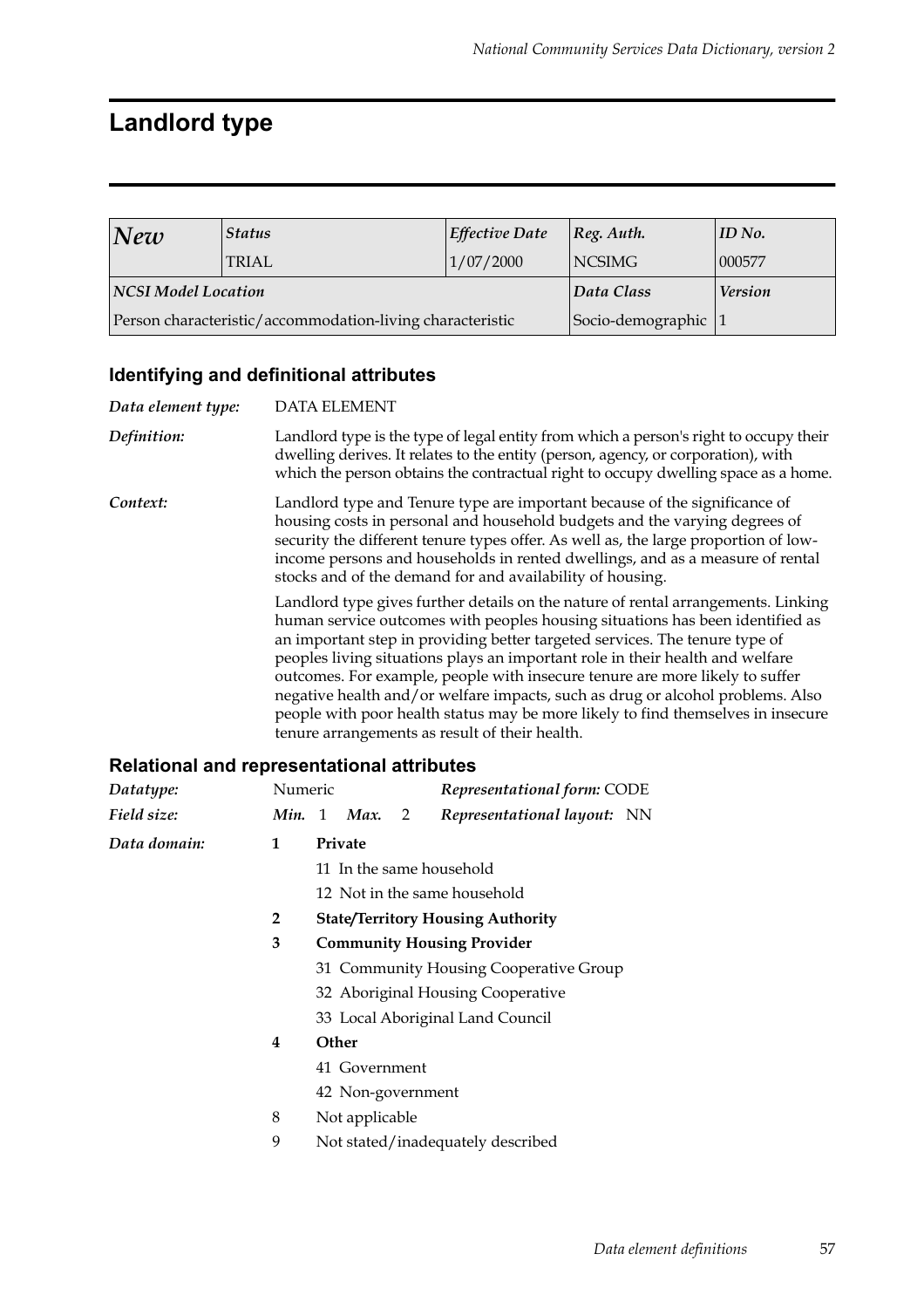# **Landlord type** *(continued)*

| Guide for use:                   | <b>Category 2</b> only includes those people whose landlord is a State/Territory<br>Housing Authority (public housing). Essentially public housing is provided to<br>those people whose needs are not met by the private market, because of financial<br>reasons, discrimination, a lack of housing or some other reason that inhibits them<br>from obtaining suitable accommodation in the private market.                                                                                                                                                                                                                                                                      |  |  |  |  |  |  |
|----------------------------------|----------------------------------------------------------------------------------------------------------------------------------------------------------------------------------------------------------------------------------------------------------------------------------------------------------------------------------------------------------------------------------------------------------------------------------------------------------------------------------------------------------------------------------------------------------------------------------------------------------------------------------------------------------------------------------|--|--|--|--|--|--|
|                                  | Category 31 includes church groups and other non-government housing<br>providers such as Lifeline and the Salvation Army.                                                                                                                                                                                                                                                                                                                                                                                                                                                                                                                                                        |  |  |  |  |  |  |
|                                  | Category 41 relates to landlord types not covered in the other categories. This<br>mostly relates to where a government body is providing housing to an employee.<br>This is common in rural and remote areas for health workers, police, teachers and<br>others. For example, where accommodation in provided as part of the employment<br>arrangements for defence personnel in military establishments.                                                                                                                                                                                                                                                                       |  |  |  |  |  |  |
|                                  | Category 42 includes non-government employers (for example, where a mining<br>company provides accommodation as part of the employment arrangements).                                                                                                                                                                                                                                                                                                                                                                                                                                                                                                                            |  |  |  |  |  |  |
| Collection methods:              | This item is only applicable to people living in private settings in rented<br>dwellings (see Tenure type).                                                                                                                                                                                                                                                                                                                                                                                                                                                                                                                                                                      |  |  |  |  |  |  |
|                                  | Care needs to be taken when collecting this information from people who pay<br>rent to a real estate agent. Real estate agents can act as agents for various landlord<br>types. For example they can act on the behalf of private landlords (code 12),<br>community housing providers (code 3) or other landlord types. It should not be<br>assumed that if a person says they pay rent to a real estate agent that the landlord<br>type is 12 Private - not in the same household. If a respondent has indicated only<br>that they pay rent to a real estate agent and it is not possible to clarify this, then<br>this should be coded as 9 Not stated/inadequately described. |  |  |  |  |  |  |
|                                  | This trial data element is undergoing further development and testing. This will<br>include:                                                                                                                                                                                                                                                                                                                                                                                                                                                                                                                                                                                     |  |  |  |  |  |  |
|                                  | a review of the ways in which this information is collected in existing<br>administrative data collections,                                                                                                                                                                                                                                                                                                                                                                                                                                                                                                                                                                      |  |  |  |  |  |  |
|                                  | and an appraisal of its operational feasibility, and                                                                                                                                                                                                                                                                                                                                                                                                                                                                                                                                                                                                                             |  |  |  |  |  |  |
|                                  | consultation with ABS about standards for housing data.                                                                                                                                                                                                                                                                                                                                                                                                                                                                                                                                                                                                                          |  |  |  |  |  |  |
| Related data:                    | Is related to:                                                                                                                                                                                                                                                                                                                                                                                                                                                                                                                                                                                                                                                                   |  |  |  |  |  |  |
|                                  | Tenure type v.1,<br>Dwelling type v.1 and<br>Residential setting v.1.                                                                                                                                                                                                                                                                                                                                                                                                                                                                                                                                                                                                            |  |  |  |  |  |  |
| <b>Administrative attributes</b> |                                                                                                                                                                                                                                                                                                                                                                                                                                                                                                                                                                                                                                                                                  |  |  |  |  |  |  |
| Source document:                 | ABS: 1995 (as amended). Directory of Concepts and Standards for Social, Labour<br>and Demographic Variables. Catalogue No. 1361.30.001 (Statistical Concepts<br>Library) Canberra: AGPS.                                                                                                                                                                                                                                                                                                                                                                                                                                                                                         |  |  |  |  |  |  |

*Source organisation:* Australian Bureau of Statistics Australian Institute of Health and Welfare

#### *Comments:*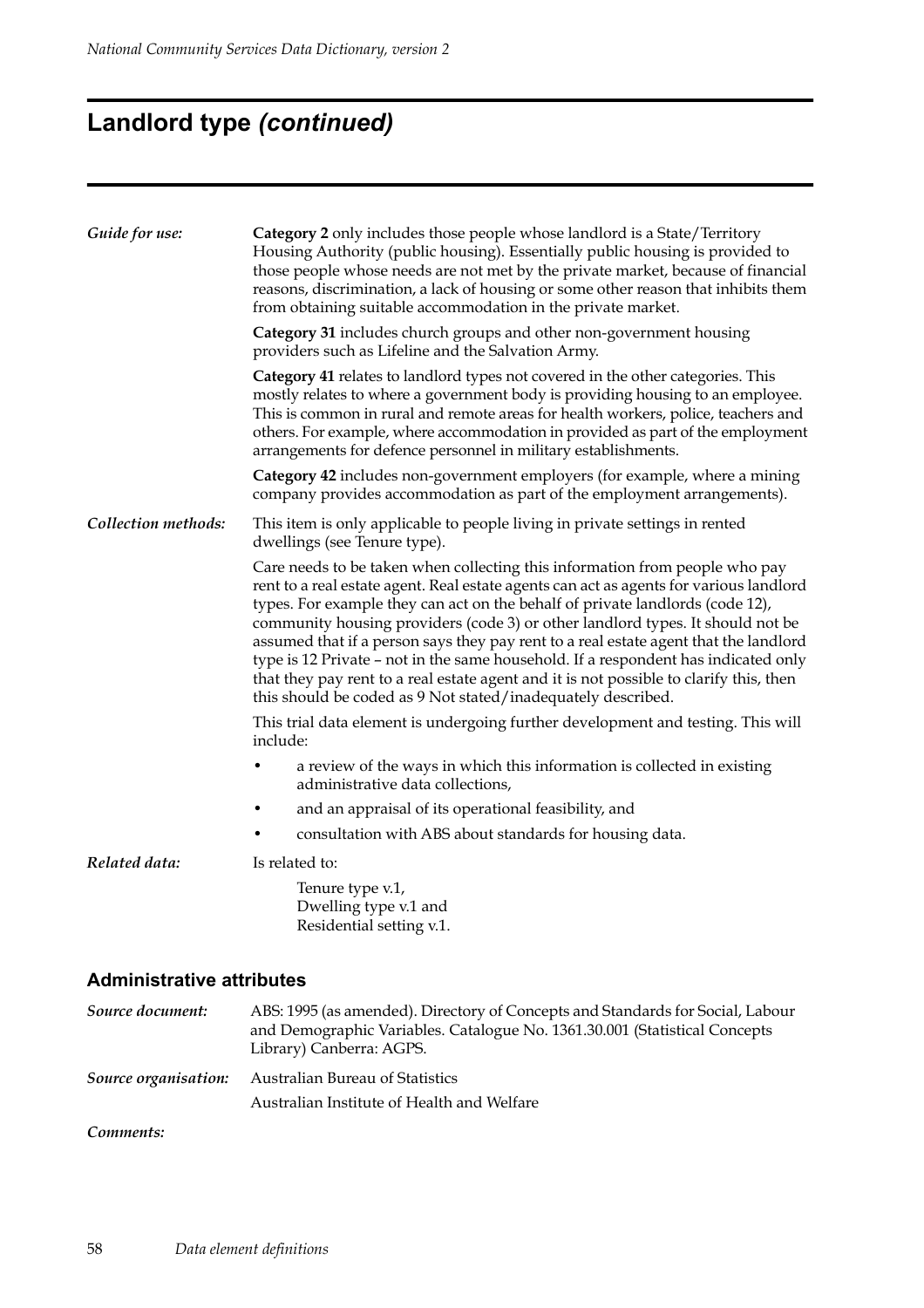### **Living arrangements**

| Revised             | <b>Status</b>                                             | Effective Date      | Reg. Author.   | $\parallel$ ID No. |
|---------------------|-----------------------------------------------------------|---------------------|----------------|--------------------|
|                     | <b>CURRENT</b>                                            | 1/07/2000           | NCSIMG         | 000527             |
| NCSI Model Location |                                                           | Data Class          | <b>Version</b> |                    |
|                     | Person characteristic/accommodation-living characteristic | Socio-demographic 2 |                |                    |

### **Identifying and definitional attributes**

| Data element type: | <b>DATA ELEMENT</b>                                                                                                                                                                                   |
|--------------------|-------------------------------------------------------------------------------------------------------------------------------------------------------------------------------------------------------|
| Definition:        | Whether the person lives with other related or unrelated persons.                                                                                                                                     |
| Context:           | Client support needs:                                                                                                                                                                                 |
|                    | It is important to record the type of living arrangements for a person in order to<br>develop a sense of the level of support, both physically and emotionally, to which<br>a person may have access. |

| Datatype:           | Numeric      |                                                                                                                                                                                                                                                                                                                                                                                                                                                          |                | Representational form: CODE                                                                                                                                                                                                    |  |  |
|---------------------|--------------|----------------------------------------------------------------------------------------------------------------------------------------------------------------------------------------------------------------------------------------------------------------------------------------------------------------------------------------------------------------------------------------------------------------------------------------------------------|----------------|--------------------------------------------------------------------------------------------------------------------------------------------------------------------------------------------------------------------------------|--|--|
| Field size:         | Min. 1 Max.  |                                                                                                                                                                                                                                                                                                                                                                                                                                                          | $\overline{1}$ | Representational layout: N                                                                                                                                                                                                     |  |  |
| Data domain:        | $\mathbf{1}$ | Lives alone                                                                                                                                                                                                                                                                                                                                                                                                                                              |                |                                                                                                                                                                                                                                |  |  |
|                     | 2            |                                                                                                                                                                                                                                                                                                                                                                                                                                                          |                | Lives with spouse/partner                                                                                                                                                                                                      |  |  |
|                     | 3            |                                                                                                                                                                                                                                                                                                                                                                                                                                                          |                | Lives with either spouse/partner and other family member(s) and/or carer<br>(including foster family)                                                                                                                          |  |  |
|                     | 4            |                                                                                                                                                                                                                                                                                                                                                                                                                                                          |                | Lives with other family members                                                                                                                                                                                                |  |  |
|                     | 5            |                                                                                                                                                                                                                                                                                                                                                                                                                                                          |                | Lives with other members of community                                                                                                                                                                                          |  |  |
|                     | 6            | Other arrangements                                                                                                                                                                                                                                                                                                                                                                                                                                       |                |                                                                                                                                                                                                                                |  |  |
|                     | 9            |                                                                                                                                                                                                                                                                                                                                                                                                                                                          |                | Not stated/inadequately described                                                                                                                                                                                              |  |  |
| Guide for use:      |              | On occasion, difficulties can arise in deciding the living arrangements of a person<br>due to their type of accommodation (for example, boarding houses, hostels,<br>retirement villages, etc). In these circumstances the person should be regarded as<br>living alone, except in those instances in which they are sharing their own private<br>space/room within the premises with a significant other (e.g. partner, sibling,<br>close friend, etc). |                |                                                                                                                                                                                                                                |  |  |
|                     |              |                                                                                                                                                                                                                                                                                                                                                                                                                                                          |                | In most instances, homeless people should be coded as living alone.                                                                                                                                                            |  |  |
| Collection methods: |              |                                                                                                                                                                                                                                                                                                                                                                                                                                                          |                | Generally this item is collected for the person's usual living arrangements, but<br>may also, if required, be collected for a person's main living arrangements or<br>living arrangement at a particular time reference point. |  |  |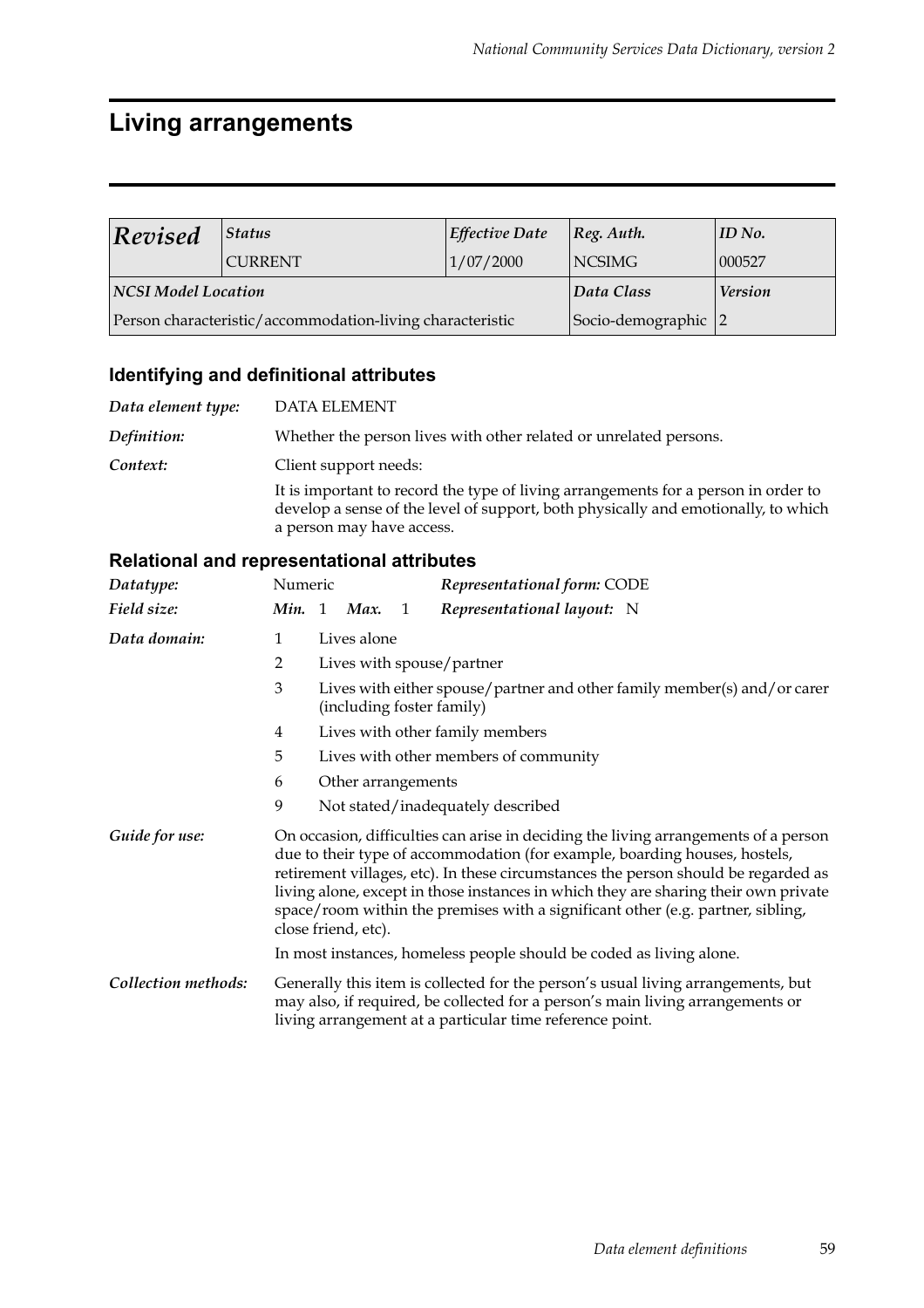### **Living arrangements** *(continued)*

*Related data:* Supersedes previous data element Living arrangements v.1. Related to the data elements: Relationship in household v.2, Family type v.2, Household type v.2, Marital status v.1, Informal carer v.2, Carer co-residency v.1.

#### **Administrative attributes**

*Source document:* AIHW: Data Comparisons (internal document, not published). *Source organisation:* Australian Institute of Health and Welfare *Comments:* This data element is tied in with other data elements such as Dwelling, Tenure type, Residential setting and Landlord type etc. Given that various sectors within community services collect and define information pertaining to such data elements differently, it is difficult to suggest general standards on what should constitute Living arrangements. The categories presented in the data domain above have attempted to represent all sectors in community services.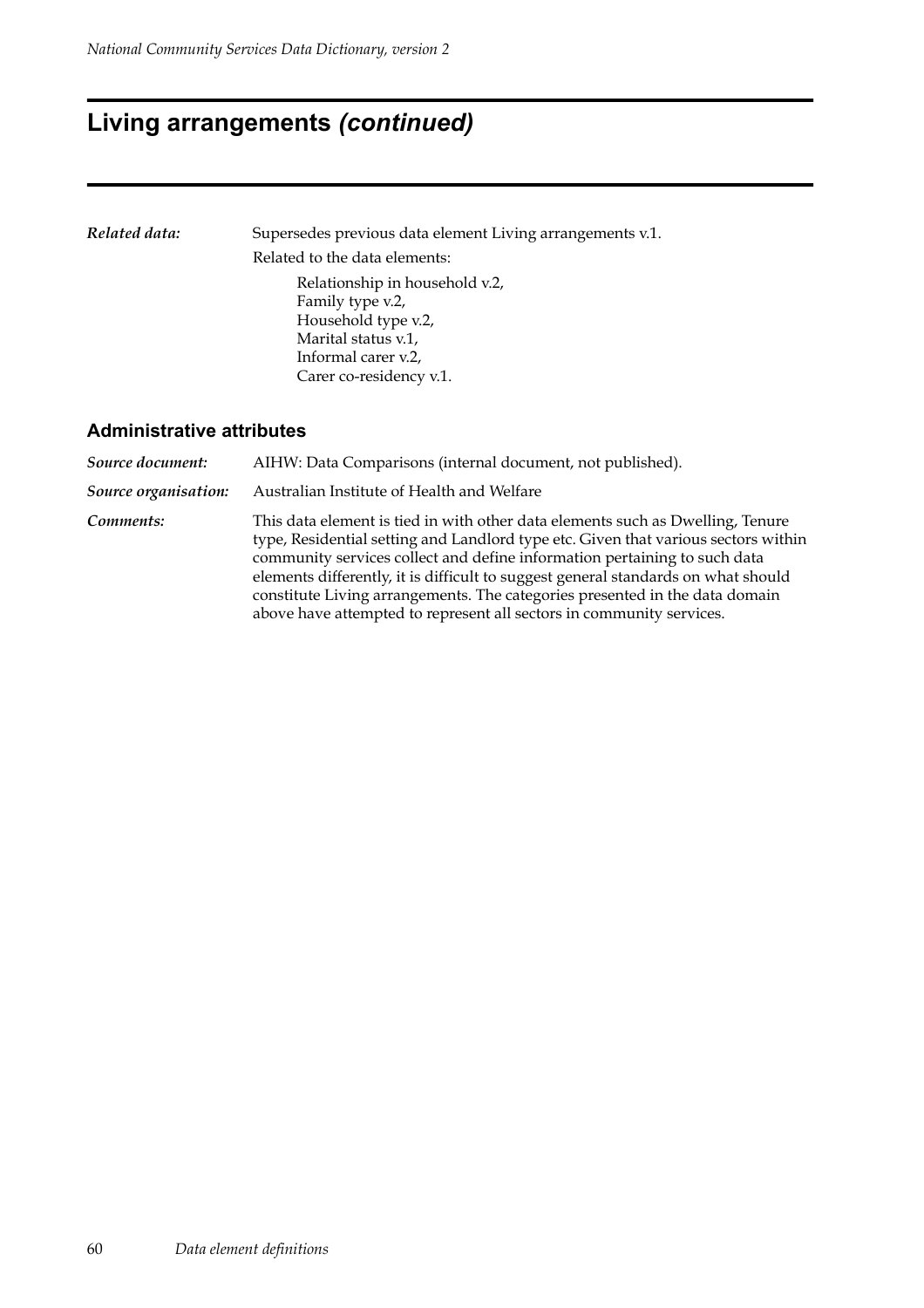### **Residential setting**

| New                 | <b>Status</b>                                             | <b>Effective Date</b> | $ Reg.$ Auth.  | $\parallel$ ID No. |
|---------------------|-----------------------------------------------------------|-----------------------|----------------|--------------------|
|                     | <b>TRIAL</b>                                              | 1/07/2000             | NCSIMG         | 000587             |
| NCSI Model Location |                                                           | Data Class            | <b>Version</b> |                    |
|                     | Person characteristic/accommodation-living characteristic | Cross-Program         |                |                    |

#### **Identifying and definitional attributes**

*Data element type:* DATA ELEMENT *Definition:* The setting in which a person resides. *Context:* Linking human service outcomes with peoples housing situations has been identified as an important step in providing better targeted services. Collecting information about residential setting also gives an indication of the type and variety of settings to which agencies deliver their services when providing assistance. This trial data element has been designed to assist in comparisons of data from administrative data collections with data from the five yearly Census of Population and Housing, and to assist in analyses of de-institutionalisation. As a trial data element, it is subject to further development and testing (see Comments below).

| Datatype:      | Numeric<br>Representational form:<br><b>CODE</b>                                                                                                                                                                                                                                                                                                                                                                                            |  |  |  |  |  |  |
|----------------|---------------------------------------------------------------------------------------------------------------------------------------------------------------------------------------------------------------------------------------------------------------------------------------------------------------------------------------------------------------------------------------------------------------------------------------------|--|--|--|--|--|--|
| Field size:    | Min. 1 Max.<br>Representational layout:<br>1<br>- N                                                                                                                                                                                                                                                                                                                                                                                         |  |  |  |  |  |  |
| Data domain:   | $\mathbf{1}$<br>Private setting                                                                                                                                                                                                                                                                                                                                                                                                             |  |  |  |  |  |  |
|                | $\overline{2}$<br>Community based setting                                                                                                                                                                                                                                                                                                                                                                                                   |  |  |  |  |  |  |
|                | 3<br>Institutional setting                                                                                                                                                                                                                                                                                                                                                                                                                  |  |  |  |  |  |  |
|                | None/homeless/public place<br>4                                                                                                                                                                                                                                                                                                                                                                                                             |  |  |  |  |  |  |
|                | 9<br>Not stated/inadequately described                                                                                                                                                                                                                                                                                                                                                                                                      |  |  |  |  |  |  |
| Guide for use: | 1. Private setting: A largely self contained dwelling intended for occupation by<br>one or more usual residents, or movable, makeshift or improvised dwelling<br>occupied by one or more usual residents, regardless of whether the dwelling is<br>owned, being purchased or being rented privately, publicly or through a<br>community organisation.                                                                                       |  |  |  |  |  |  |
|                | This includes houses, flats, units, caravan, craft in a marina, a houseboat,<br>independent living in a retirement village (where no support services are<br>provided as a package with the accommodation) and makeshift and improvised<br>dwellings (such as humpies).                                                                                                                                                                     |  |  |  |  |  |  |
|                | 2. Community-based setting: This type of setting includes a wide range of<br>accommodation, including hotels/motels and supported living in a retirement<br>village (where support is provided together with the accommodation as a<br>package). As well as, residential facilities (e.g. those that provide 'out of home'<br>placements for children who cannot live with their families) and group homes<br>for people with disabilities. |  |  |  |  |  |  |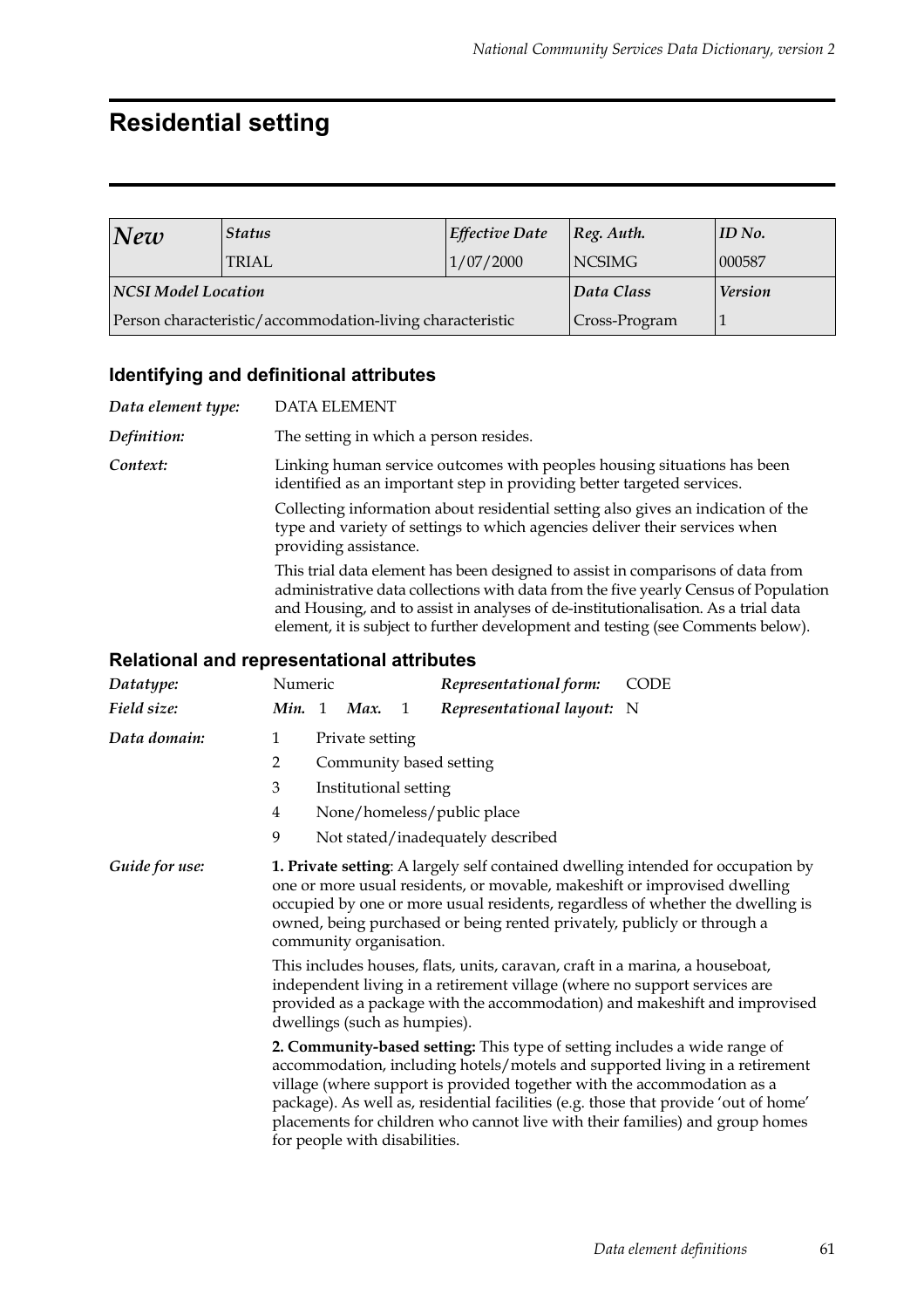# **Residential setting** *(continued)*

| Guide for use<br>(continued): | It also includes boarding houses/private hotels, crisis/transitional accommodation<br>hostels and refuges (such as for the homeless and people, escaping domestic<br>violence), supported accommodation facilities, hostels for people with a disability<br>and other hostels (except aged care hostels). |  |  |  |  |  |  |
|-------------------------------|-----------------------------------------------------------------------------------------------------------------------------------------------------------------------------------------------------------------------------------------------------------------------------------------------------------|--|--|--|--|--|--|
|                               | The distinguishing features of a community based setting (as opposed to<br>private) (aside from commercial types of accommodation such as motels/hotels):                                                                                                                                                 |  |  |  |  |  |  |
|                               | An adult accommodated in a community setting has less control or choice,<br>over when, where and how, they undertake basic personal activities than<br>in a private setting (e.g. shared/scheduled meals, communal laundry, etc).                                                                         |  |  |  |  |  |  |
|                               | In community based settings some form of service by paid staff is generally<br>provided in association with occupancy of a dwelling.                                                                                                                                                                      |  |  |  |  |  |  |
|                               | The person has more choice or control over such activities in a community<br>based setting than in an institutional setting.                                                                                                                                                                              |  |  |  |  |  |  |
|                               | Persons living in community settings are generally housed in domestic<br>scale sized dwellings.                                                                                                                                                                                                           |  |  |  |  |  |  |
|                               | Located within the general community, in areas where other people live<br>privately.                                                                                                                                                                                                                      |  |  |  |  |  |  |
|                               | 3. Institutional setting: This category includes hospitals (including psychiatric),<br>residential facilities (e.g. those that provide 'out of home' placements for children<br>who cannot live with their families) homes and aged care hostels.                                                         |  |  |  |  |  |  |
|                               | It also includes larger institutions for people with disabilities, larger institutional<br>supported accommodation facilities, prisons, remand centres, corrective<br>institutions for children/youth, convents and monasteries, boarding schools and<br>residential colleges.                            |  |  |  |  |  |  |
|                               | The distinguishing features of an institutional setting (as opposed to<br>community):                                                                                                                                                                                                                     |  |  |  |  |  |  |
|                               | Existence of a regulatory or licensing body.<br>٠                                                                                                                                                                                                                                                         |  |  |  |  |  |  |
|                               | Accommodation units are usually not self contained.                                                                                                                                                                                                                                                       |  |  |  |  |  |  |
|                               | Adult residents have little or no control over when, where and how they<br>undertake basic personal activities (e.g. shared/scheduled meals,<br>communal laundry, etc).                                                                                                                                   |  |  |  |  |  |  |
|                               | They are generally situated out of the general community (e.g. jails,<br>hospitals).                                                                                                                                                                                                                      |  |  |  |  |  |  |
|                               | They are often of a larger scale than community settings.                                                                                                                                                                                                                                                 |  |  |  |  |  |  |
|                               | Should difficulties arise concerning the categorisation of a setting, refer to the<br>features listed below for guidance:                                                                                                                                                                                 |  |  |  |  |  |  |
|                               | Level of choice/control.                                                                                                                                                                                                                                                                                  |  |  |  |  |  |  |
|                               | Scale/size.                                                                                                                                                                                                                                                                                               |  |  |  |  |  |  |
|                               | Location within/outside of general community.                                                                                                                                                                                                                                                             |  |  |  |  |  |  |
|                               | Existence of a regulatory or licensing body.                                                                                                                                                                                                                                                              |  |  |  |  |  |  |
|                               | Paid staff.                                                                                                                                                                                                                                                                                               |  |  |  |  |  |  |
|                               |                                                                                                                                                                                                                                                                                                           |  |  |  |  |  |  |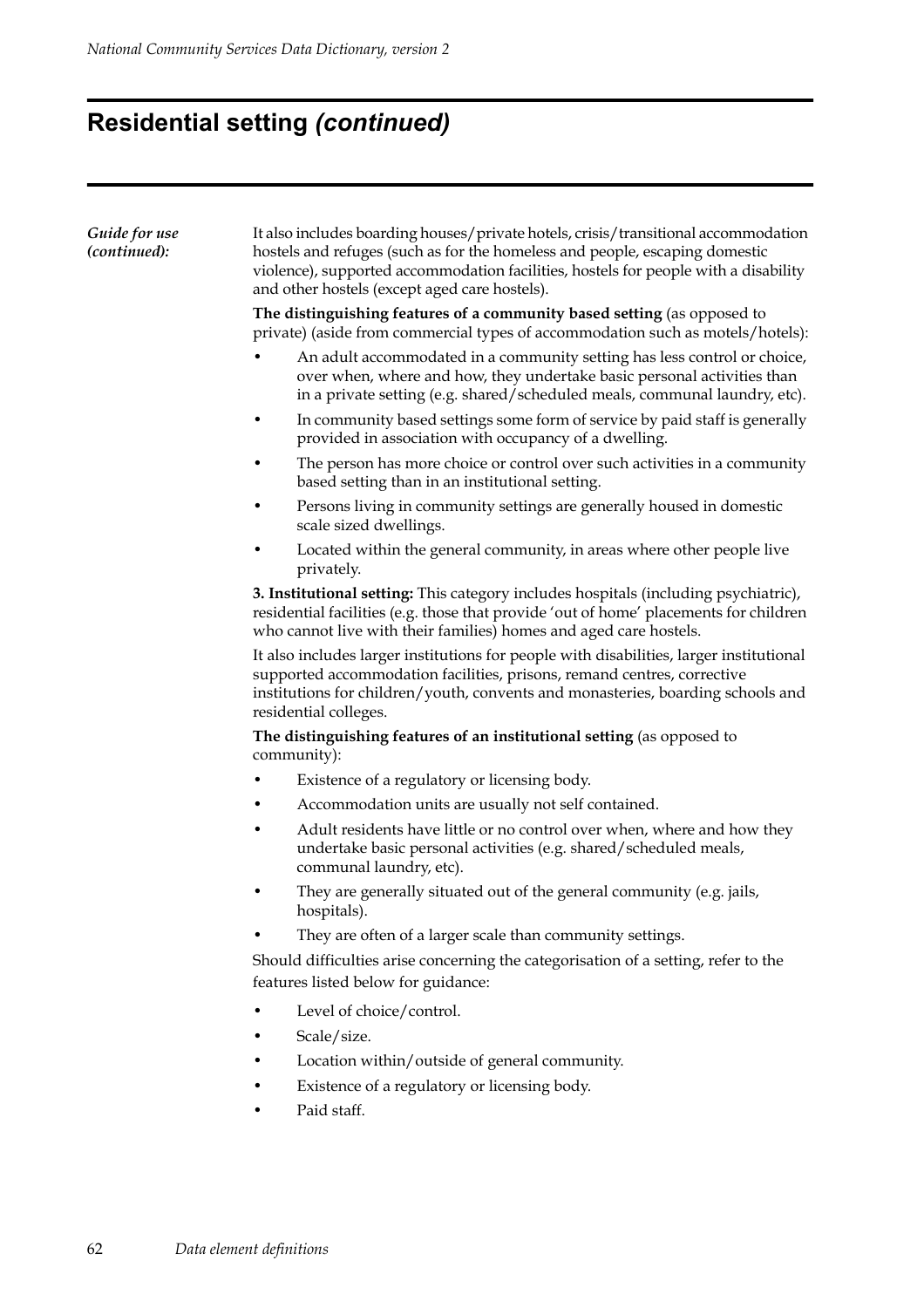# **Residential setting** *(continued)*

| Collection methods: | This data element could be used to describe the residential setting of individual<br>persons, groups of people or households.<br>This trial data element is undergoing further development and testing. This will<br>include:            |  |  |  |  |
|---------------------|------------------------------------------------------------------------------------------------------------------------------------------------------------------------------------------------------------------------------------------|--|--|--|--|
|                     | a review of the ways in which this information is collected in existing<br>٠<br>administrative data collections;<br>and an appraisal of its operational feasibility; and<br>٠<br>consultation with ABS about standards for housing data. |  |  |  |  |
| Related data:       | Is related to:<br>Landlord type v.1,<br>Dwelling v.1 and<br>Tenure type v.1.                                                                                                                                                             |  |  |  |  |

#### **Administrative attributes**

*Source document:*

*Source organisation:* Australian Institute of Health and Welfare

*Comments:*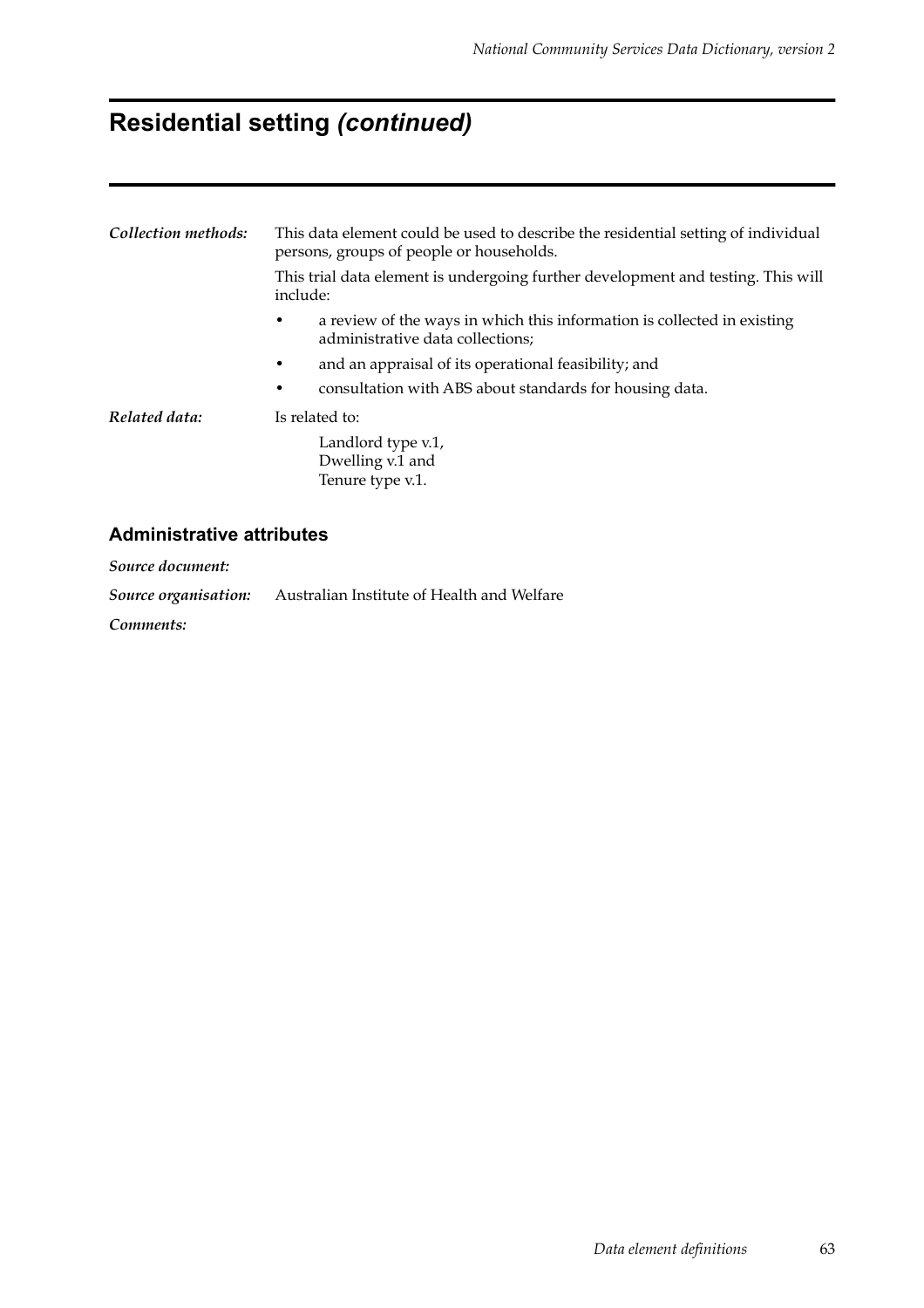### **Tenure type**

| New                 | <b>Status</b>                                             | <b>Effective Date</b> | $ Reg.$ Auth.  | ID No. |
|---------------------|-----------------------------------------------------------|-----------------------|----------------|--------|
|                     | <b>TRIAL</b>                                              | 1/07/2000             | <b>NCSIMG</b>  | 000596 |
| NCSI Model Location |                                                           | Data Class            | <b>Version</b> |        |
|                     | Person characteristic/accommodation-living characteristic | Socio-demographic 1   |                |        |

#### **Identifying and definitional attributes**

*Data element type:* DATA ELEMENT *Definition:* The nature of a person or social group's legal right to occupy a dwelling. **Context:** Tenure type and landlord type are important because of the significance of housing costs in personal and household budgets and the varying degrees of security the different tenure types offer. As well as, the large proportion of lowincome persons and households in rented dwellings, and as a measure of rental stocks and of the demand for and availability of housing. Linking human service outcomes with peoples housing situations has been identified as an important step in providing better targeted services. The tenure type of peoples living situations plays an important role in their health and welfare outcomes. For example, people with insecure tenure are more likely to suffer negative health and/or welfare impacts, such as drug or alcohol problems. Also people with poor health status may be more likely to find themselves in insecure tenure arrangements as result of their health.

| Datatype:    | Numeric           |                                  |                    |                | Representational form:             | CODE |  |  |  |
|--------------|-------------------|----------------------------------|--------------------|----------------|------------------------------------|------|--|--|--|
| Field size:  | Min. 1            |                                  | Max.               | $\overline{2}$ | <i>Representational layout:</i> NN |      |  |  |  |
| Data domain: | 1                 | Owner                            |                    |                |                                    |      |  |  |  |
|              |                   |                                  | 11 Fully owned     |                |                                    |      |  |  |  |
|              |                   |                                  |                    |                | 12 Being purchased/with mortgage   |      |  |  |  |
|              | $\overline{2}$    |                                  | Renter             |                |                                    |      |  |  |  |
|              | 21 Public housing |                                  |                    |                |                                    |      |  |  |  |
|              |                   | 22 Community housing             |                    |                |                                    |      |  |  |  |
|              |                   | 23 Private housing               |                    |                |                                    |      |  |  |  |
|              | 3                 | Rent free                        |                    |                |                                    |      |  |  |  |
|              | 4                 |                                  | Life tenure scheme |                |                                    |      |  |  |  |
|              | 5                 | Shared equity or rent/buy scheme |                    |                |                                    |      |  |  |  |
|              | 6                 |                                  | None/homeless      |                |                                    |      |  |  |  |
|              | 7                 | Other                            |                    |                |                                    |      |  |  |  |
|              | 9                 |                                  |                    |                | Not stated/inadequately described  |      |  |  |  |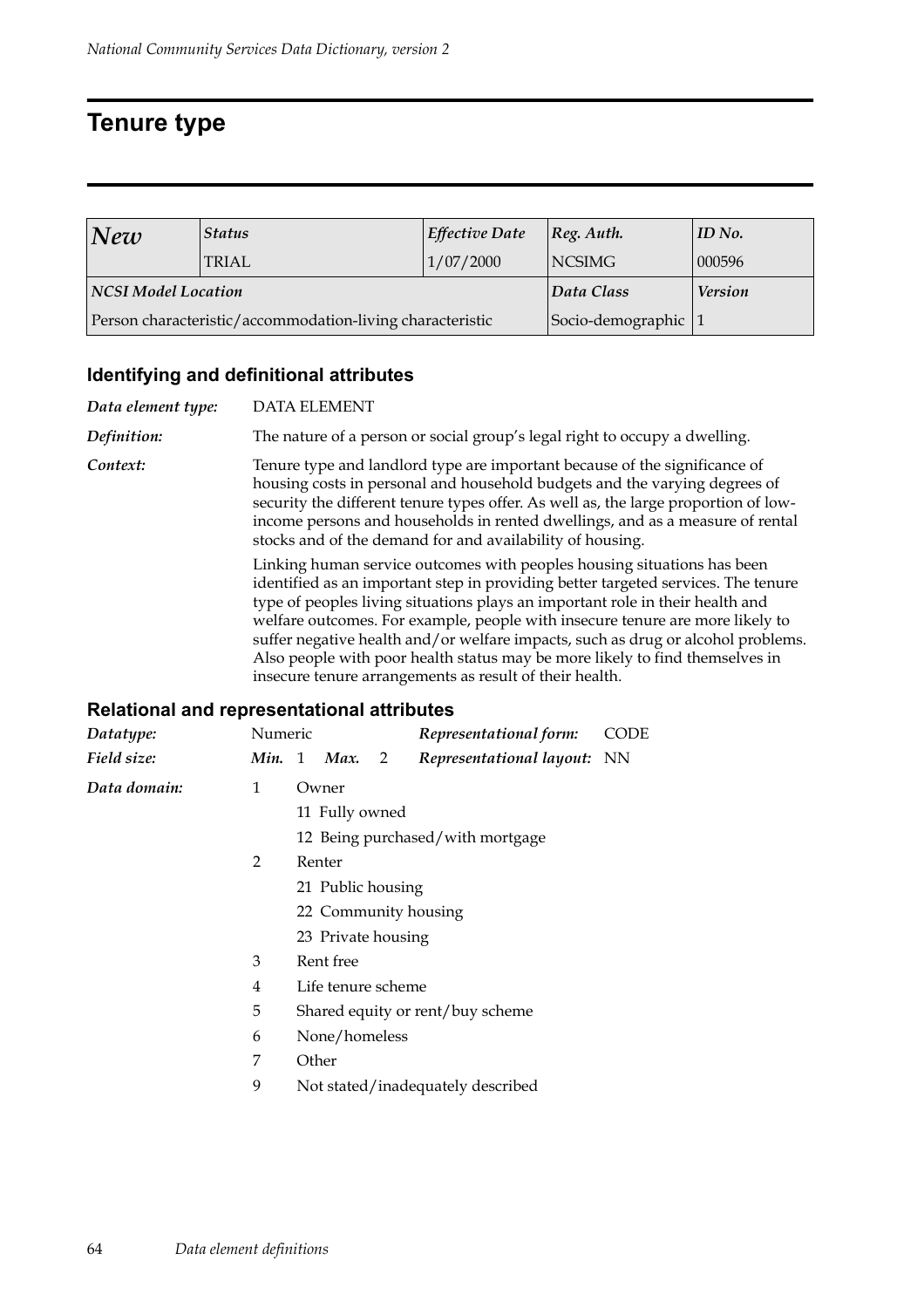# **Tenure type** *(continued)*

| Guide for use:      | The Tenure type of persons in caravans and manufactured homes is determined<br>according to the tenure of the dwelling structure and not the land. Thus, a person<br>who owns a caravan and rents a site in a caravan park is regarded as an owner.                                                                                                                                                                                                                                                    |  |  |  |
|---------------------|--------------------------------------------------------------------------------------------------------------------------------------------------------------------------------------------------------------------------------------------------------------------------------------------------------------------------------------------------------------------------------------------------------------------------------------------------------------------------------------------------------|--|--|--|
|                     | 11 Owner - fully owned: Applies to persons who are not making any payments<br>on mortgages or loans secured against the dwelling. (Thus persons who have<br>repaid a loan but technically not discharged the associated mortgage are included<br>in this category)                                                                                                                                                                                                                                     |  |  |  |
|                     | 12 Owner - being purchased/with mortgage: Applies to persons who are<br>repaying a mortgage or loans secured against the dwelling, regardless of the<br>purpose of the mortgage or secured loan.                                                                                                                                                                                                                                                                                                       |  |  |  |
|                     | 2 Renter: Money is exchanged with another person/organisation in return for<br>accommodation.                                                                                                                                                                                                                                                                                                                                                                                                          |  |  |  |
|                     | 21 Public housing: included in this category are Boarder, a person who is<br>provided with meals and lodging; and Lodger, a person who is provided<br>with lodging (a room or rooms) in return for money.                                                                                                                                                                                                                                                                                              |  |  |  |
|                     | 22 Community housing:                                                                                                                                                                                                                                                                                                                                                                                                                                                                                  |  |  |  |
|                     | 23 Private housing:                                                                                                                                                                                                                                                                                                                                                                                                                                                                                    |  |  |  |
|                     | 3 Rent-free: If no money is exchanged for accommodation and the person is not<br>an owner of the dwelling.                                                                                                                                                                                                                                                                                                                                                                                             |  |  |  |
|                     | 4 Life tenure scheme: The person/s has/have a contract to live in the dwelling<br>for the term of his/her life but without the full rights of ownership and usually<br>has/have limited or no equity in the dwelling. This is a common arrangement in<br>retirement villages.                                                                                                                                                                                                                          |  |  |  |
|                     | <b>5 Shared equity or rent/buy scheme:</b> The household is both purchasing some<br>equity in the dwelling, and paying rent for the remainder.                                                                                                                                                                                                                                                                                                                                                         |  |  |  |
|                     | 6 None/homeless: No tenure                                                                                                                                                                                                                                                                                                                                                                                                                                                                             |  |  |  |
|                     | 7 Other: The tenure does not fit any of the above categories. For example, house-<br>sitting or payment in kind for a specific service.                                                                                                                                                                                                                                                                                                                                                                |  |  |  |
|                     | Tenure type relates to a person's right to occupy a dwelling and essentially has little<br>to do with land as such. An indigenous person occupying land under long-term<br>leasehold would be classified under one of the owner categories if they have built<br>or brought a home on that land. If a community organisation, Aboriginal Land<br>Council, State Housing Authority or some other entity owns the dwelling then the<br>person would be classified under one of the non-owner categories. |  |  |  |
| Collection methods: | This data item is collected for all people in private residential settings and can be<br>collected for some residents in community settings (see Residential setting).                                                                                                                                                                                                                                                                                                                                 |  |  |  |
|                     | This trial data element is undergoing further development and testing. This will<br>include:                                                                                                                                                                                                                                                                                                                                                                                                           |  |  |  |
|                     | a review of the ways in which this information is collected in existing<br>administrative data collections,                                                                                                                                                                                                                                                                                                                                                                                            |  |  |  |
|                     | and an appraisal of its operational feasibility, and                                                                                                                                                                                                                                                                                                                                                                                                                                                   |  |  |  |
|                     | consultation with ABS about standards for housing data.                                                                                                                                                                                                                                                                                                                                                                                                                                                |  |  |  |
| Related data:       | Is related to:                                                                                                                                                                                                                                                                                                                                                                                                                                                                                         |  |  |  |
|                     | Residential setting v. 1,<br>Dwelling v.1 and<br>Landlord type v.1.                                                                                                                                                                                                                                                                                                                                                                                                                                    |  |  |  |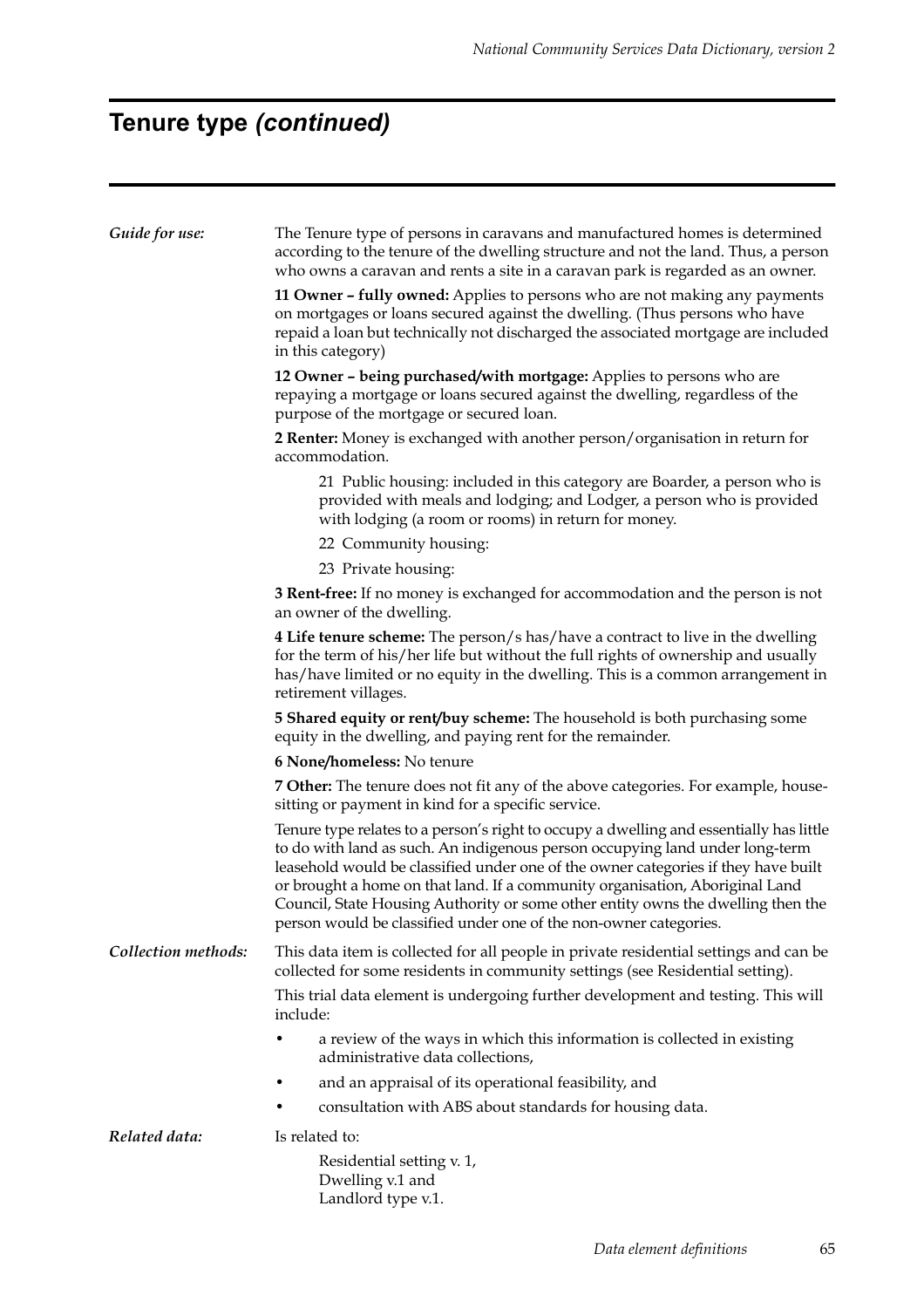# **Tenure type** *(continued)*

#### **Administrative attributes**

| Source document:     | ABS: 1995 (as amended). Directory of Concepts and Standards for Social, Labour |
|----------------------|--------------------------------------------------------------------------------|
|                      | and Demographic Variables. Catalogue No. 1361.30.001 (Statistical Concepts     |
|                      | Library) Canberra: AGPS.                                                       |
| Source organisation: | Australian Bureau of Statistics                                                |
|                      | Australian Institute of Health and Welfare                                     |
| $\sim$ $\sim$ $\sim$ |                                                                                |

*Comments:*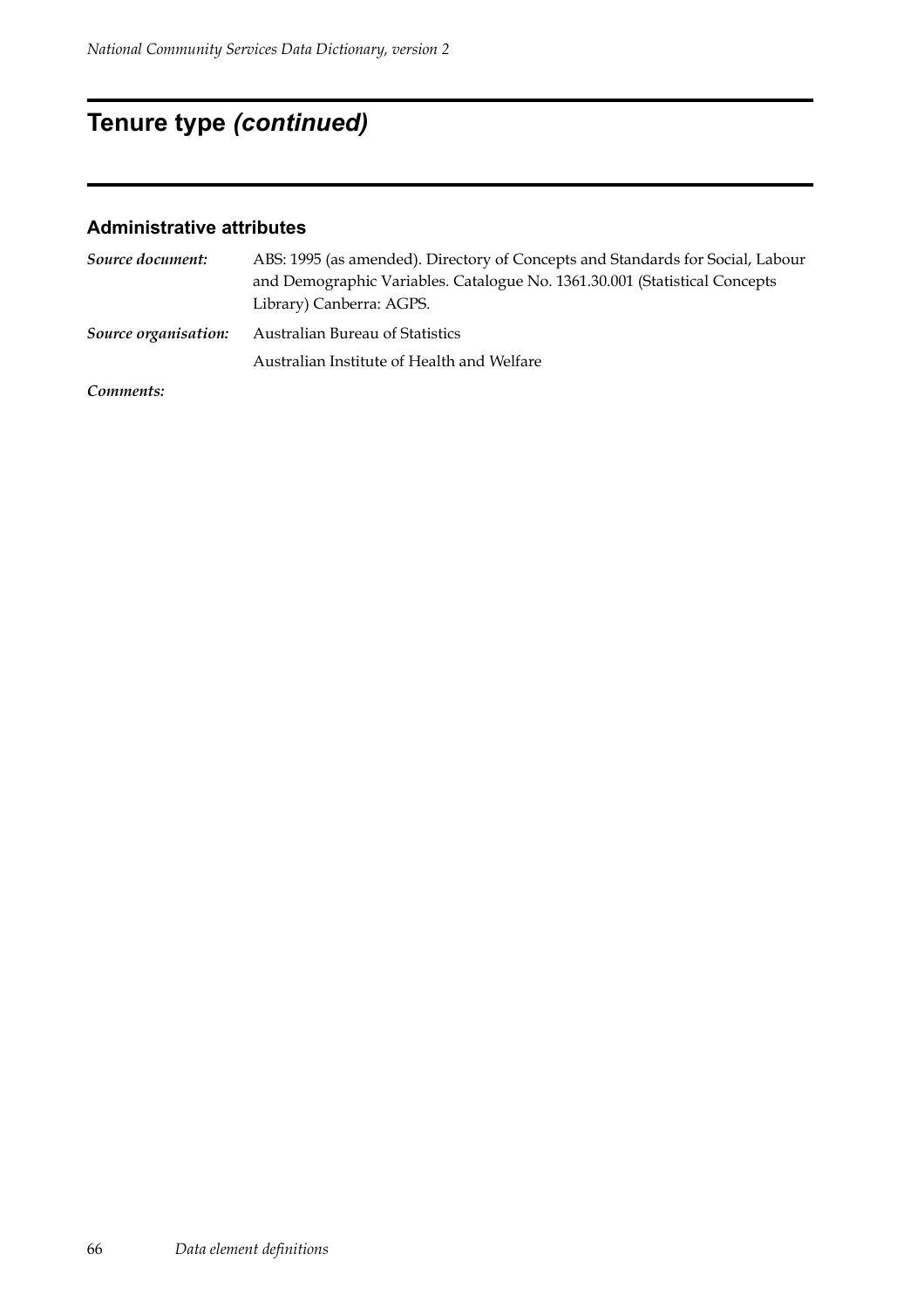# **Legal order**

| New                                        | <b>Status</b>  | Effective Date | $ Reg.$ Auth. | $ID$ No.       |
|--------------------------------------------|----------------|----------------|---------------|----------------|
|                                            | <b>CURRENT</b> | 1/07/2000      | NCSIMG        | 000578         |
| NCSI Model Location                        |                |                | Data Class    | <b>Version</b> |
| Person characteristic/legal characteristic |                |                | Cross-Program |                |

### **Identifying and definitional attributes**

| Data element type: | <b>DATA ELEMENT</b>                                                                                                                                                                                                                                                                                                                                                                                                                                                                                                                                                                                                                                                                                                                                                                                                                                          |  |  |  |
|--------------------|--------------------------------------------------------------------------------------------------------------------------------------------------------------------------------------------------------------------------------------------------------------------------------------------------------------------------------------------------------------------------------------------------------------------------------------------------------------------------------------------------------------------------------------------------------------------------------------------------------------------------------------------------------------------------------------------------------------------------------------------------------------------------------------------------------------------------------------------------------------|--|--|--|
| Definition:        | The type of legal order or legal arrangement to which a person is a subject of, or<br>party to.                                                                                                                                                                                                                                                                                                                                                                                                                                                                                                                                                                                                                                                                                                                                                              |  |  |  |
| Context:           | The legal status of a person is directly relevant to service provision in some<br>community services areas (for example, care and protection orders in the child<br>protection area, juvenile justice orders, restraining orders in SAAP). It may also<br>be useful for agencies to assist in the provision of appropriate legal and other<br>services. Mental health legal status is required to monitor trends in the use of<br>compulsory treatment provisions under State and Territory mental health<br>legislation by Australian hospitals and community health care facilities<br>including, 24-hour community-based residential services. Mental health legal<br>status is an essential data element within local records for those hospitals and<br>community mental health services that provide psychiatric treatment to<br>involuntary patients. |  |  |  |
|                    | Information on legal status also provides a way of examining the link between<br>clients and the criminal justice system and other service systems.                                                                                                                                                                                                                                                                                                                                                                                                                                                                                                                                                                                                                                                                                                          |  |  |  |
|                    | <b>Relational and representational attributes</b>                                                                                                                                                                                                                                                                                                                                                                                                                                                                                                                                                                                                                                                                                                                                                                                                            |  |  |  |
| Datatype:          | Numeric<br><b>CODE</b><br>Representational form:                                                                                                                                                                                                                                                                                                                                                                                                                                                                                                                                                                                                                                                                                                                                                                                                             |  |  |  |
| Field size:        | Min. 1<br>Max.<br>Representational layout: N<br>$\mathbf{1}$                                                                                                                                                                                                                                                                                                                                                                                                                                                                                                                                                                                                                                                                                                                                                                                                 |  |  |  |
| Data domain:       | Legal order or legal arrangement to which the person is the subject of, or party to:                                                                                                                                                                                                                                                                                                                                                                                                                                                                                                                                                                                                                                                                                                                                                                         |  |  |  |
|                    | $\mathbf{1}$<br>Not subject of, or party to, a legal order or arrangement                                                                                                                                                                                                                                                                                                                                                                                                                                                                                                                                                                                                                                                                                                                                                                                    |  |  |  |
|                    | $\overline{2}$<br>Subject of, or party to, a legal order or arrangement                                                                                                                                                                                                                                                                                                                                                                                                                                                                                                                                                                                                                                                                                                                                                                                      |  |  |  |
|                    | 21 Care and protection order                                                                                                                                                                                                                                                                                                                                                                                                                                                                                                                                                                                                                                                                                                                                                                                                                                 |  |  |  |
|                    | 22 Juvenile justice order                                                                                                                                                                                                                                                                                                                                                                                                                                                                                                                                                                                                                                                                                                                                                                                                                                    |  |  |  |
|                    | 23 Involuntary mental health patient (under mental health legislation)                                                                                                                                                                                                                                                                                                                                                                                                                                                                                                                                                                                                                                                                                                                                                                                       |  |  |  |
|                    | 24 Restraining order                                                                                                                                                                                                                                                                                                                                                                                                                                                                                                                                                                                                                                                                                                                                                                                                                                         |  |  |  |
|                    | 25 Other legal order                                                                                                                                                                                                                                                                                                                                                                                                                                                                                                                                                                                                                                                                                                                                                                                                                                         |  |  |  |
|                    | 9<br>Not stated/inadequately described                                                                                                                                                                                                                                                                                                                                                                                                                                                                                                                                                                                                                                                                                                                                                                                                                       |  |  |  |
| Guide for use:     | A person may be the subject of, or party to, more than one of the legal orders or<br>legal arrangements at the same time (and may therefore have multiple codes).                                                                                                                                                                                                                                                                                                                                                                                                                                                                                                                                                                                                                                                                                            |  |  |  |
|                    | The legal orders and arrangements listed above are a State responsibility and may<br>vary across jurisdictions (for example, the number and type of care and<br>protection orders vary quite considerably). As a result care should be taken in<br>interpreting data differences across jurisdictions.                                                                                                                                                                                                                                                                                                                                                                                                                                                                                                                                                       |  |  |  |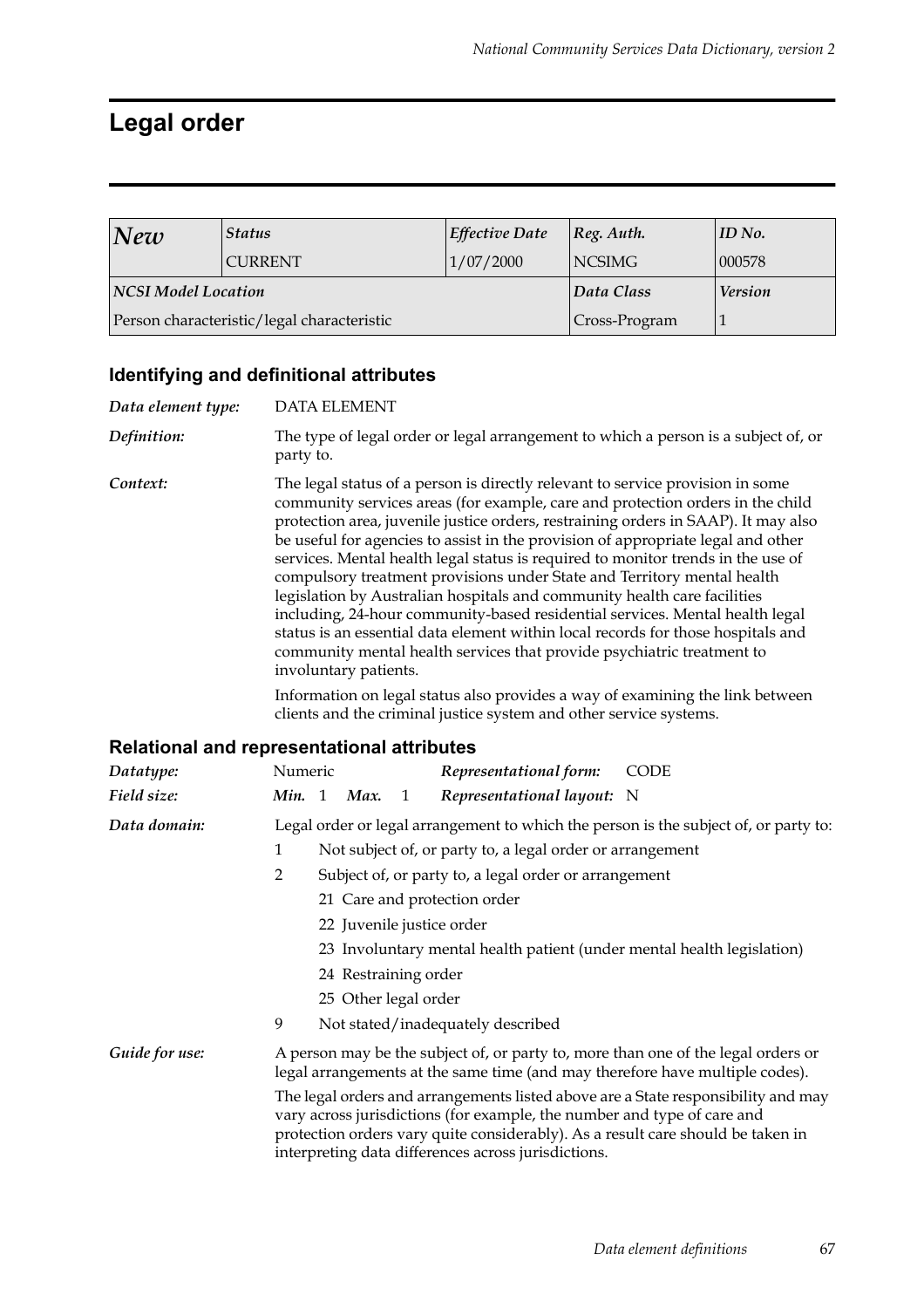# **Legal order** *(continued)*

| Guide for use<br>(continued): | Care and protection orders: A legal order for the care and protection of a child<br>under 18 years of age. Care and protection orders comprise the following:                                                                                                                                                                                                                                                                                                                                                                                                                                                                                                                                                                                                                         |  |  |
|-------------------------------|---------------------------------------------------------------------------------------------------------------------------------------------------------------------------------------------------------------------------------------------------------------------------------------------------------------------------------------------------------------------------------------------------------------------------------------------------------------------------------------------------------------------------------------------------------------------------------------------------------------------------------------------------------------------------------------------------------------------------------------------------------------------------------------|--|--|
|                               | Finalised guardianship or finalised custody orders sought through a court,<br>or administrative arrangements that have the impact of transferring<br>custody or guardianship;                                                                                                                                                                                                                                                                                                                                                                                                                                                                                                                                                                                                         |  |  |
|                               | Finalised supervisory and other finalised court orders which give the<br>department some responsibility for the child's welfare; and                                                                                                                                                                                                                                                                                                                                                                                                                                                                                                                                                                                                                                                  |  |  |
|                               | Interim and temporary orders and care applications.                                                                                                                                                                                                                                                                                                                                                                                                                                                                                                                                                                                                                                                                                                                                   |  |  |
|                               | Care and protection orders exclude administrative and voluntary arrangements<br>with the community services departments that do not have the effect of<br>transferring custody or guardianship.                                                                                                                                                                                                                                                                                                                                                                                                                                                                                                                                                                                       |  |  |
|                               | There is a wide range of orders and arrangements included as care and protection<br>orders, such as guardianship, custody, supervisory, undertakings, interim and<br>temporary orders and undertakings. The types and numbers of orders vary<br>considerably across States and Territories.                                                                                                                                                                                                                                                                                                                                                                                                                                                                                           |  |  |
|                               | Juvenile Justice orders: Legal orders or arrangements under State and Territory<br>juvenile justice legislation. Includes orders involving detention and non-detention<br>(non-detention orders may require supervision, commitments or undertakings<br>from young people, fines and good behaviour bonds).                                                                                                                                                                                                                                                                                                                                                                                                                                                                           |  |  |
|                               | <b>Involuntary mental health patient:</b> Approval is required under the State or<br>Territory mental health legislation in order to detain patients for the provision of<br>mental health care or for patients to be treated compulsorily in the community.<br>Each State and Territory mental health legislation differs in the number of<br>categories of involuntary patient that are recognised, and the specific titles and<br>legal conditions applying to each type. The legal status categories, which provide<br>for compulsory detention or compulsory treatment of the patient, can be readily<br>differentiated within each jurisdiction. These include special categories for forensic<br>patients who are charged with or convicted of some form of criminal activity. |  |  |
|                               | The mental health legal status of admitted patients treated within approved<br>hospitals may, change many times throughout the episode of care. Patients may<br>be admitted to hospital on an involuntary basis and subsequently be changed to<br>voluntary status; some patients are admitted as voluntary but are transferred to<br>involuntary status during the hospital stay. Multiple changes between voluntary<br>and involuntary status during an episode of care in hospital or treatment in the<br>community may occur depending on the patient's clinical condition and his/her<br>capacity to consent to treatment.                                                                                                                                                       |  |  |
| Collection methods:           | This data item will be collected at different times depending on the requirements<br>of the data collection. For some it may be at the time a person is seeking a service<br>while for others it may be at regular or irregular intervals.                                                                                                                                                                                                                                                                                                                                                                                                                                                                                                                                            |  |  |
| Related data:                 |                                                                                                                                                                                                                                                                                                                                                                                                                                                                                                                                                                                                                                                                                                                                                                                       |  |  |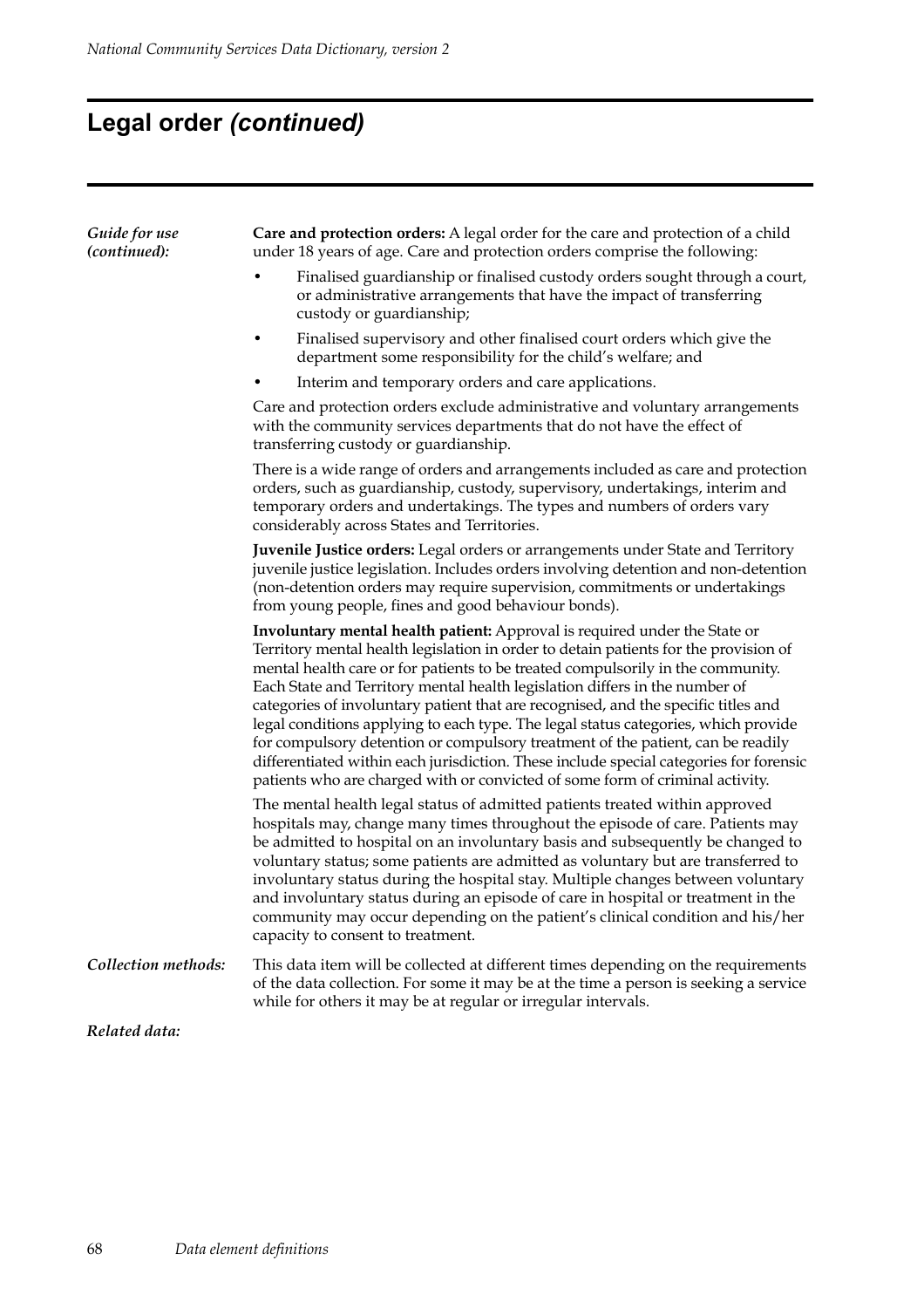# **Legal order** *(continued)*

| Source document:     | AIHW: 1999. National Health Data Dictionary, version 9. Catalogue No. HWI 24.<br>Canberra: AIHW.                                           |  |  |
|----------------------|--------------------------------------------------------------------------------------------------------------------------------------------|--|--|
|                      | AIHW: 1998-99. Children of care and protection orders, Australia: data collection<br>standards, tables and counting rules. Canberra: AIHW. |  |  |
|                      | AIHW: 1999. SAAP National Data Collection Data Dictionary, version 1.1.<br>Canberra: AIHW.                                                 |  |  |
| Source organisation: | Australian Institute of Health and Welfare                                                                                                 |  |  |
| Comments:            |                                                                                                                                            |  |  |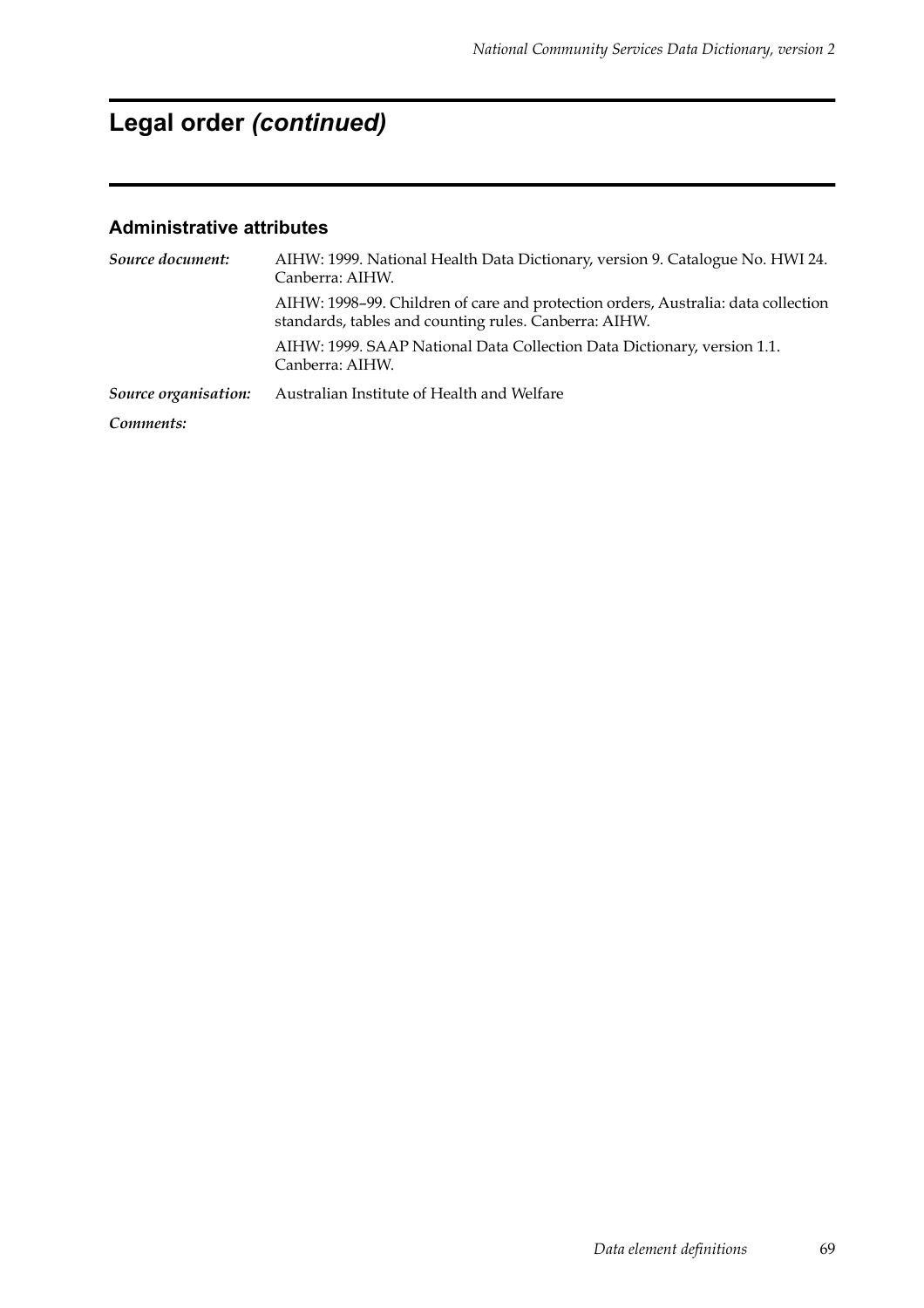### **Impairment extent**

| New                                             | <b>Status</b>           | <b>Effective Date</b> | $ Reg.$ Auth. | ID No.         |
|-------------------------------------------------|-------------------------|-----------------------|---------------|----------------|
|                                                 | TRIAL (WHO field trial) | 1/07/2000             | <b>NCSIMG</b> | 000566         |
| <b>NCSI Model Location</b>                      |                         |                       | Data Class    | <b>Version</b> |
| Person characteristic/impairment characteristic |                         |                       | Cross-Program |                |

### **Identifying and definitional attributes**

| Data element type: | <b>DATA ELEMENT</b>                                                                                                                                                                                                                                                                                     |
|--------------------|---------------------------------------------------------------------------------------------------------------------------------------------------------------------------------------------------------------------------------------------------------------------------------------------------------|
| Definition:        | The presence and extent or magnitude of the impairment in relation to a given<br>body function or structure.                                                                                                                                                                                            |
|                    | Impairments are problems in body function or structure such as significant<br>deviation or loss.                                                                                                                                                                                                        |
| Context:           | Impairments represent a deviation from some generally accepted population<br>standards in the biomedical status of body and its functions, and definition of<br>their constituents is undertaken primarily by those qualified to judge physical<br>and mental functioning according to these standards. |
|                    | Impairments of body structure can involve an anomaly, defect, loss or other<br>significant deviation.                                                                                                                                                                                                   |
|                    | Body structure and body function can be related to this data element to indicate<br>the sorts of interventions that may result in improved functioning. This could be<br>in the form of rehabilitation, health-related interventions, equipment, or support<br>for example.                             |

| Datatype:      | Numeric<br><b>CODE</b><br>Representational form:                                                                                                                                                                                                                                             |  |  |  |
|----------------|----------------------------------------------------------------------------------------------------------------------------------------------------------------------------------------------------------------------------------------------------------------------------------------------|--|--|--|
| Field size:    | <b>Min.</b> 1<br>Representational layout: N<br>Max.<br>$\mathbf{1}$                                                                                                                                                                                                                          |  |  |  |
| Data domain:   | No impairment<br>1                                                                                                                                                                                                                                                                           |  |  |  |
|                | 2<br>Mild impairment                                                                                                                                                                                                                                                                         |  |  |  |
|                | 3<br>Moderate impairment                                                                                                                                                                                                                                                                     |  |  |  |
|                | Severe impairment<br>4                                                                                                                                                                                                                                                                       |  |  |  |
|                | 5<br>Complete impairment                                                                                                                                                                                                                                                                     |  |  |  |
|                | 9<br>Not stated/inadequately described                                                                                                                                                                                                                                                       |  |  |  |
| Guide for use: | Body structure and function and impairment of body structure and function are<br>classified in the World Health Organisation (WHO) 1999. ICIDH-2 Beta-2 draft,<br>Full Version. Geneva: World Health Organisation.1999. Refer to the Information<br>Annexe - Disability for further details. |  |  |  |
|                | No impairment is recorded when there is no significant deviation from generally<br>accepted population standards in the biomedical status of the body and its<br>functions.                                                                                                                  |  |  |  |
|                | Mild impairment is recorded when there is small deviation from generally<br>accepted population standards in the biomedical status of the body and its<br>functions.                                                                                                                         |  |  |  |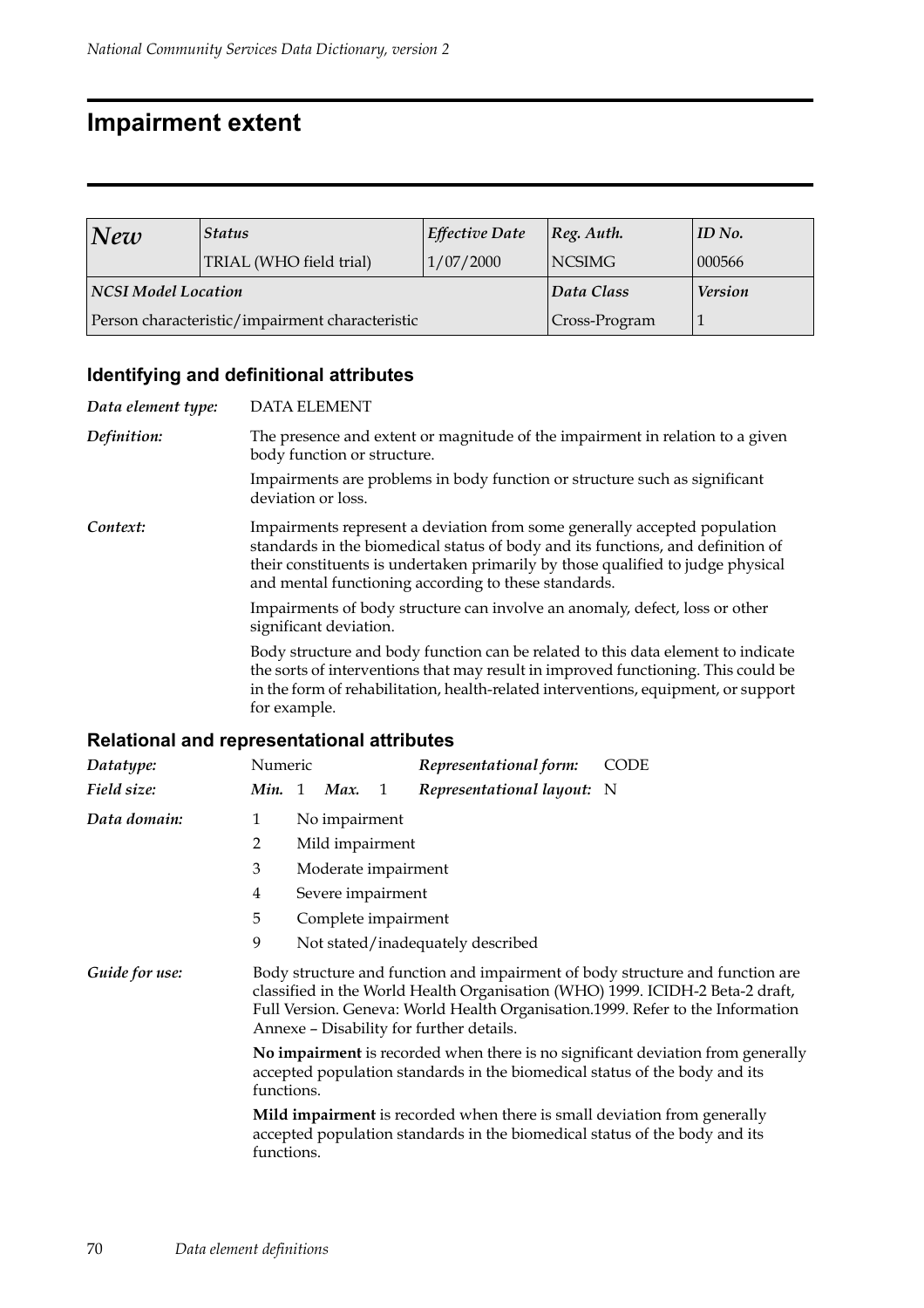# **Impairment extent** *(continued)*

| Guide for use<br>(continued): | Moderate impairment is recorded when there is a significant but not severe<br>deviation from generally accepted population standards in the biomedical status<br>of the body and its functions.                                                                                                                                                                                 |  |  |
|-------------------------------|---------------------------------------------------------------------------------------------------------------------------------------------------------------------------------------------------------------------------------------------------------------------------------------------------------------------------------------------------------------------------------|--|--|
|                               | <b>Severe impairment</b> is recorded when there is extreme deviation from generally<br>accepted population standards in the biomedical status of the body and its<br>functions.                                                                                                                                                                                                 |  |  |
|                               | <b>Complete impairment</b> is recorded when there is total deviation from generally<br>accepted population standards in the biomedical status of the body and its<br>functions.                                                                                                                                                                                                 |  |  |
|                               | Not stated/inadequately described is recorded when there is insufficient<br>information to record extent of impairment in any other class.                                                                                                                                                                                                                                      |  |  |
| Collection methods:           | This coding is used in conjunction with specified body structures and body<br>functions, for example 'mild impairment of structures related to movement'.                                                                                                                                                                                                                       |  |  |
|                               | Impairments should be detectable or noticeable by others or the person by direct<br>observation or by inference from indirect observation. Impairments are not the<br>same as the underlying pathology, but are manifestations of that pathology.                                                                                                                               |  |  |
|                               | Impairments can be temporary or permanent; progressive, regressive or static;<br>intermittent or continuous. The deviation from the norm may be slight or severe<br>and may fluctuate over time. Impairments may result in other impairments.                                                                                                                                   |  |  |
|                               | Impairment is related to a health condition, but does not necessarily indicate that<br>disease is present or that the individual is sick.                                                                                                                                                                                                                                       |  |  |
| Related data:                 | An explanation of the disability data elements and their interrelationship is<br>contained in the Information annex, 4.4 Disability.                                                                                                                                                                                                                                            |  |  |
|                               | Is related to the data concept Disability v.1.                                                                                                                                                                                                                                                                                                                                  |  |  |
|                               | Is used in conjunction with the data elements:                                                                                                                                                                                                                                                                                                                                  |  |  |
|                               | Body structures v.1,<br>Body functions v.1.                                                                                                                                                                                                                                                                                                                                     |  |  |
|                               | Is related to the data elements:                                                                                                                                                                                                                                                                                                                                                |  |  |
|                               | Activity areas v.1,<br>Activity - level of difficulty v.1,<br>Assistance with activity v.1,<br>Participation areas v.1,<br>Participation extent v.1,<br>Participation - satisfaction level v.1,<br>Environmental factors v.1,<br>Environmental factors – extent of influence v.1,<br>Disability grouping - Australian national v.1,<br>Disability grouping - International v.1. |  |  |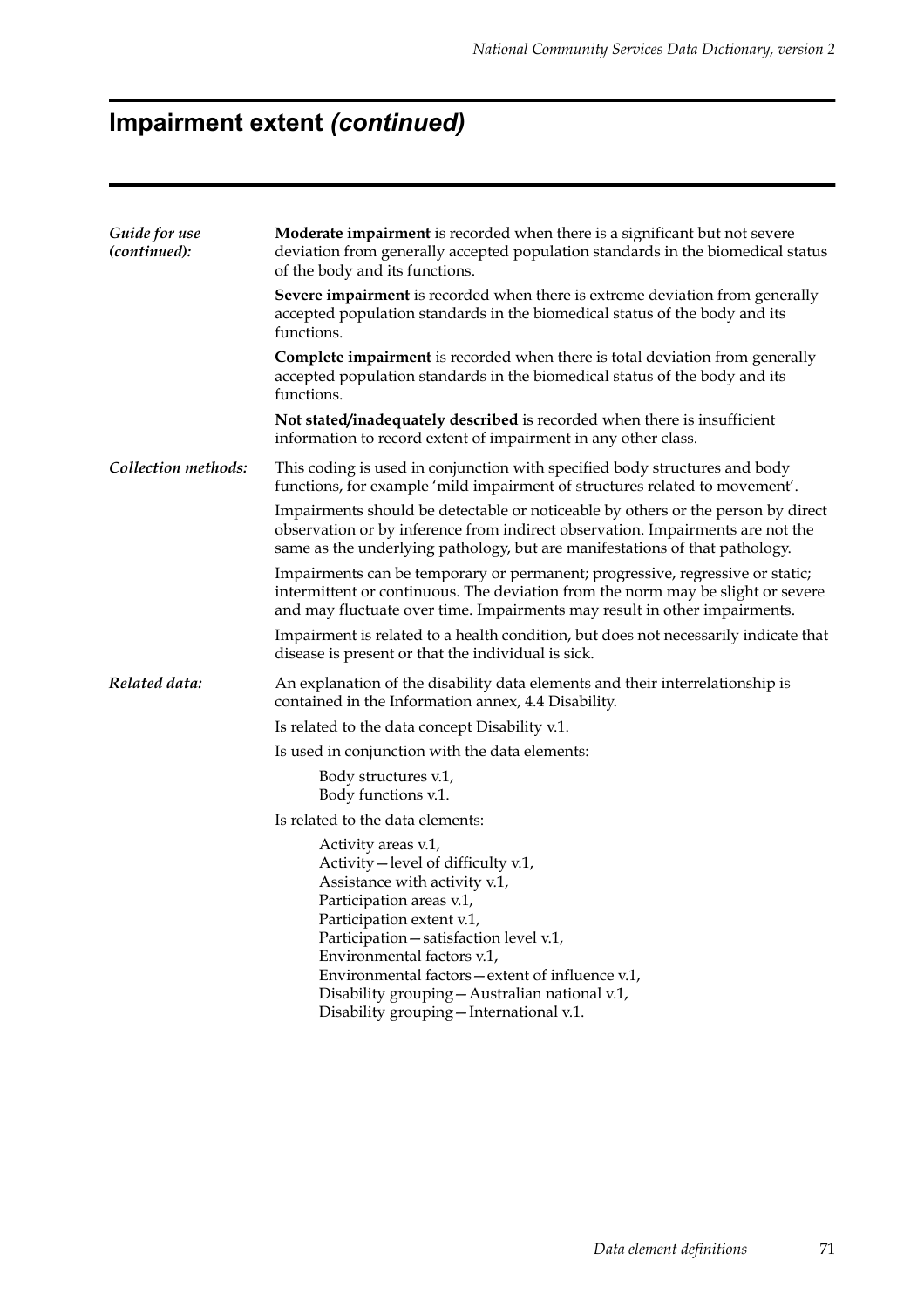# **Impairment extent** *(continued)*

| Source document:     | WHO: 1999. ICIDH-2: International Classification of Functioning and Disability.<br>Beta-2 draft, Full Version. Geneva: World Health Organisation.                                                                                                                                                                                                                                                                                                                                                          |  |  |  |
|----------------------|------------------------------------------------------------------------------------------------------------------------------------------------------------------------------------------------------------------------------------------------------------------------------------------------------------------------------------------------------------------------------------------------------------------------------------------------------------------------------------------------------------|--|--|--|
| Source organisation: | World Health Organisation                                                                                                                                                                                                                                                                                                                                                                                                                                                                                  |  |  |  |
| Comments:            | Disability is a multi-dimensional and complex concept, which has been described<br>in three dimensions (WHO, 1999): Body structures and functions/impairments,<br>Activity/activity limitation and Participation/participation restriction.<br>Environmental factors interact with all dimensions of functioning and disability.<br>All disability is associated with a health condition, disease or injury.                                                                                               |  |  |  |
|                      | The data elements relating to disability are based on the draft ICIDH-2, Beta-2,<br>1999, as the best available conceptualisation suitable to the purpose. The Beta-2<br>draft is subject to systematic field trials and further consultation until 2001. Use of<br>the ICIDH-2 has not been endorsed by WHO Member States. Endorsement by the<br>World Health Assembly is scheduled to be sought in 2001. Further information on<br>the ICIDH-2 can be found on the WHO website: http://www.who.ch/icidh. |  |  |  |
|                      | For further information on disability see the Information Annexe - Disability.                                                                                                                                                                                                                                                                                                                                                                                                                             |  |  |  |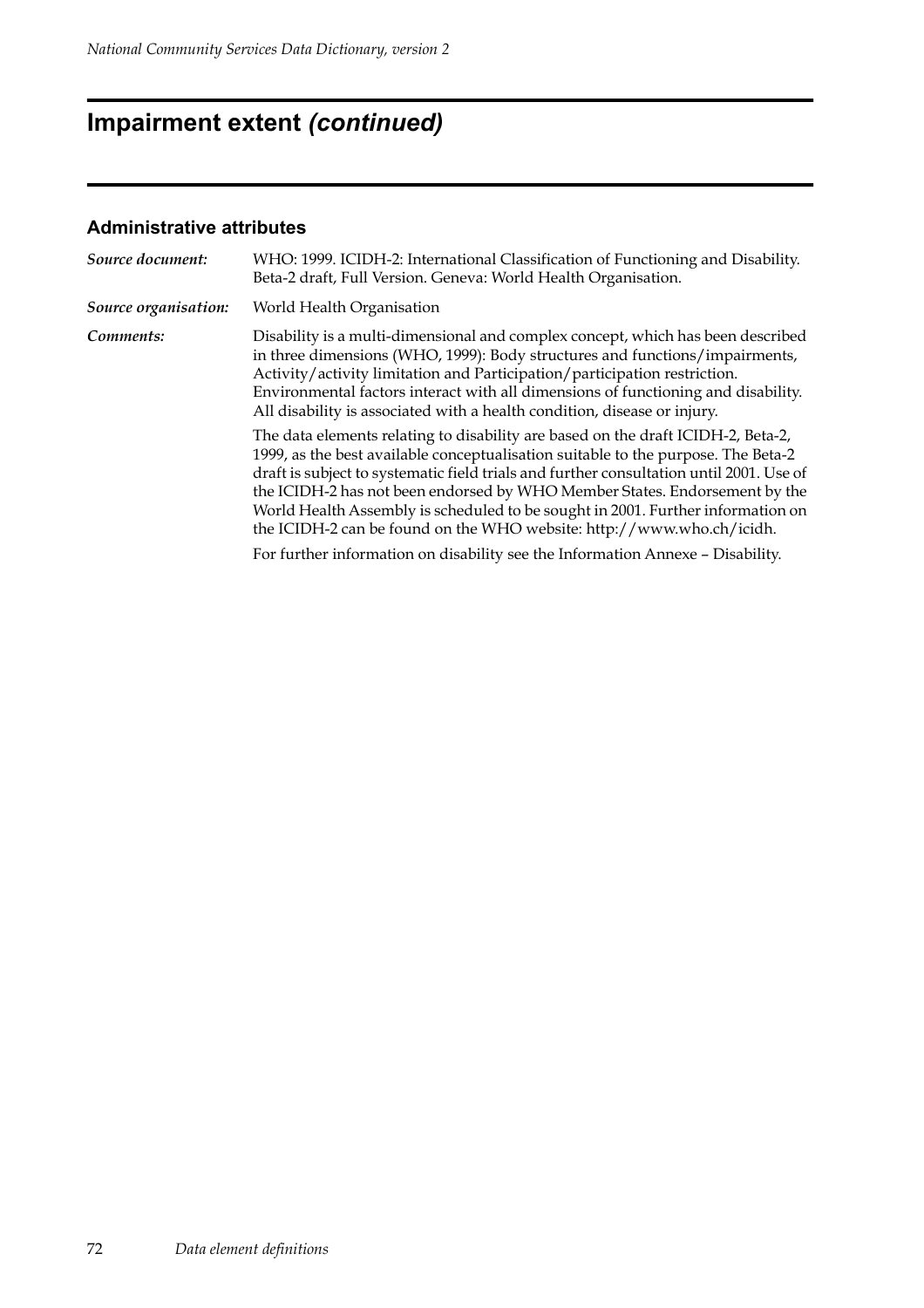# **Disability**

| New                                             | <b>Status</b>           | <b>Effective Date</b> | $\log$ . Auth. | ID No.         |
|-------------------------------------------------|-------------------------|-----------------------|----------------|----------------|
|                                                 | TRIAL (WHO field trial) | 1/07/2000             | <b>NCSIMG</b>  | 000561         |
| <b>NCSI Model Location</b>                      |                         |                       | Data Class     | <b>Version</b> |
| Person characteristic/disability characteristic |                         |                       | Cross-Program  |                |

#### **Identifying and definitional attributes**

for the service.

| Data element type:           | DATA CONCEPT                                                                                                                                                                                                                                                                                                                                                                                                                                                                                                                                                                                                                                                                                                                      |  |  |  |  |
|------------------------------|-----------------------------------------------------------------------------------------------------------------------------------------------------------------------------------------------------------------------------------------------------------------------------------------------------------------------------------------------------------------------------------------------------------------------------------------------------------------------------------------------------------------------------------------------------------------------------------------------------------------------------------------------------------------------------------------------------------------------------------|--|--|--|--|
| Definition:                  | Disability is a multi-dimensional and complex concept. Disability is defined in<br>terms of three dimensions (WHO, 1999): Body structures and functions/<br>impairments, Activity/activity limitation and Participation/participation<br>restriction. Disability is the presence and nature of one, some or all of these<br>dimensions associated with current or previous related health conditions, disease<br>or injury. The three dimensions focus in turn on aspects of functioning and<br>disability relevant to: the body, the individual person, and the person in society.<br>The experience of disability is variable over time and affected by external<br>environmental factors as well as internal personal factors. |  |  |  |  |
| Context:                     | Many different definitions of disability are used in Australia, both in administrative<br>data collections and in Acts of Parliament. The consistent identification of disability<br>in national data collections has been recommended in a number of reports, so as to<br>enable:                                                                                                                                                                                                                                                                                                                                                                                                                                                |  |  |  |  |
|                              | the monitoring of access to generic services by people with a disability;                                                                                                                                                                                                                                                                                                                                                                                                                                                                                                                                                                                                                                                         |  |  |  |  |
|                              | the collection of more consistent data on disability support and related<br>services, including data on service use by different groups; and                                                                                                                                                                                                                                                                                                                                                                                                                                                                                                                                                                                      |  |  |  |  |
|                              | population data and service data to be related, thereby improving the<br>nation's analytical capacity in relation to the need for and supply of<br>services.                                                                                                                                                                                                                                                                                                                                                                                                                                                                                                                                                                      |  |  |  |  |
|                              | People with a disability often have a need for a variety of support services<br>including day activity, employment, education, home care and accommodation.<br>Defining disability will make it possible to determine the number of people who<br>are accessing services, both disability specific and generic, and also those with a<br>disability in the general population with unmet need. Better definition of<br>disability will aid better targeting of resources to those in need.                                                                                                                                                                                                                                        |  |  |  |  |
| <b>Relational attributes</b> |                                                                                                                                                                                                                                                                                                                                                                                                                                                                                                                                                                                                                                                                                                                                   |  |  |  |  |
| Collection methods:          | The concept 'disability' can be made operational as a derived data element by<br>using a combination of related data elements as building blocks.                                                                                                                                                                                                                                                                                                                                                                                                                                                                                                                                                                                 |  |  |  |  |
|                              | The data elements selected may vary depending on the definition of disability<br>used. For example in hospital based rehabilitation the focus may be on the<br>impairment and activity dimensions and in community-based care the focus may<br>be Participation primarily. Some applications may require a broad scope for<br>inclusion (e.g. discrimination legislation). Data collections relating to services will                                                                                                                                                                                                                                                                                                             |  |  |  |  |

select combinations of the data elements, which best reflect the eligibility criteria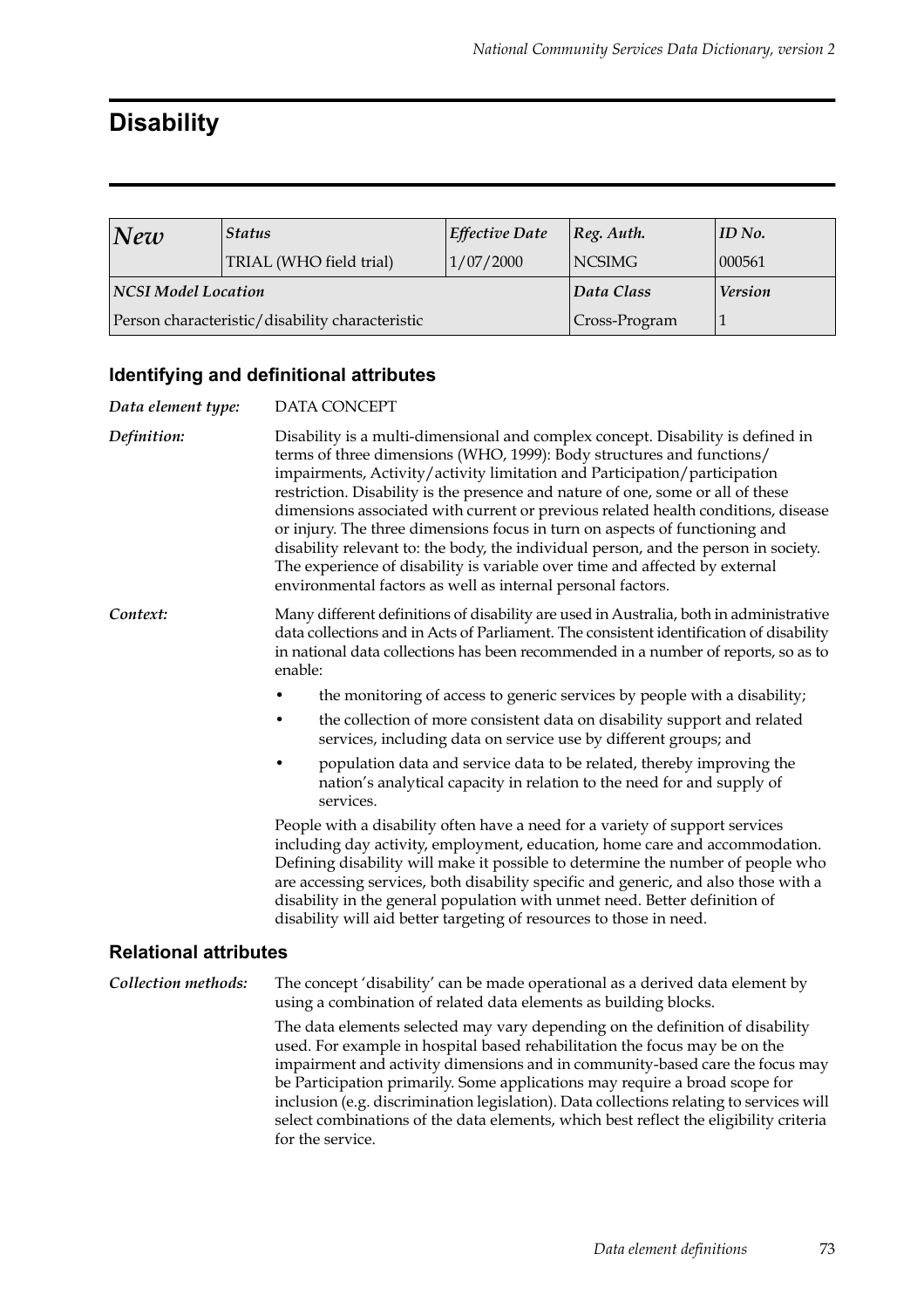# **Disbability** *(continued)*

| Related data: | An explanation of the disability data elements and their interrelationship is<br>contained in the Information annex, 4.4 Disability.                                                                                                                                                                                                                                                                                                                            |  |  |  |  |
|---------------|-----------------------------------------------------------------------------------------------------------------------------------------------------------------------------------------------------------------------------------------------------------------------------------------------------------------------------------------------------------------------------------------------------------------------------------------------------------------|--|--|--|--|
|               | Related to the data elements:                                                                                                                                                                                                                                                                                                                                                                                                                                   |  |  |  |  |
|               | Body structures v.1,<br>Body functions v.1,<br>Impairment extent v.1,<br>Activity areas v.1,<br>Activity – level of difficulty v.1,<br>Assistance with activity v.1,<br>Participation areas v.1,<br>Participation extent v.1,<br>Participation - satisfaction level v.1,<br>Environmental factors v.1,<br>Environmental factors $-\text{extent}$ of influence v.1,<br>Disability grouping - Australian national v.1,<br>Disability grouping - International v.1 |  |  |  |  |
|               | Related to the National Health Data Dictionary Version 8.0 data elements<br>Principal diagnosis and Additional diagnoses.                                                                                                                                                                                                                                                                                                                                       |  |  |  |  |

| Source document:     | WHO: 1999. ICIDH-2: International Classification of Functioning and Disability.<br>Beta-2 draft, Full Version. Geneva: World Health Organisation.                                                                                                                                                                                                                                                                                                                                                                                                                                                                                                                                                                                                                                                                                                       |
|----------------------|---------------------------------------------------------------------------------------------------------------------------------------------------------------------------------------------------------------------------------------------------------------------------------------------------------------------------------------------------------------------------------------------------------------------------------------------------------------------------------------------------------------------------------------------------------------------------------------------------------------------------------------------------------------------------------------------------------------------------------------------------------------------------------------------------------------------------------------------------------|
| Source organisation: | World Health Organisation                                                                                                                                                                                                                                                                                                                                                                                                                                                                                                                                                                                                                                                                                                                                                                                                                               |
| Comments:            | The data elements relating to disability are based on the draft ICIDH-2, Beta-2,<br>1999, as the best available conceptualisation suitable to the purpose. The Beta-2<br>draft is subject to systematic field trials and further consultation until 2001. Use of<br>the ICIDH-2 has not been endorsed by WHO Member States. Endorsement by the<br>World Health Assembly is scheduled to be sought in 2001. Further information on<br>the ICIDH-2 can be found on the WHO website: http://www.who.ch/icidh<br>The dimensions of the ICIDH-2 are defined in relation to a health condition. 'A                                                                                                                                                                                                                                                            |
|                      | health condition is an alteration or attribute of the health state of an individual<br>that may lead to distress, interference with daily activities, or contact with health<br>services. It may be a disease (acute or chronic), disorder, injury or trauma, or<br>reflect other health-related states such as pregnancy, ageing, stress, congenital<br>anomaly or genetic predisposition' (WHO, 1999). There are a number of ways to<br>record a health condition. An ICD-10 code may have been recorded (See National<br>Health Data Dictionary Version 8, 1999 data elements, 'Principal diagnosis' and<br>'Additional diagnosis'). A diagnosis may have been reached, after assessment, of<br>the nature and identity of the disease or condition of the person. For further<br>information on disability see the Information Annexe - Disability. |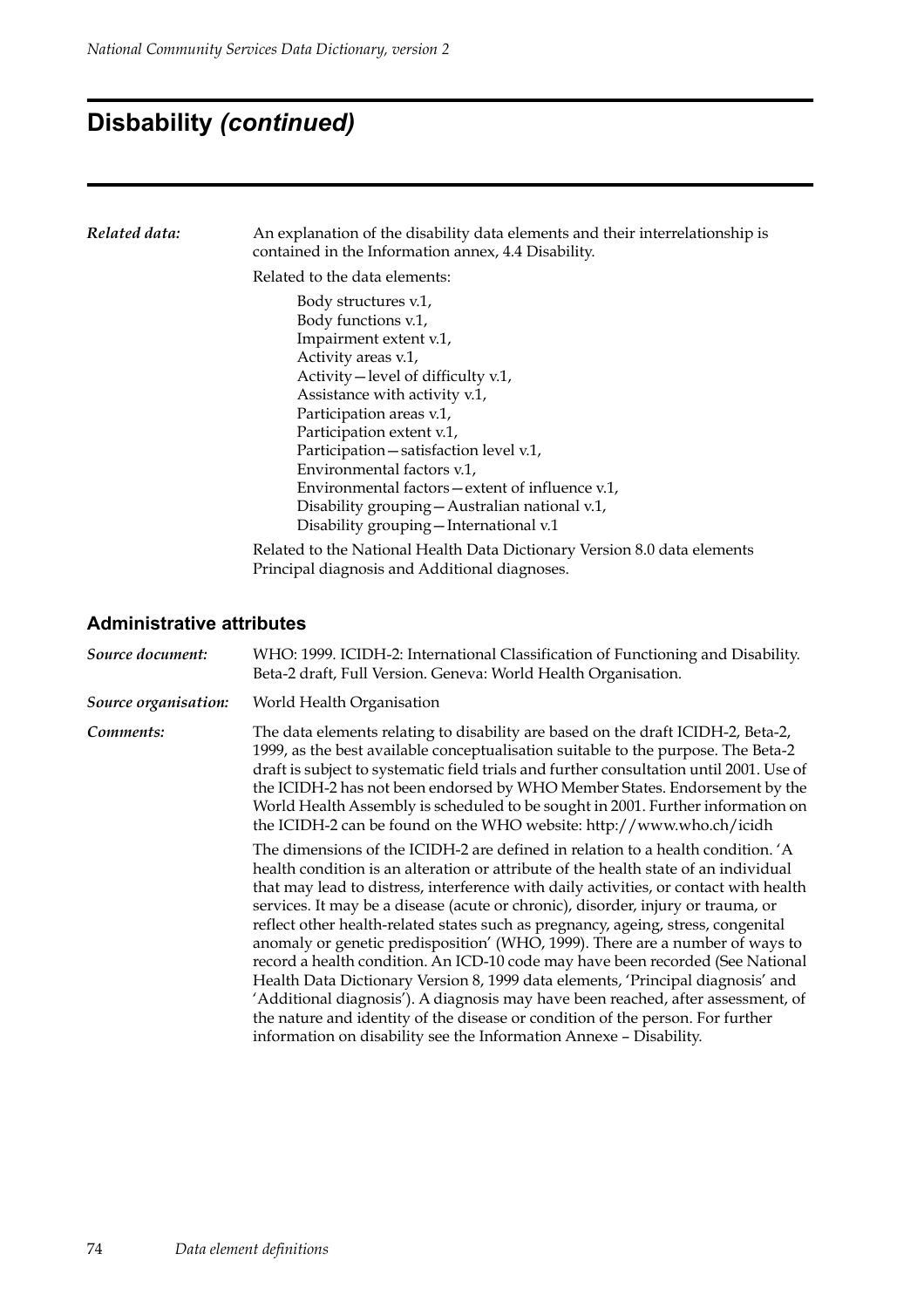## **Disability grouping – Australian national**

| New                        | <b>Status</b>                                   | <b>Effective Date</b> | Reg. Author.   | ID No. |
|----------------------------|-------------------------------------------------|-----------------------|----------------|--------|
|                            | <b>CURRENT</b>                                  | 1/07/2000             | NCSIMG         | 000562 |
| <b>NCSI Model Location</b> |                                                 | Data Class            | <b>Version</b> |        |
|                            | Person characteristic/disability characteristic | Cross-Program         |                |        |

#### **Identifying and definitional attributes**

| Data element type: | <b>DATA ELEMENT</b>                                                                                                                                                                                                                                                                                                                  |  |  |  |  |
|--------------------|--------------------------------------------------------------------------------------------------------------------------------------------------------------------------------------------------------------------------------------------------------------------------------------------------------------------------------------|--|--|--|--|
| Definition:        | Disability groupings are a broad categorisation of disabilities in terms of the<br>underlying health condition, impairment, activity limitations, participation<br>restrictions and environmental factors. The grouping that most clearly expresses<br>the experience of disability by a person.                                     |  |  |  |  |
| Context:           | Disability administrators, peak bodies, people with disabilities and service<br>providers may use this data element as a basis for the description of groups of<br>people with similar experiences of disability and patterns of impairments,<br>activity limitations, participation restrictions and related environmental factors. |  |  |  |  |
|                    | These Australian national disability groupings can be related to 'Disability<br>groups - International' and used in national and international comparisons.                                                                                                                                                                          |  |  |  |  |

| Datatype:      | Numeric |                                                                                                                                                                                                                                                                      |                       |                | Representational form:                                    | <b>CODE</b>                                                               |  |
|----------------|---------|----------------------------------------------------------------------------------------------------------------------------------------------------------------------------------------------------------------------------------------------------------------------|-----------------------|----------------|-----------------------------------------------------------|---------------------------------------------------------------------------|--|
| Field size:    | Min. 2  |                                                                                                                                                                                                                                                                      | Max.                  | $\overline{2}$ | Representational layout: NN                               |                                                                           |  |
| Data domain:   | 01      |                                                                                                                                                                                                                                                                      | is appropriate)       |                |                                                           | Developmental delay (apply to 0–5 year olds only, where no other category |  |
|                | 02      |                                                                                                                                                                                                                                                                      |                       |                | Intellectual (including Down syndrome)                    |                                                                           |  |
|                | 03      |                                                                                                                                                                                                                                                                      |                       |                | Specific learning (including Attention Deficit Disorder)  |                                                                           |  |
|                | 04      |                                                                                                                                                                                                                                                                      |                       |                | Autism (including Asperger's syndrome)                    |                                                                           |  |
|                | 05      |                                                                                                                                                                                                                                                                      | Physical              |                |                                                           |                                                                           |  |
|                | 06      |                                                                                                                                                                                                                                                                      | Acquired brain injury |                |                                                           |                                                                           |  |
|                | 07      |                                                                                                                                                                                                                                                                      |                       |                | Deaf-blind (dual sensory)                                 |                                                                           |  |
|                | 08      | Vision (sensory)                                                                                                                                                                                                                                                     |                       |                |                                                           |                                                                           |  |
|                | 09      | Hearing (sensory)                                                                                                                                                                                                                                                    |                       |                |                                                           |                                                                           |  |
|                | 10      | Speech (sensory)                                                                                                                                                                                                                                                     |                       |                |                                                           |                                                                           |  |
|                | 11      |                                                                                                                                                                                                                                                                      | Psychiatric           |                |                                                           |                                                                           |  |
|                | 12      |                                                                                                                                                                                                                                                                      |                       |                | Neurological (including epilepsy and Alzheimer's Disease) |                                                                           |  |
|                | 99      |                                                                                                                                                                                                                                                                      |                       |                | Disability group not yet classified                       |                                                                           |  |
| Guide for use: |         | Developmental delay is applicable to children aged 0-5 only. Conditions<br>appearing in the early developmental period, with no specific diagnosis.<br>Developmental delay maps into the Intellectual/learning category of the<br>International disability grouping. |                       |                |                                                           |                                                                           |  |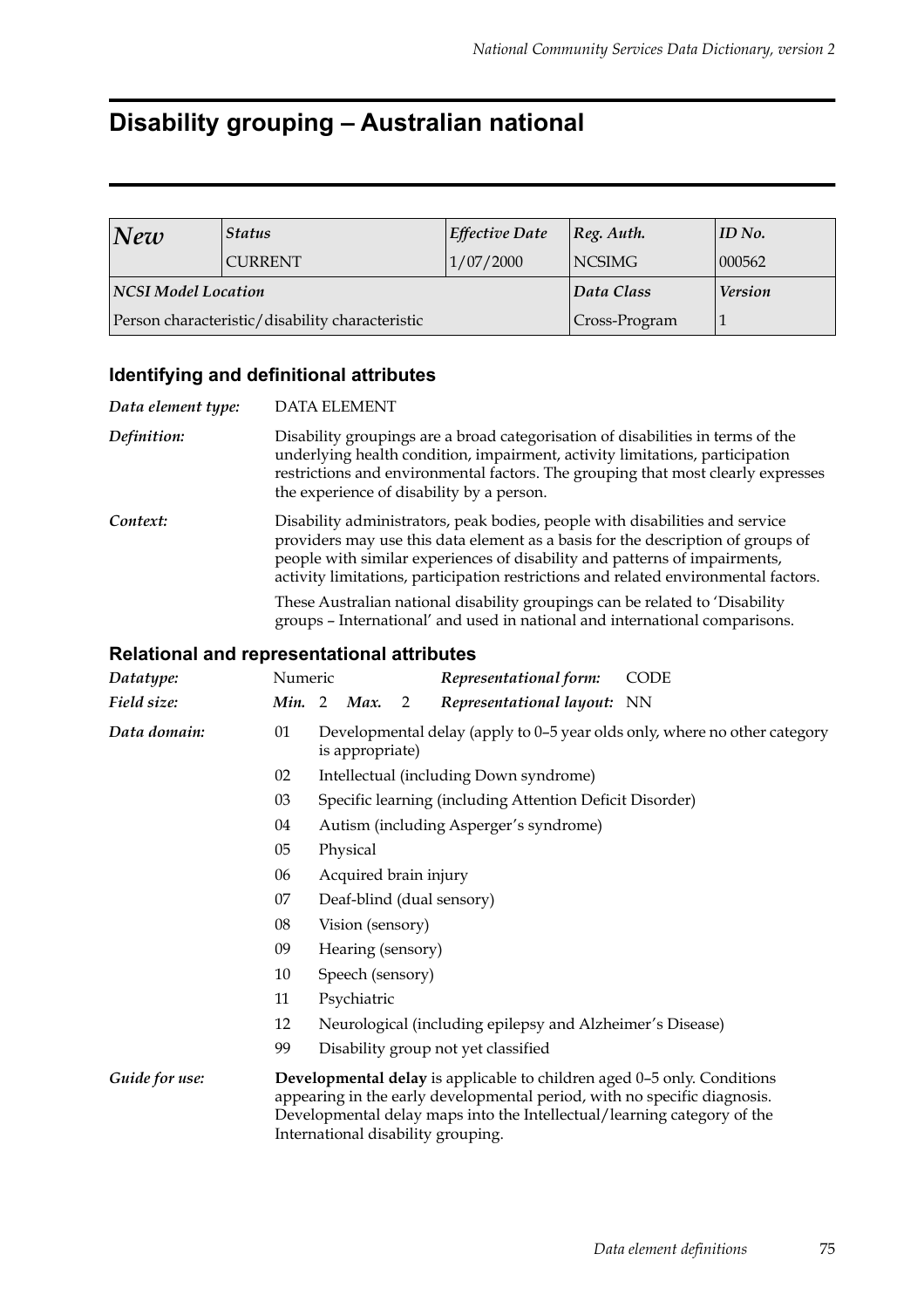# **Disability grouping – Australian national** *(continued)*

| Guide for use<br>(continued): | <b>Intellectual disability</b> applies to conditions appearing in the developmental<br>period (age 0-18) associated with impairment of mental functions, difficulties in<br>learning and performing certain daily life skills and limitation of adaptive skills<br>in the context of community environments compared to others of the same age.<br>Includes Down Syndrome, tuberous sclerosis, cri-du-chat syndrome etc.<br>Intellectual disability maps into the Intellectual/learning category of the<br>International disability grouping.                                                                                                |
|-------------------------------|----------------------------------------------------------------------------------------------------------------------------------------------------------------------------------------------------------------------------------------------------------------------------------------------------------------------------------------------------------------------------------------------------------------------------------------------------------------------------------------------------------------------------------------------------------------------------------------------------------------------------------------------|
|                               | <b>Learning disability</b> is a general term referring to a group of disorders, presumed<br>due to central nervous system dysfunction rather than an intellectual disability,<br>covering significant difficulties in the acquisition and use of listening, speaking,<br>reading, writing, reasoning or mathematical skills. Learning disability maps into<br>the Intellectual/learning category of the International disability grouping.                                                                                                                                                                                                   |
|                               | Autism is used to describe pervasive developmental disorder involving<br>disturbances in cognition, interpersonal communication, social interactions and<br>behaviour (in particular obsessional, ritualistic, stereotyped and rigid<br>behaviours). Autism maps into the Intellectual/learning category of the<br>International disability grouping                                                                                                                                                                                                                                                                                         |
|                               | Physical disability is used to describe conditions that are attributable to a<br>physical cause or impact on the ability to perform physical activities, such as<br>mobility. Physical disability includes paraplegia, quadriplegia, muscular<br>dystrophy, motor neurone disease, neuromuscular disorders, cerebral palsy,<br>absence or deformities of limbs, spina bifida, arthritis, back disorders, ataxia,<br>bone formation or degeneration, scoliosis etc. Impairments may affect internal<br>organs such as lung or liver. Physical disability maps into the Physical/diverse<br>category of the International disability grouping. |
|                               | Acquired brain injury is used to describe multiple disabilities arising from<br>damage to the brain acquired after birth. It results in deterioration in cognitive,<br>physical, emotional or independent functioning. It can be as a result of accidents,<br>stroke, brain tumours, infection, poisoning, lack of oxygen, degenerative<br>neurological disease etc. Acquired brain injury maps into the category of the<br>Physical/diverse category of the International disability grouping.                                                                                                                                              |
|                               | Deaf-blind: is used to describe dual sensory impairments causing severe<br>restrictions in communication, and in the ability to participate in community life.<br>This Australian National disability group maps to the Sensory category of the<br>International disability grouping.                                                                                                                                                                                                                                                                                                                                                        |
|                               | Vision disability encompasses blindness, vision impairment, visual handicap<br>(not corrected by glasses or contact lenses). This Australian National disability<br>group maps to the Sensory category of the International disability grouping.                                                                                                                                                                                                                                                                                                                                                                                             |
|                               | Hearing disability encompasses deafness, hearing impairment, hearing loss. This<br>Australian National disability group maps to the Sensory category of the<br>International disability grouping.                                                                                                                                                                                                                                                                                                                                                                                                                                            |
|                               | Speech disability encompasses speech loss, impairment and/or difficulty in<br>communication. This Australian National disability group maps to the Sensory<br>category of the International disability grouping.                                                                                                                                                                                                                                                                                                                                                                                                                             |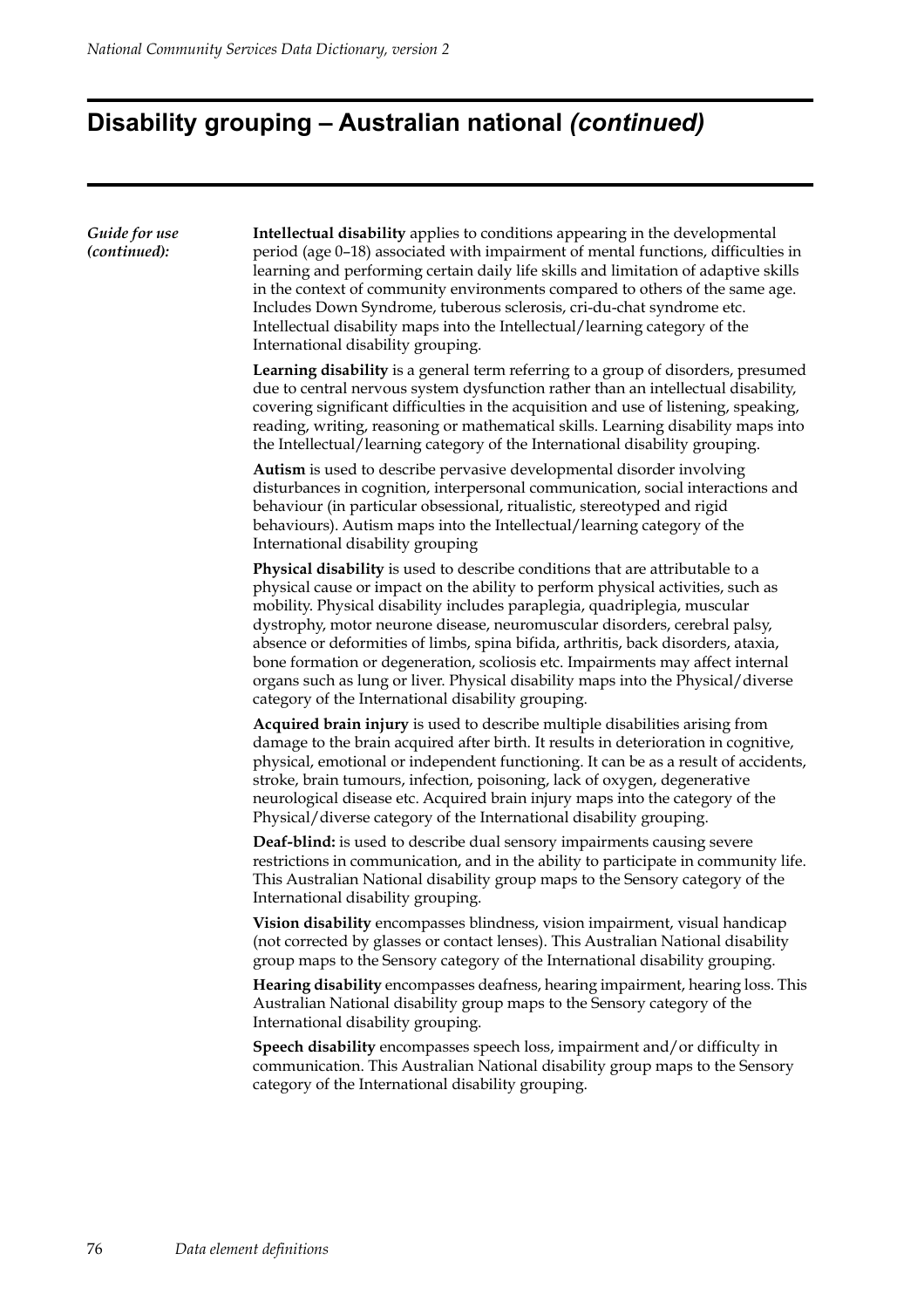# **Disability grouping – Australian national** *(continued)*

| Guide for use<br>(continued): | Psychiatric disability includes recognisable symptoms and behaviour patterns<br>associated with distress that may impair personal functioning in normal social<br>activity. Conditions such as schizophrenia, affective disorders, anxiety disorders,<br>addictive behaviours personality disorders, stress, psychosis, depression and<br>adjustment disorders are included. This group maps to the Psychiatric category<br>of the International disability group. |  |  |  |  |  |
|-------------------------------|--------------------------------------------------------------------------------------------------------------------------------------------------------------------------------------------------------------------------------------------------------------------------------------------------------------------------------------------------------------------------------------------------------------------------------------------------------------------|--|--|--|--|--|
|                               | Neurological disability applies to impairments of the nervous system occurring<br>after birth, and includes epilepsy and organic dementias (e.g. Alzheimer's<br>Disease) as well as such conditions as multiple sclerosis and Parkinson's.<br>Neurological disability maps into the physical/diverse category of the<br>International disability grouping.                                                                                                         |  |  |  |  |  |
| Collection methods            | Some collections may collect at a higher level of detail as long as it can be mapped<br>to this disability grouping.                                                                                                                                                                                                                                                                                                                                               |  |  |  |  |  |
| Related data:                 | An explanation of the disability data elements and their inter-relationship is<br>contained in the Information annex, 4.4 Disability.                                                                                                                                                                                                                                                                                                                              |  |  |  |  |  |
|                               | Is related to the data element concept Disability.                                                                                                                                                                                                                                                                                                                                                                                                                 |  |  |  |  |  |
|                               | Can be used in the derivation of the Data grouping - International.                                                                                                                                                                                                                                                                                                                                                                                                |  |  |  |  |  |
|                               | Is related to the data elements:                                                                                                                                                                                                                                                                                                                                                                                                                                   |  |  |  |  |  |
|                               | Body structures v.1,<br>Body functions v.1,<br>Impairment extent v.1,<br>Activity areas v.1,<br>Activity - level of difficulty v.1,<br>Assistance with activity v.1,<br>Participation areas v.1,<br>Participation extent v.1,<br>Participation - satisfaction level v.1,<br>Environmental factors v.1,<br>Environmental factors - extent of influence v.1.                                                                                                         |  |  |  |  |  |

| Source document:     | AIHW: 2000. CSDA Minimum Data Set Collections Data Guide: Data Items and<br>Definitions. Canberra: AIHW.                                                                                                                                                                                                                                                                                                                                                                                                  |
|----------------------|-----------------------------------------------------------------------------------------------------------------------------------------------------------------------------------------------------------------------------------------------------------------------------------------------------------------------------------------------------------------------------------------------------------------------------------------------------------------------------------------------------------|
| Source organisation: | Australian Institute of Health and Welfare                                                                                                                                                                                                                                                                                                                                                                                                                                                                |
| Comments:            | This way of grouping disabilities has been accepted for use in the CSDA MDS<br>and has been developed and modified over a period of years in cooperation with<br>government and non-government organisations, including consumer<br>representative organisations. Examples given have been subject to discussion.<br>Where there is more than one class that could be used, they are have been placed<br>according to the class that is most appropriate for data users, such as the CSDA<br>MDS network. |
|                      | The purpose of this classification is to ensure that data are collected in a<br>consistent way, reflecting current usage in the field. The categories should also<br>relate to other relevant data collections.                                                                                                                                                                                                                                                                                           |
|                      | For further information on disability see the Information Annexe - Disability, in<br>particular Section 4, Table 3.                                                                                                                                                                                                                                                                                                                                                                                       |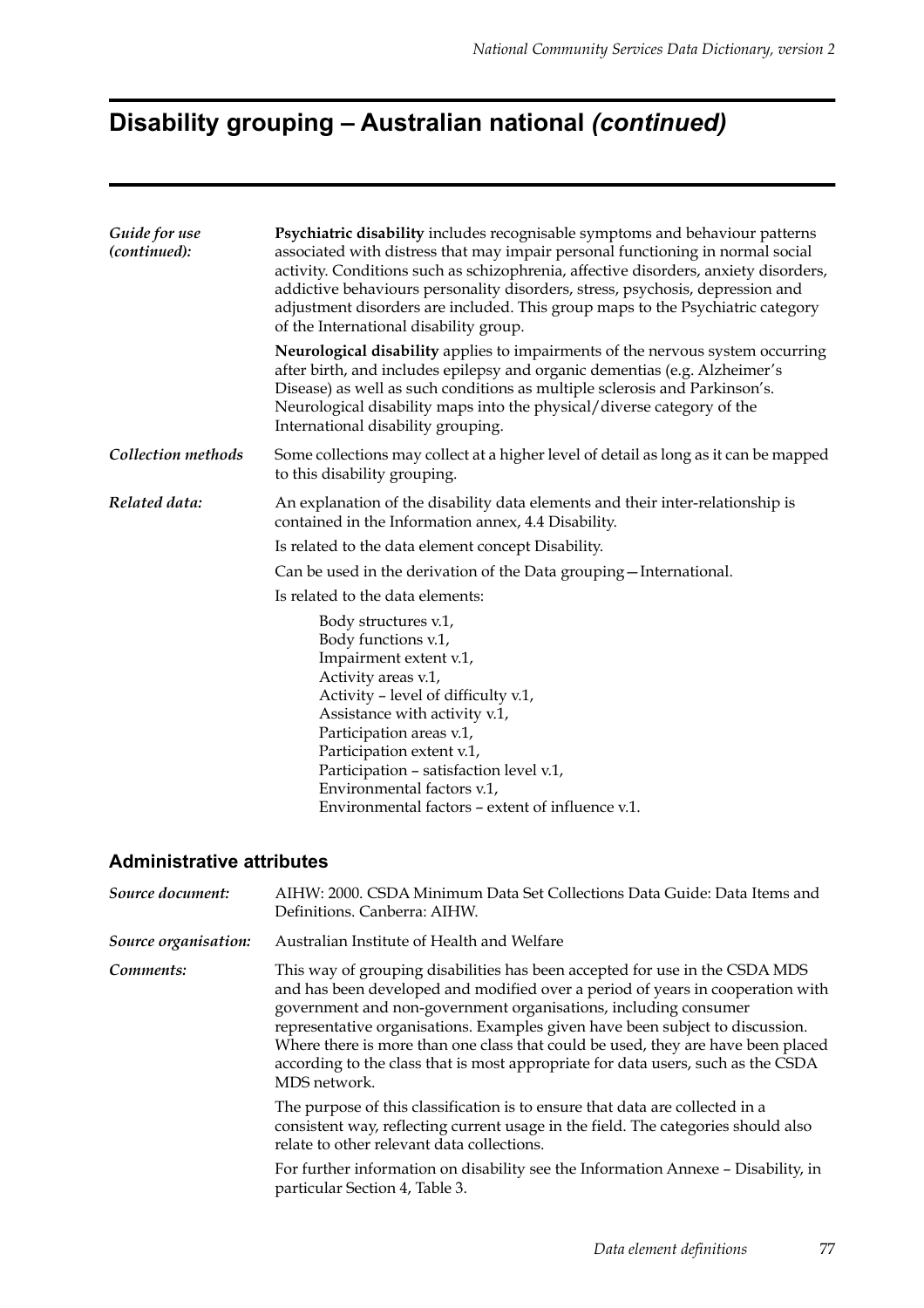### **Disability grouping—International**

| New                 | <b>Status</b>                                   | Effective Date | $ Reg.$ Auth.  | ID No. |
|---------------------|-------------------------------------------------|----------------|----------------|--------|
|                     | TRIAL                                           | 1/07/2000      | <b>NCSIMG</b>  | 000563 |
| NCSI Model Location |                                                 | Data Class     | <b>Version</b> |        |
|                     | Person characteristic/disability characteristic | Cross-Program  |                |        |

### **Identifying and definitional attributes**

| Data element type: | <b>DATA ELEMENT</b>                                                                                                                                                                                                                                                                                                                                                |
|--------------------|--------------------------------------------------------------------------------------------------------------------------------------------------------------------------------------------------------------------------------------------------------------------------------------------------------------------------------------------------------------------|
| Definition:        | Disability groupings are a broad categorisation of disabilities in terms of the<br>underlying health condition, impairment, activity limitations, participation<br>restrictions and support needs. The grouping that most clearly expresses the<br>experience of disability by a person.                                                                           |
| Context:           | This element may be used, as a basis for the broad description of groups of people<br>with similar experiences of disability and patterns of impairments, activity<br>limitations, participation restrictions and support needs. The four groups are<br>used extensively in both international and national legislation.                                           |
|                    | Governments, service providers, and consumer groups may use these groupings<br>to make national and international comparisons The 'Disability grouping -<br>Australian national' can be related to the 'Disability grouping - International'.<br>Please refer to the Information Annexe for a mapping between Australia and<br>International disability groupings. |

| Datatype:      | Numeric |                       |   | Representational form:                                                                                                                                | <b>CODE</b>                                                                                                                                                                                                                                                                                                                                                                                                                                                                                                                |
|----------------|---------|-----------------------|---|-------------------------------------------------------------------------------------------------------------------------------------------------------|----------------------------------------------------------------------------------------------------------------------------------------------------------------------------------------------------------------------------------------------------------------------------------------------------------------------------------------------------------------------------------------------------------------------------------------------------------------------------------------------------------------------------|
| Field size:    | Min. 1  | Max.                  | 1 | Representational layout: N                                                                                                                            |                                                                                                                                                                                                                                                                                                                                                                                                                                                                                                                            |
| Data domain:   | 1       | Intellectual/learning |   |                                                                                                                                                       |                                                                                                                                                                                                                                                                                                                                                                                                                                                                                                                            |
|                | 2       | Psychiatric           |   |                                                                                                                                                       |                                                                                                                                                                                                                                                                                                                                                                                                                                                                                                                            |
|                | 3       | Sensory/speech        |   |                                                                                                                                                       |                                                                                                                                                                                                                                                                                                                                                                                                                                                                                                                            |
|                | 4       | Physical/diverse      |   |                                                                                                                                                       |                                                                                                                                                                                                                                                                                                                                                                                                                                                                                                                            |
|                | 9       |                       |   | Disability group not yet classified                                                                                                                   |                                                                                                                                                                                                                                                                                                                                                                                                                                                                                                                            |
| Guide for use: |         |                       |   | The experience of disability is complex and multi-dimensional. It has been<br>Each of these dimensions can inform the decision of which group to use. | described using impairments of structure and/or function, patterns of activity<br>limitation, participation restrictions, environmental factors and support needs.                                                                                                                                                                                                                                                                                                                                                         |
|                |         |                       |   | disorder and Autism from the Australian National disability grouping.                                                                                 | Intellectual/learning disability is associated with impairment of mental functions<br>with limitations in a range of daily activities and restriction in participation in a<br>range of life areas. Supports may be needed throughout life, the level of support<br>tends to be consistent over a period of time but may change in association with<br>changes in life circumstances. This grouping will include such groupings as, for<br>example, Developmental delay, Intellectual, Specific learning/Attention deficit |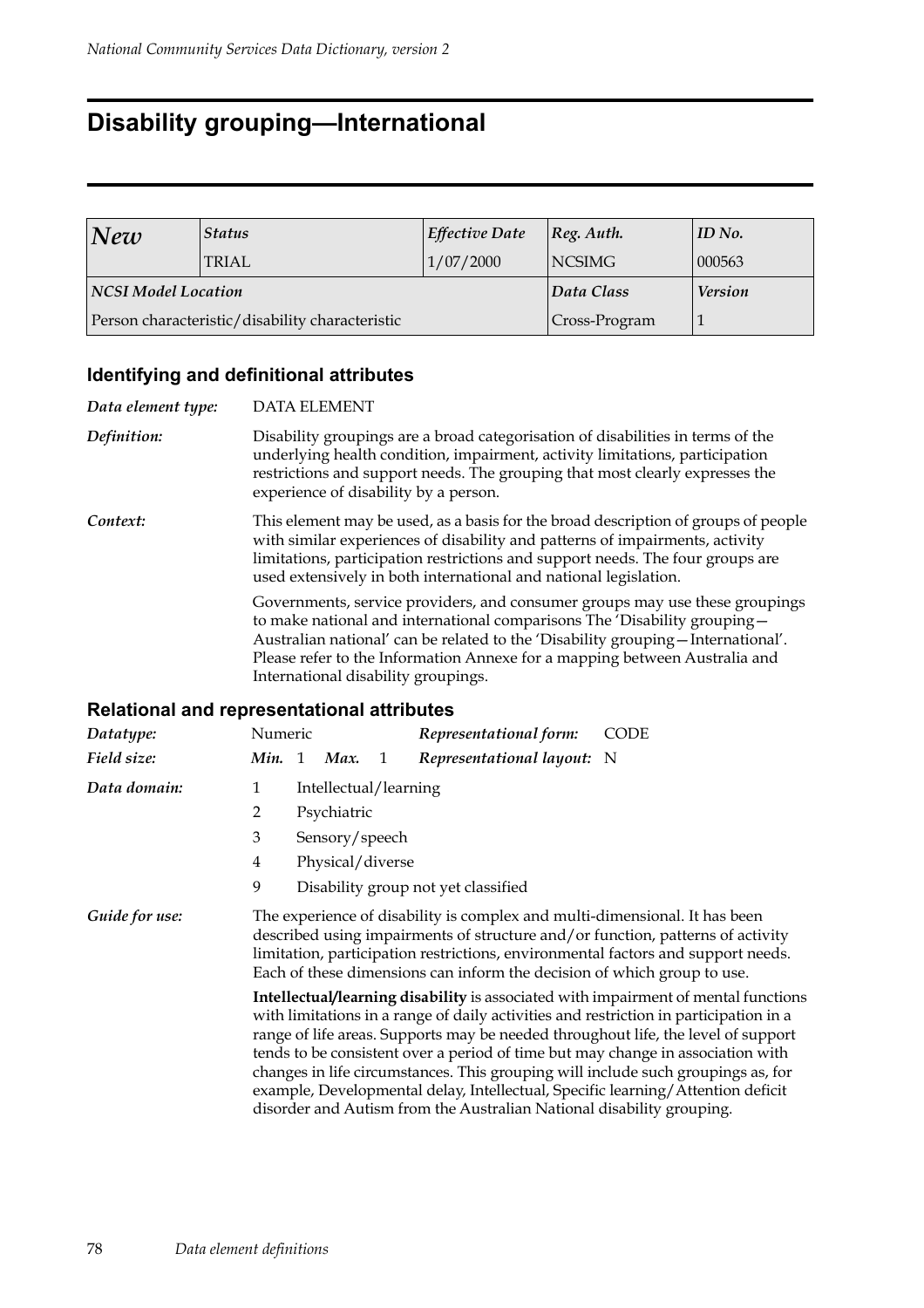# **Disability grouping—International** *(continued)*

| Guide for use<br>(continued): | Psychiatric disability is associated with clinically recognisable symptoms and<br>behaviour patterns associated with distress that may impair personal functioning<br>in normal social activity. Impairments of global and specific mental functions are<br>experienced, with associated activity limitations and participation restrictions in a<br>range of areas. Supports needed may be vary in range, and may be required with<br>intermittent intensity during the course of the condition. Change in level of<br>supports tends to be related to changes in the level of impairment.                                                                                                                                                                                    |
|-------------------------------|--------------------------------------------------------------------------------------------------------------------------------------------------------------------------------------------------------------------------------------------------------------------------------------------------------------------------------------------------------------------------------------------------------------------------------------------------------------------------------------------------------------------------------------------------------------------------------------------------------------------------------------------------------------------------------------------------------------------------------------------------------------------------------|
|                               | Sensory/speech disability is associated with impairment of the eye, ear and<br>related structures. Extent of impairment, and activity limitation tend to remain<br>consistent for long periods. Participation restrictions are in areas of<br>communication primarily, but may include mobility. Availability of a specific<br>range of environmental factors will affect the level of disability experienced by<br>people in the sensory grouping. Once in place, the level of support tends to be<br>relatively consistent. Sensory disability will include such groupings as, for<br>example, Deaf-blind, Vision, and Hearing and Speech from the Australian<br>National disability grouping.                                                                               |
|                               | Physical/diverse disability is associated with the presence of a common<br>impairment, which may have diverse effects within and among individuals,<br>including effects on physical activities such as mobility. The range and extent of<br>activity limitation and participation restriction will vary with the extent of<br>impairment. Environmental factors and support needs are related to areas of<br>activity limitation and participation restriction, and may be required for long<br>periods. Level of supports may vary with both life changes and extent of<br>impairment. Physical/diverse disability will include such groupings as, for<br>example, Physical, Acquired brain injury and Neurological and from the<br>Australian national disability grouping. |
| Collection methods:           | Some collections may collect at a higher level of detail such as the 'Disability<br>grouping - Australian national' as long as it can be mapped to this disability<br>grouping.                                                                                                                                                                                                                                                                                                                                                                                                                                                                                                                                                                                                |
| Related data:                 | An explanation of the disability data elements and their interrelationship is<br>contained in the Information annex, 4.4 Disability.                                                                                                                                                                                                                                                                                                                                                                                                                                                                                                                                                                                                                                           |
|                               | Is related to the data concept, Disability v.1.                                                                                                                                                                                                                                                                                                                                                                                                                                                                                                                                                                                                                                                                                                                                |
|                               | Can be derived from the data element Disability grouping - Australian national.                                                                                                                                                                                                                                                                                                                                                                                                                                                                                                                                                                                                                                                                                                |
|                               | Is related to the data elements:                                                                                                                                                                                                                                                                                                                                                                                                                                                                                                                                                                                                                                                                                                                                               |
|                               | Body structures v.1,<br>Body functions v.1,<br>Impairment extent v.1,<br>Activity areas v.1,<br>Activity – level of difficulty v.1,<br>Assistance with activity v.1,<br>Participation areas v.1,<br>Participation extent v.1,<br>Participation-satisfaction level v.1,<br>Environmental factors v.1,<br>Environmental factors-extent of influence v.1.                                                                                                                                                                                                                                                                                                                                                                                                                         |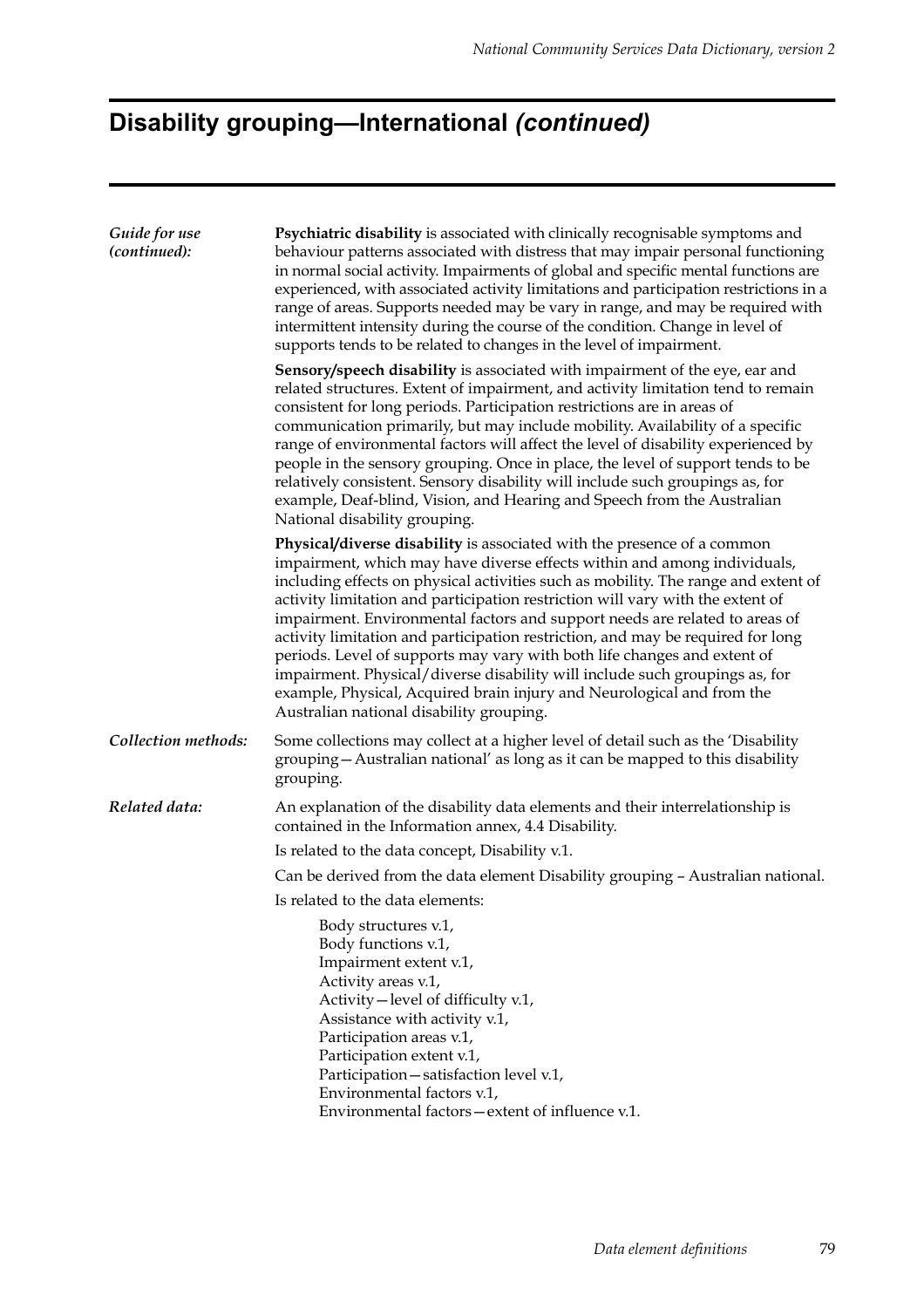# **Disability grouping—International** *(continued)*

| Source document:     | WHO: 1999. ICIDH-2: International Classification of Functioning and Disability.<br>Beta-2 draft, Full Version. Geneva: World Health Organisation.                                                                                                                                                                                                                                                                                                                          |  |  |  |
|----------------------|----------------------------------------------------------------------------------------------------------------------------------------------------------------------------------------------------------------------------------------------------------------------------------------------------------------------------------------------------------------------------------------------------------------------------------------------------------------------------|--|--|--|
| Source organisation: | World Health Organisation<br>Australian Institute of Health and Welfare                                                                                                                                                                                                                                                                                                                                                                                                    |  |  |  |
| Comments:            | Four terms - 'intellectual', 'psychiatric' 'sensory' and 'physical' - are used in<br>many of the international, national, state and territory administrative definitions<br>of disability, including The Standard Rules on the Equalization of Opportunities<br>for Persons with Disabilities (WHO, 1994). It is important to be able relate<br>different forms of disability groupings (such as the CSDA MDS) in a consistent<br>way in order to provide meaningful data. |  |  |  |
|                      | Some Australian administrative descriptions of disability use three terms,<br>'intellectual', 'psychiatric' and 'physical'; where this occurs the 'sensory'<br>disabilities are included in the 'physical' grouping.                                                                                                                                                                                                                                                       |  |  |  |
|                      | For further information on disability, see the Information Annexe - Disability, in<br>particular, Section 4, Table 3.                                                                                                                                                                                                                                                                                                                                                      |  |  |  |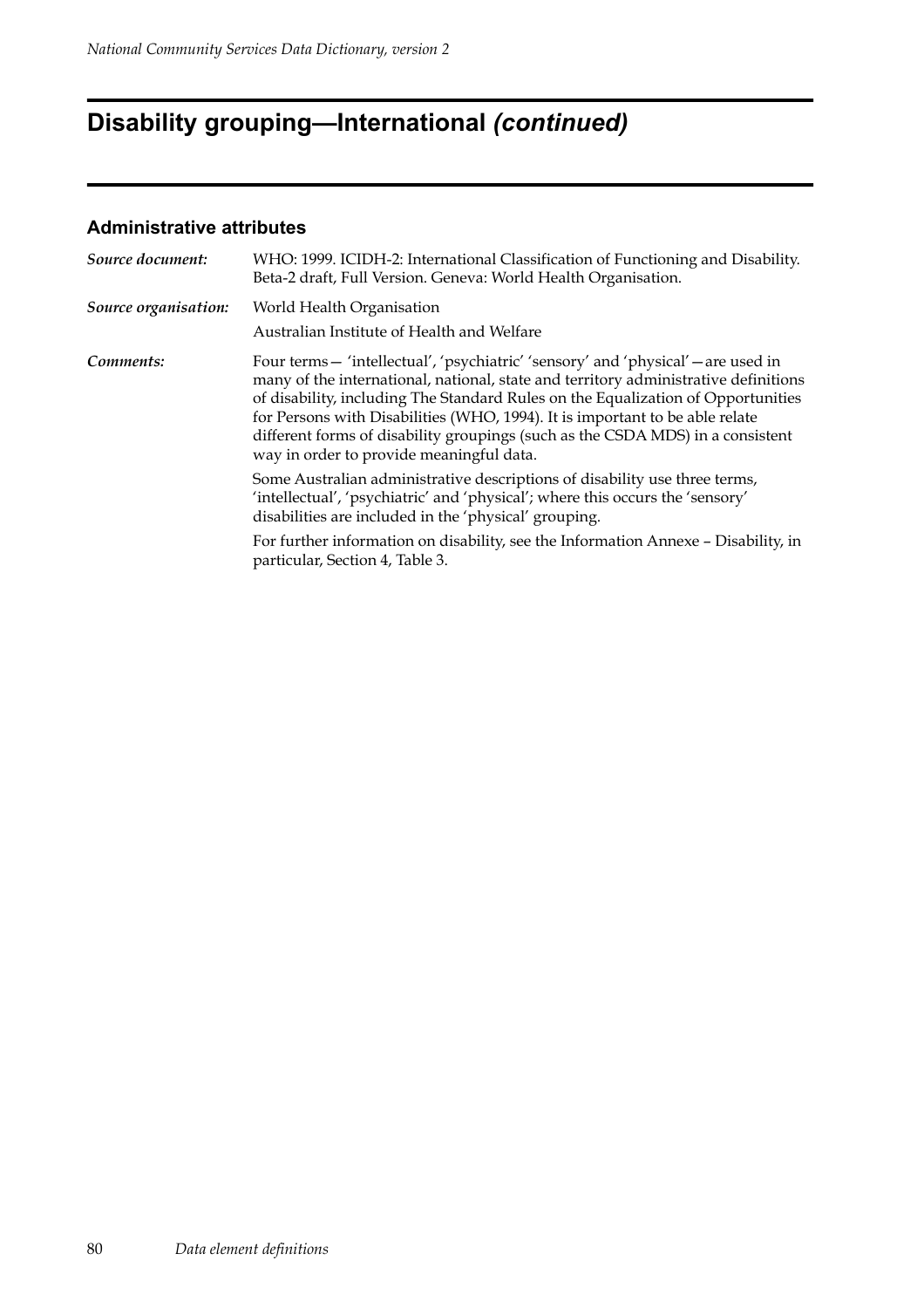# **Body functions**

| New                 | <b>Status</b>                                   | <b>Effective Date</b> | $ Reg.$ Auth.  | ID No. |
|---------------------|-------------------------------------------------|-----------------------|----------------|--------|
|                     | TRIAL (WHO field trial)                         | 1/07/2000             | <b>NCSIMG</b>  | 000549 |
| NCSI Model Location |                                                 | Data Class            | <b>Version</b> |        |
|                     | Person characteristic/functional characteristic |                       | Cross-Program  |        |

### **Identifying and definitional attributes**

| Data element type: | DATA ELEMENT                                                                                                                                                                                                             |
|--------------------|--------------------------------------------------------------------------------------------------------------------------------------------------------------------------------------------------------------------------|
| Definition:        | Body functions are the physiological or psychological functions of body systems.                                                                                                                                         |
| Context:           | Body refers to the human organism as a whole; hence it includes the brain and its<br>functions, that is, the mind. Impairments of body functions are problems in body<br>function such as significant deviation or loss. |
|                    | The Body function classification is a neutral list of functions that can be used to<br>record positive or neutral body function as well as impairment of body function.                                                  |
|                    | This element, in conjunction with 'Impairment extent', enables the provision of<br>information about the presence and extent of impairment for given body functions.                                                     |
|                    | 'Body functions' and 'Body structure' together represent one of the three<br>dimensions that define the concept 'Disability'.                                                                                            |
|                    | <b>Relational and representational attributes</b>                                                                                                                                                                        |

| Datatype:      | Numeric        |                                                                                                                                                                                                                                                                  |      |   | Representational form:                                                                                                                    | CODE                                                                                                                                                       |  |  |  |
|----------------|----------------|------------------------------------------------------------------------------------------------------------------------------------------------------------------------------------------------------------------------------------------------------------------|------|---|-------------------------------------------------------------------------------------------------------------------------------------------|------------------------------------------------------------------------------------------------------------------------------------------------------------|--|--|--|
| Field size:    | Min.           | 1                                                                                                                                                                                                                                                                | Max. | 8 | Representational layout: NNNNNNNN                                                                                                         |                                                                                                                                                            |  |  |  |
| Data domain:   | $\mathbf{1}$   |                                                                                                                                                                                                                                                                  |      |   | Mental functions (includes, for example, consciousness, orientation,<br>intellectual, temperament and personality, attention and memory). |                                                                                                                                                            |  |  |  |
|                | $\overline{2}$ |                                                                                                                                                                                                                                                                  |      |   | Sensory functions (includes, for example, seeing, hearing, and touch).                                                                    |                                                                                                                                                            |  |  |  |
|                | 3              |                                                                                                                                                                                                                                                                  |      |   | fluency and rhythm of speech).                                                                                                            | Voice and speech functions (includes, for example, voice, articulation, and                                                                                |  |  |  |
|                | 4              | Functions of the cardiovascular, haematological, immunological and<br>respiratory systems (includes, for example, heart, blood vessel,<br>immunological system and respiration).                                                                                 |      |   |                                                                                                                                           |                                                                                                                                                            |  |  |  |
|                | 5              | Functions of the digestive, metabolic, endocrine systems (includes, for<br>example, ingestion, digestion, metabolic and thermoregulatory).                                                                                                                       |      |   |                                                                                                                                           |                                                                                                                                                            |  |  |  |
|                | 6              | Genitourinary and reproductive functions (includes, for example, urinary<br>excretory, sexual, menstruation and procreation).                                                                                                                                    |      |   |                                                                                                                                           |                                                                                                                                                            |  |  |  |
|                | 7              |                                                                                                                                                                                                                                                                  |      |   | example, mobility of joints, muscle and endurance and motor reflex).                                                                      | Neuromusculoskeletal and movement-related functions (includes, for                                                                                         |  |  |  |
|                | $\,8\,$        |                                                                                                                                                                                                                                                                  |      |   | skin and functions of hair).                                                                                                              | Function of skin and related structures (includes, for example, protective<br>function of the skin, repair functions of the skin, sensation related to the |  |  |  |
| Guide for use: |                | Body function and impairment of body function are classified in the World<br>Health Organisation (WHO) 1999. ICIDH-2 Beta-2 draft, Full Version. Geneva:<br>World Health Organisation.1999. Refer to the Information Annexe - Disability for<br>further details. |      |   |                                                                                                                                           |                                                                                                                                                            |  |  |  |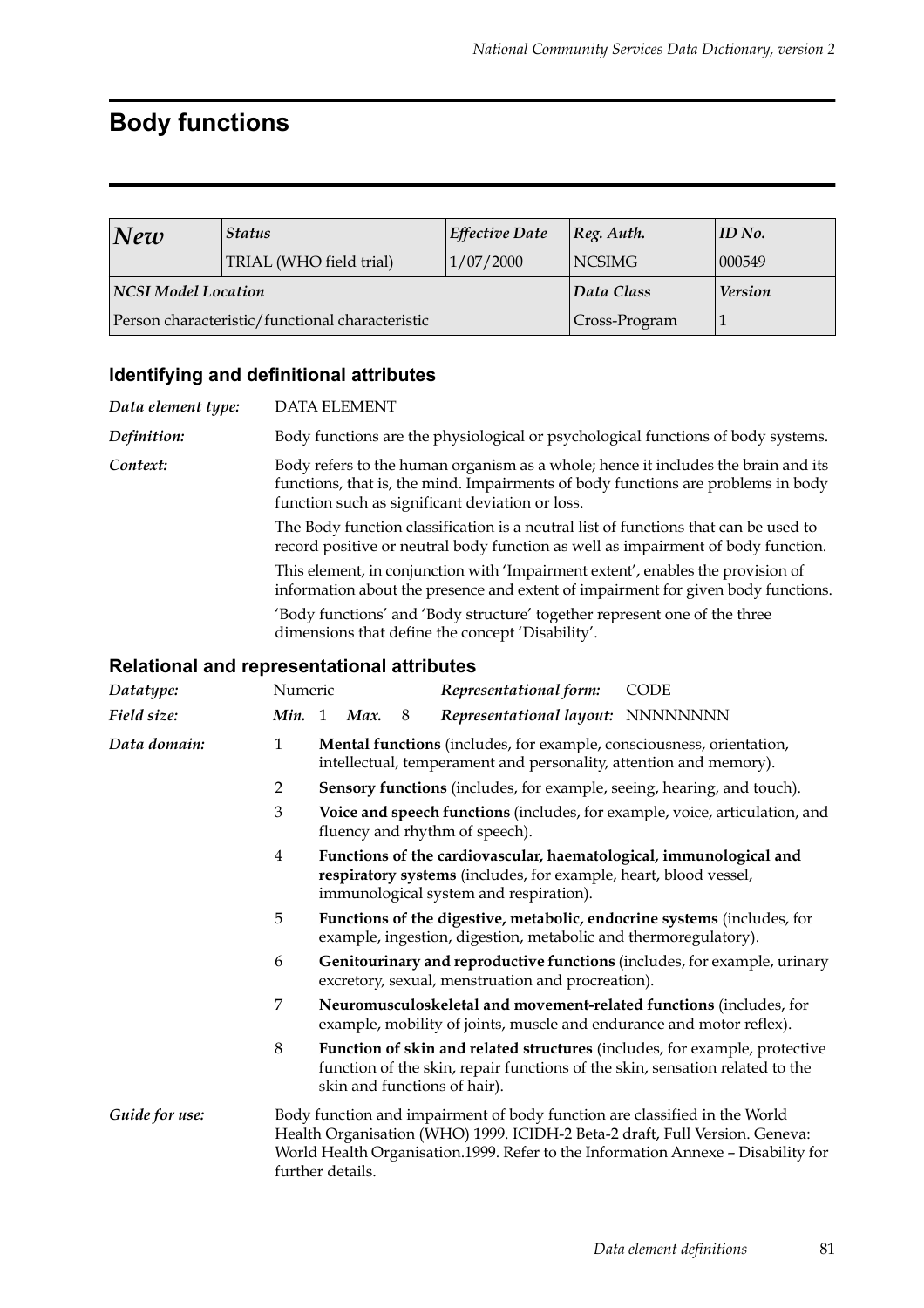# **Body functions** *(continued)*

| Where multiple body functions or impairment of body functions are recorded,<br>the following prioritising system may be useful.                                                                                                                                                                                                                                                                       |  |  |  |  |  |
|-------------------------------------------------------------------------------------------------------------------------------------------------------------------------------------------------------------------------------------------------------------------------------------------------------------------------------------------------------------------------------------------------------|--|--|--|--|--|
| The first recorded body function or impairment of body function is the one<br>having the greatest impact on the individual.                                                                                                                                                                                                                                                                           |  |  |  |  |  |
| Second and subsequent recorded body function or impairment of body<br>٠<br>functions is also of relevance to the individual.                                                                                                                                                                                                                                                                          |  |  |  |  |  |
| Up to eight responses may be recorded.                                                                                                                                                                                                                                                                                                                                                                |  |  |  |  |  |
| In order to indicate the presence and, extent of an impairment in relation to a<br>given body function, 'Impairment extent' should also be recorded.                                                                                                                                                                                                                                                  |  |  |  |  |  |
| There are numerous possible methods for collecting body function or impairments<br>of body function. Where multiple body functions or impairment of body functions<br>are recorded, the prioritising system in the Guide for use may be useful.                                                                                                                                                       |  |  |  |  |  |
| An explanation of the disability data elements and their interrelationship is<br>contained in the Information annex, 4.4 Disability.                                                                                                                                                                                                                                                                  |  |  |  |  |  |
| Is related to the data element concept, Disability v.1. May be used in conjunction<br>with the data element Impairment extent v.1.                                                                                                                                                                                                                                                                    |  |  |  |  |  |
| Is related to the data elements:                                                                                                                                                                                                                                                                                                                                                                      |  |  |  |  |  |
| Body structures v.1,<br>Activity areas v.1,<br>Activity-level of difficulty v.1,<br>Assistance with activity v.1,<br>Participation areas v.1,<br>Participation extent v.1,<br>Participation - satisfaction level v.1,<br>Environmental factors v.1,<br>Environmental factors – extent of influence v.1,<br>Disability grouping - Australian national v.1,<br>Disability grouping - International v.1. |  |  |  |  |  |
|                                                                                                                                                                                                                                                                                                                                                                                                       |  |  |  |  |  |

| Source document:     | WHO: 1999. ICIDH-2: International Classification of Functioning and Disability.<br>Beta-2 draft, Full Version. Geneva: World Health Organisation.                                                                                                                                                                                                                                                                                                                                                                     |
|----------------------|-----------------------------------------------------------------------------------------------------------------------------------------------------------------------------------------------------------------------------------------------------------------------------------------------------------------------------------------------------------------------------------------------------------------------------------------------------------------------------------------------------------------------|
| Source organisation: | World Health Organisation                                                                                                                                                                                                                                                                                                                                                                                                                                                                                             |
| Comments:            | Disability is a multi-dimensional and complex concept, which has been described<br>in three dimensions (WHO, 1999): Body structures and functions/impairments,<br>Activity/activity limitation and Participation/participation restriction.<br>Environmental factors interact with all dimensions of functioning and disability.<br>All disability is associated with a health condition, disease or injury.                                                                                                          |
|                      | The data elements relating to disability are based on the draft ICIDH-2, Beta-2,<br>1999, as the best available conceptualisation suitable to the purpose. The Beta-2<br>draft is subject to systematic field trials and further consultation until 2001. Use of<br>the ICIDH-2 has not been endorsed by WHO Member States. It is expected that<br>endorsement by the World Health Assembly will be sought in 2001. Further<br>information on the ICIDH-2 can be found on the WHO website:<br>http://www.who.ch/icidh |
|                      | For further information on disability see the Information Annexe - Disability.                                                                                                                                                                                                                                                                                                                                                                                                                                        |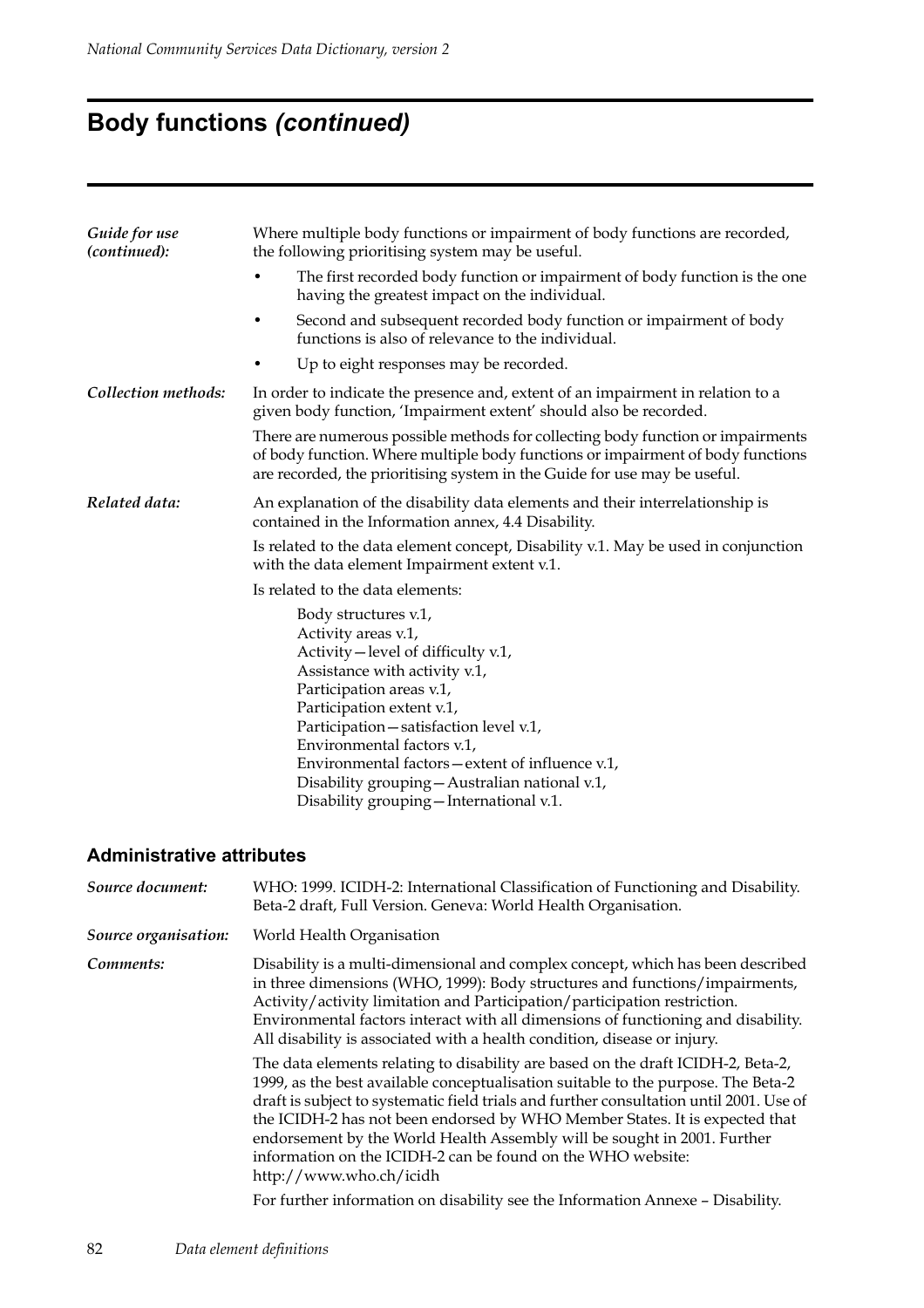### **Body structures**

| New                 | <b>Status</b>                                   | <b>Effective Date</b> | $ Reg.$ Auth.  | $ID$ No. |
|---------------------|-------------------------------------------------|-----------------------|----------------|----------|
|                     | TRIAL (WHO field trial)                         | 1/07/2000             | 000550         |          |
| NCSI Model Location |                                                 | Data Class            | <b>Version</b> |          |
|                     | Person characteristic/functional characteristic | Cross-Program         |                |          |

#### **Identifying and definitional attributes**

| Data element type:                                |                | <b>DATA ELEMENT</b>                                                                                                               |                                                                                                                                                                                               |   |  |                                                                   |  |                                                                                                                                                                              |
|---------------------------------------------------|----------------|-----------------------------------------------------------------------------------------------------------------------------------|-----------------------------------------------------------------------------------------------------------------------------------------------------------------------------------------------|---|--|-------------------------------------------------------------------|--|------------------------------------------------------------------------------------------------------------------------------------------------------------------------------|
| Definition:                                       |                |                                                                                                                                   | Body structures are anatomical parts of the body such as organs, limbs and their<br>components.                                                                                               |   |  |                                                                   |  |                                                                                                                                                                              |
| Context:                                          |                |                                                                                                                                   |                                                                                                                                                                                               |   |  | defects, loss or other significant deviations in body structures. |  | Impairments of body structure are problems in body structure such as a<br>significant deviation or loss. Impairments of structure can involve anomalies,                     |
|                                                   |                |                                                                                                                                   |                                                                                                                                                                                               |   |  |                                                                   |  | The Body structures classification is a neutral list of structures that can be used to<br>record positive or neutral body structure as well as impairment of body structure. |
|                                                   |                |                                                                                                                                   |                                                                                                                                                                                               |   |  |                                                                   |  | This element, in conjunction with 'Impairment extent', enables the provision of<br>information about the presence and extent of impairment for given body structures.        |
|                                                   |                |                                                                                                                                   |                                                                                                                                                                                               |   |  | dimensions that define the concept 'Disability'.                  |  | 'Body functions' and 'Body structure' together represent one of the three                                                                                                    |
| <b>Relational and representational attributes</b> |                |                                                                                                                                   |                                                                                                                                                                                               |   |  |                                                                   |  |                                                                                                                                                                              |
| Datatype:                                         | Numeric        |                                                                                                                                   |                                                                                                                                                                                               |   |  | Representational form:                                            |  | <b>CODE</b>                                                                                                                                                                  |
| Field size:                                       | <b>Min.</b> 1  |                                                                                                                                   | Max.                                                                                                                                                                                          | 8 |  |                                                                   |  | Representational layout: NNNNNNNN                                                                                                                                            |
| Data domain:                                      | $\mathbf{1}$   | <b>Structure of the nervous system</b> (includes, for example, structure of the<br>brain, the spinal cord and the spinal nerves). |                                                                                                                                                                                               |   |  |                                                                   |  |                                                                                                                                                                              |
|                                                   | $\overline{2}$ |                                                                                                                                   | Structure of the eye, ear and related structures (includes, for example,<br>structure of the eye socket, the eyeball, the external ear and the middle ear).                                   |   |  |                                                                   |  |                                                                                                                                                                              |
|                                                   | 3              |                                                                                                                                   | <b>Structures involved in voice and speech</b> (includes, for example, structure<br>of the nose, the mouth and the pharynx).                                                                  |   |  |                                                                   |  |                                                                                                                                                                              |
|                                                   | $\overline{4}$ |                                                                                                                                   | Structures of the cardiovascular, immunological and respiratory systems<br>(includes, for example, structure of the heart, structure of the lymphatic<br>vessels and structure of the lungs). |   |  |                                                                   |  |                                                                                                                                                                              |
|                                                   | 5              |                                                                                                                                   | Structures related to the digestive, metabolism and endocrine systems<br>(includes, for example, structure of the oesophagus, the intestine and the<br>endocrine glands).                     |   |  |                                                                   |  |                                                                                                                                                                              |
|                                                   | 6              |                                                                                                                                   |                                                                                                                                                                                               |   |  |                                                                   |  | Structures related to genitourinary system (includes, for example,<br>structure of the kidney, the pelvic floor and the reproductive system).                                |
|                                                   | 7              |                                                                                                                                   |                                                                                                                                                                                               |   |  |                                                                   |  | Structures related to movement (includes, for example, structure of the                                                                                                      |

- shoulder region, the lower extremity and the trunk). 8 **Structure of the skin and related structures** (includes, for example,
- structure of the skin glands, nails and hair).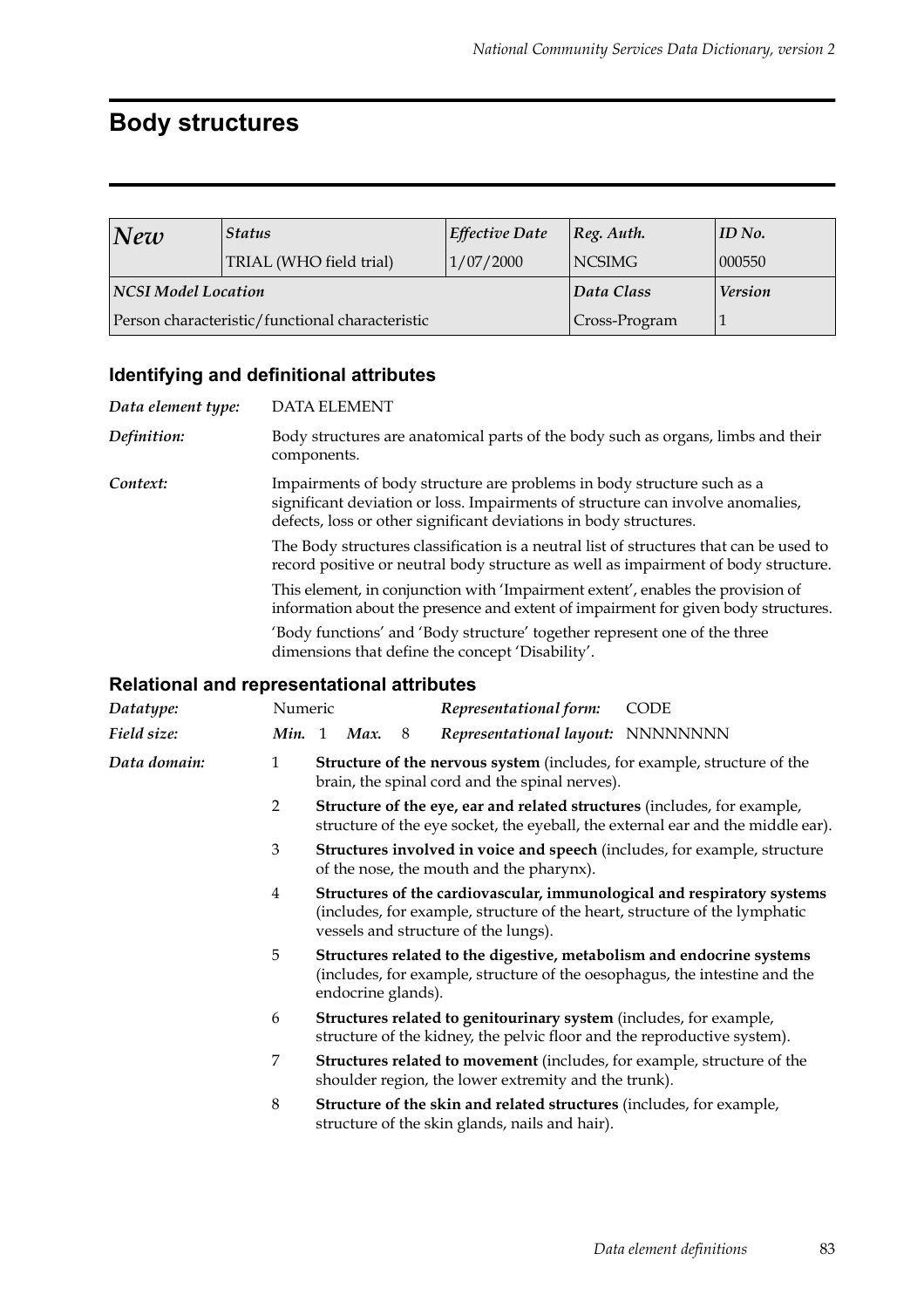# **Body structures** *(continued)*

| Guide for use:      | Where multiple body structures or impairment of body structures are recorded,<br>the following system may be useful.                                                                                                                                                                                                                                                                                   |  |  |  |  |  |
|---------------------|--------------------------------------------------------------------------------------------------------------------------------------------------------------------------------------------------------------------------------------------------------------------------------------------------------------------------------------------------------------------------------------------------------|--|--|--|--|--|
|                     | The first recorded body structure or impairment of body structure is the one<br>having the greatest impact on the individual.                                                                                                                                                                                                                                                                          |  |  |  |  |  |
|                     | Second and subsequent recorded body structures or impairment of body<br>structures are also of relevance to the individual.                                                                                                                                                                                                                                                                            |  |  |  |  |  |
|                     | Up to eight responses may be recorded.                                                                                                                                                                                                                                                                                                                                                                 |  |  |  |  |  |
|                     | Body structure and impairment of body structure are classified in the World<br>Health Organisation (WHO) 1999. ICIDH-2 Beta-2 draft, Full Version. Geneva:<br>World Health Organisation.1999. Refer to the Information Annexe - Disability for<br>further details.                                                                                                                                     |  |  |  |  |  |
| Collection methods: | In order to indicate the presence and extent of an impairment in relation to a<br>given body structure, 'Impairment extent' should also be recorded.                                                                                                                                                                                                                                                   |  |  |  |  |  |
|                     | There are numerous possible methods for collecting body structure or<br>impairments of body structure. Where multiple body structures or impairment of<br>body structures are recorded, the system in the Guide for use may be useful.                                                                                                                                                                 |  |  |  |  |  |
| Related data:       | An explanation of the disability data elements and their interrelationship is<br>contained in the Information annex, 4.4 Disability.                                                                                                                                                                                                                                                                   |  |  |  |  |  |
|                     | Is related to the data concept, Disability v.1.                                                                                                                                                                                                                                                                                                                                                        |  |  |  |  |  |
|                     | May be used in conjunction with the data element Impairment extent v.1.                                                                                                                                                                                                                                                                                                                                |  |  |  |  |  |
|                     | Is related to the data elements:                                                                                                                                                                                                                                                                                                                                                                       |  |  |  |  |  |
|                     | Body functions v.1,<br>Activity areas v.1,<br>Activity – level of difficulty v.1,<br>Assistance with activity v.1,<br>Participation areas v.1,<br>Participation extent v.1,<br>Participation - satisfaction level v.1,<br>Environmental factors v.1,<br>Environmental factors – extent of influence v.1,<br>Disability grouping - Australian national v.1,<br>Disability grouping - International v.1. |  |  |  |  |  |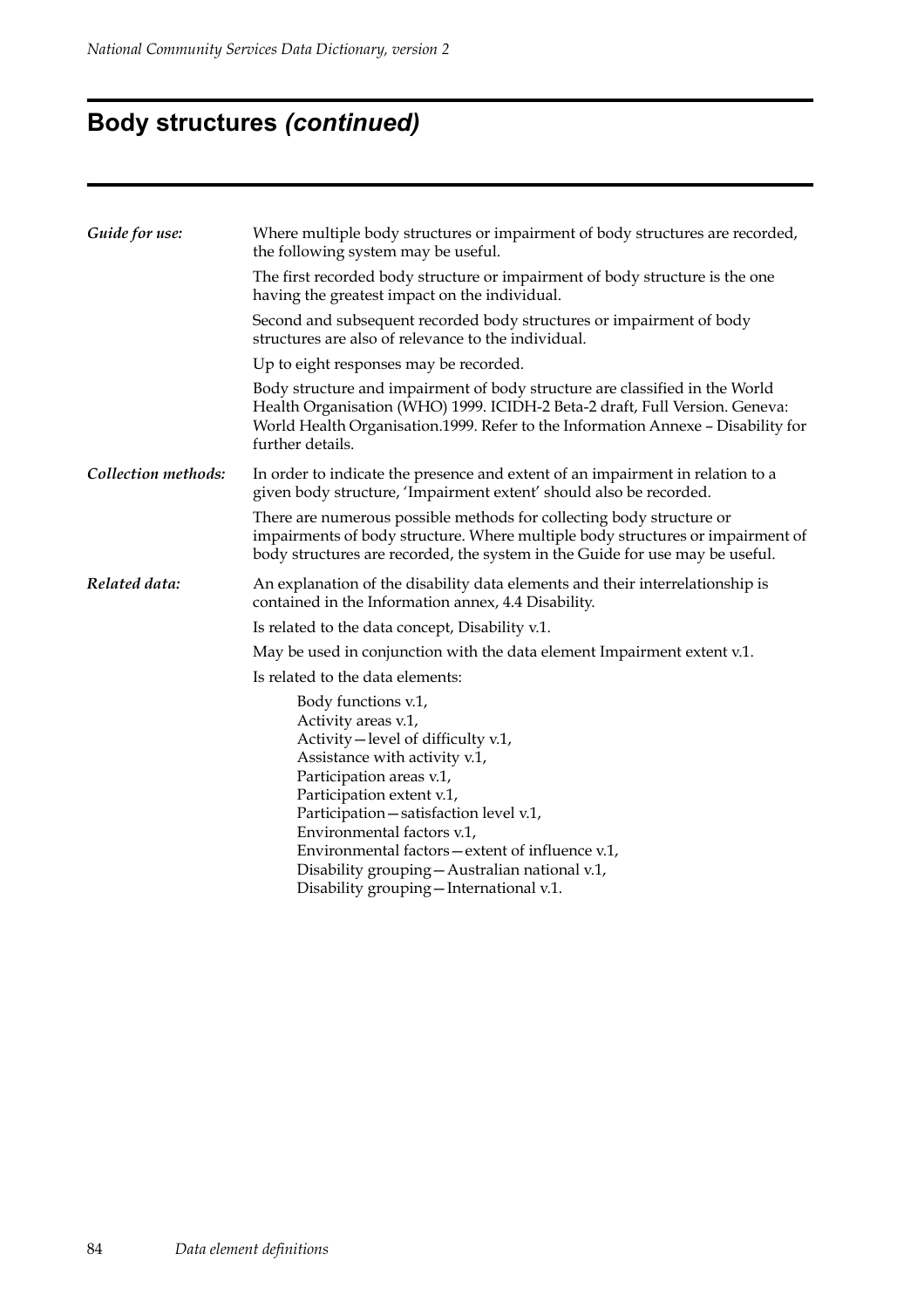# **Body structures (continued)**

| Source document:     | WHO: 1999. ICIDH-2: International Classification of Functioning and Disability.<br>Beta-2 draft, Full Version. Geneva: World Health Organisation.                                                                                                                                                                                                                                                                                                                                                                     |  |  |  |
|----------------------|-----------------------------------------------------------------------------------------------------------------------------------------------------------------------------------------------------------------------------------------------------------------------------------------------------------------------------------------------------------------------------------------------------------------------------------------------------------------------------------------------------------------------|--|--|--|
| Source organisation: | World Health Organisation                                                                                                                                                                                                                                                                                                                                                                                                                                                                                             |  |  |  |
| Comments:            | Disability is a multi-dimensional and complex concept, which has been described<br>in three dimensions (WHO, 1999): Body structures and functions/impairments,<br>Activity/activity limitation and Participation/participation restriction.<br>Environmental factors interact with all dimensions of functioning and disability.<br>All disability is associated with a health condition, disease or injury.                                                                                                          |  |  |  |
|                      | The data elements relating to disability are based on the draft ICIDH-2, Beta-2,<br>1999, as the best available conceptualisation suitable to the purpose. The Beta-2<br>draft is subject to systematic field trials and further consultation until 2001. Use of<br>the ICIDH-2 has not been endorsed by WHO Member States. It is expected that<br>endorsement by the World Health Assembly will be sought in 2001. Further<br>information on the ICIDH-2 can be found on the WHO website:<br>http://www.who.ch/icidh |  |  |  |
|                      | For further information on disability see the Information Annexe - Disability.                                                                                                                                                                                                                                                                                                                                                                                                                                        |  |  |  |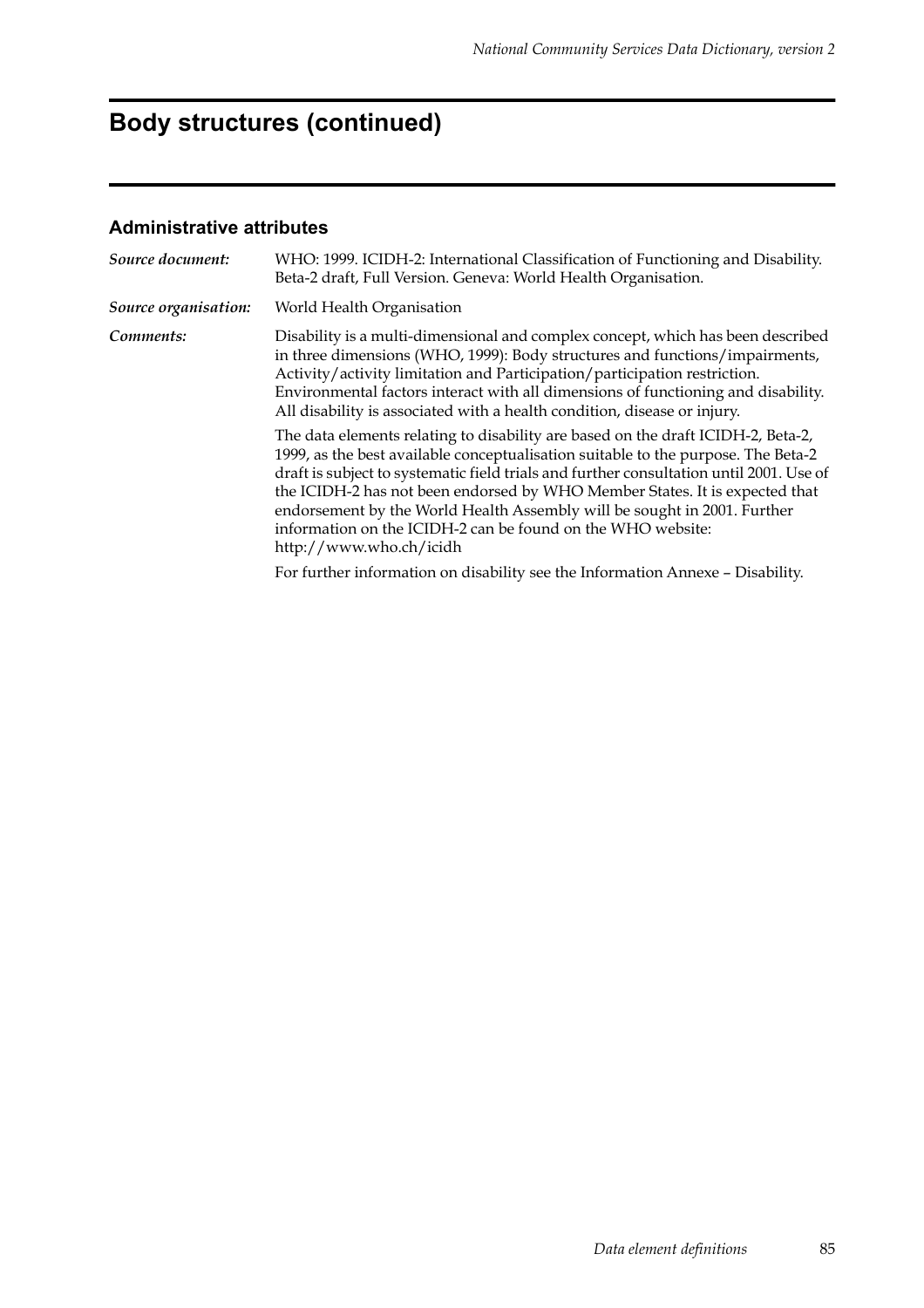### **Communication method**

| New                 | <b>Status</b>                                   | <b>Effective Date</b> | $ Reg.$ Auth.  | ID No. |
|---------------------|-------------------------------------------------|-----------------------|----------------|--------|
|                     | <b>CURRENT</b>                                  | 1/07/2000             | <b>NCSIMG</b>  | 000580 |
| NCSI Model Location |                                                 | Data Class            | <b>Version</b> |        |
|                     | Person characteristic/functional characteristic | Cross-Program         |                |        |

#### **Identifying and definitional attributes**

*Data element type:* DATA ELEMENT *Definition:* The method of communication, including sign language, most effectively used by the person. The communication must be effective of itself, that is the person must be able to communicate more than just basic needs, to unfamiliar people using the method. *Context:* Client support needs: Method of communication is an important indicator of potential barriers to social integration, particularly in conjunction with country of birth data and information on language spoken at home.

#### **Relational and representational attributes**

| Datatype:           | Numeric                                                                                                                                                                                                                                                                                                                                                                              |                               |             |                | Representational form:                                 | <b>CODE</b> |  |
|---------------------|--------------------------------------------------------------------------------------------------------------------------------------------------------------------------------------------------------------------------------------------------------------------------------------------------------------------------------------------------------------------------------------|-------------------------------|-------------|----------------|--------------------------------------------------------|-------------|--|
| Field size:         |                                                                                                                                                                                                                                                                                                                                                                                      |                               | Min. 1 Max. | $\overline{1}$ | Representational layout: N                             |             |  |
| Data domain:        | $\theta$                                                                                                                                                                                                                                                                                                                                                                             |                               |             |                | Child aged under 5 years (not applicable)              |             |  |
|                     | 1                                                                                                                                                                                                                                                                                                                                                                                    |                               |             |                | Little, or no effective communication                  |             |  |
|                     | 2<br>Sign language                                                                                                                                                                                                                                                                                                                                                                   |                               |             |                |                                                        |             |  |
|                     | 3                                                                                                                                                                                                                                                                                                                                                                                    |                               |             |                | Other effective non-spoken communication (e.g. e-mail) |             |  |
|                     | 4                                                                                                                                                                                                                                                                                                                                                                                    |                               |             |                | Spoken language (effective)                            |             |  |
|                     | 5                                                                                                                                                                                                                                                                                                                                                                                    | Other method of communication |             |                |                                                        |             |  |
|                     | 9                                                                                                                                                                                                                                                                                                                                                                                    |                               |             |                | Not stated/inadequately described                      |             |  |
| Guide for use:      | This item is considered 'not applicable' to children under 5 because of the<br>difficulty in assessing communication at early developmental stages. The ABS in<br>the Survey of Disability, Ageing and Carers only asks questions about difficulty<br>and assistance with communication for people aged 5 years and older. Hence,<br>children aged 0-4 years should be coded as '0'. |                               |             |                |                                                        |             |  |
|                     | The communication may be in a language other than English, even where the<br>person can speak fluent English.                                                                                                                                                                                                                                                                        |                               |             |                |                                                        |             |  |
| Collection methods: |                                                                                                                                                                                                                                                                                                                                                                                      |                               |             |                |                                                        |             |  |

*Related data:*

| Source document: | AIHW: 2000. CSDA Minimum Data Set Collections Data Guide: Data Items and<br>Definitions. Canberra: AIHW. |
|------------------|----------------------------------------------------------------------------------------------------------|
|                  | <b>Source organisation:</b> Australian Institute of Health and Welfare                                   |
| Comments:        |                                                                                                          |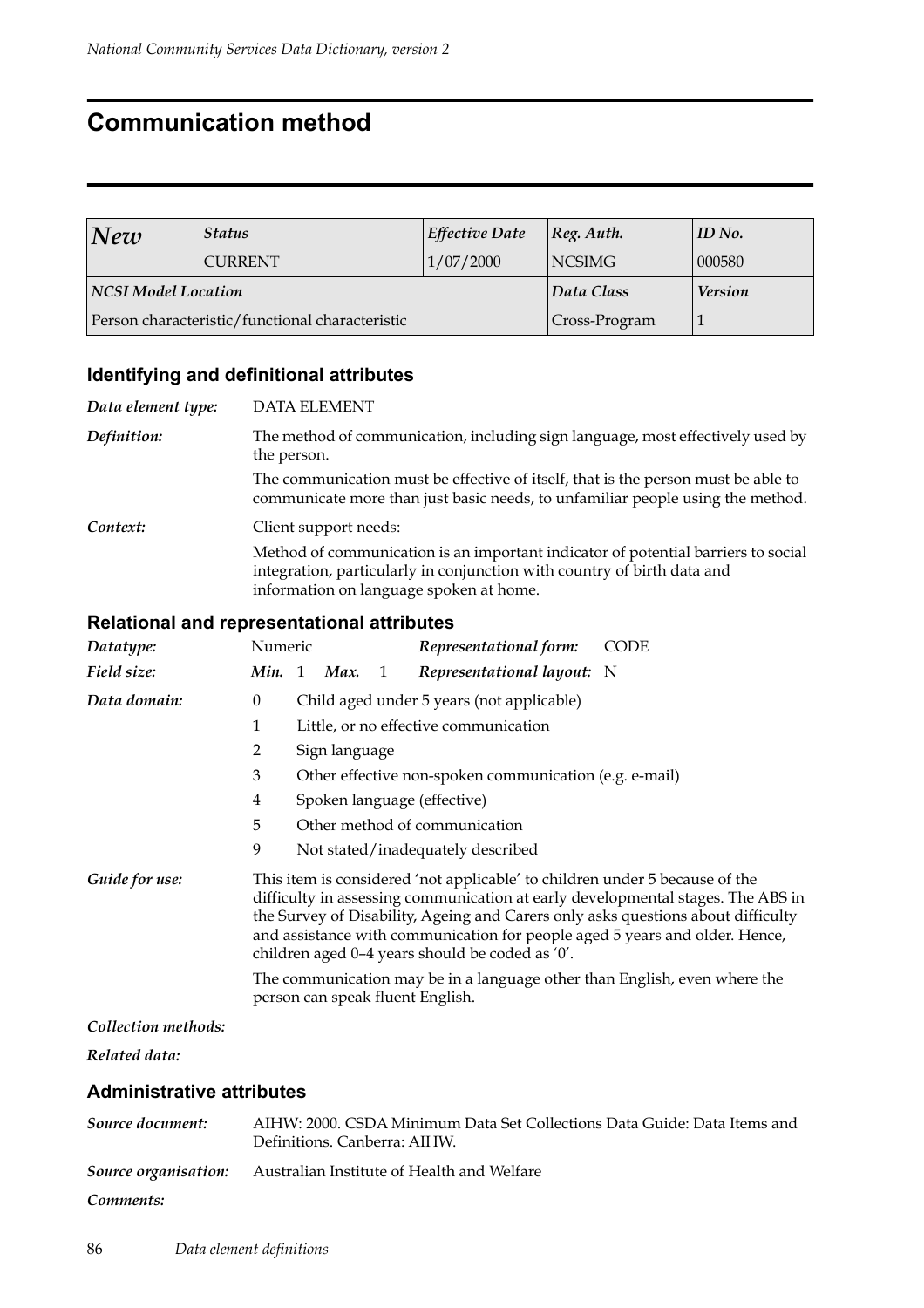### **Activity areas**

| $N$ ew              | <b>Status</b>                     | <b>Effective Date</b> | $ Reg.$ Auth.  | $ID$ No. |
|---------------------|-----------------------------------|-----------------------|----------------|----------|
|                     | TRIAL (WHO field trial)           | 1/07/2000             | <b>NCSIMG</b>  | 000546   |
| NCSI Model Location |                                   | Data Class            | <b>Version</b> |          |
|                     | Person participation/independence | Cross-Program         |                |          |

#### **Identifying and definitional attributes**

| Data element type: | DATA ELEMENT                                                                                                                                                                                                                                                                                            |
|--------------------|---------------------------------------------------------------------------------------------------------------------------------------------------------------------------------------------------------------------------------------------------------------------------------------------------------|
| Definition:        | Broad areas of tasks or actions that may be performed by an individual.                                                                                                                                                                                                                                 |
| Context:           | The areas of activity classification is a neutral list of activities that can be used to<br>record positive or neutral performance as well as activity limitations. Activity<br>limitations are difficulties an individual has in the performance of activities.                                        |
|                    | This data element is one of a number of elements that enable the provision of<br>information about the difficulty experienced by an individual in a range of<br>activity areas, in the absence or presence of assistance (see also 'Activity - level of<br>difficulty' and 'Assistance with activity'). |
|                    | Activity is one of the three dimensions that define the Disability. The other two<br>dimensions are 'body function and structure' and 'participation'.                                                                                                                                                  |
|                    | <b>Relational and representational attributes</b>                                                                                                                                                                                                                                                       |

#### *Datatype:* Numeric *Representational form:* CODE *Field size: Min.* 1 *Max.* 8 *Representational layout:* NNNNNNNN *Data domain:* 1 **Activities of learning and applying knowledge** (includes, for example, activities of learning to read, activities of learning to write, problemsolving activities, decision-making activities). 2 **Communication activities** (includes, for example, activities of understanding messages such as understanding literal and implied meaning of spoken message or non-verbal message. As well as, activities of producing messages such as producing literal and implied meaning in formal sign language or conveying meaning by drawing, painting or using photographs; and conversation activities such as initiating, maintaining, shaping and directing conversation or using communication devices and techniques). 3 **Movement activities** (includes, for example, activities of maintaining and changing body position, activities of carrying, moving and manipulating objects. Excludes walking; see below). 4 **Activities of moving around** (includes, for example, walking and related activities, activities of moving around using transportation). 5 **Self-care activities** (includes, for example, activities of washing and drying oneself, activities relating to going to the toilet, dressing, eating, drinking, activities of looking after one's health). 6 **Domestic activities** (includes for example, activities of acquiring necessities such as shopping for, transporting and storing daily necessities, household activities such as organising meals and disposing of garbage. Activities of caring for possessions and assisting others such as making and repairing clothes, taking care of plants and animals, and assisting others).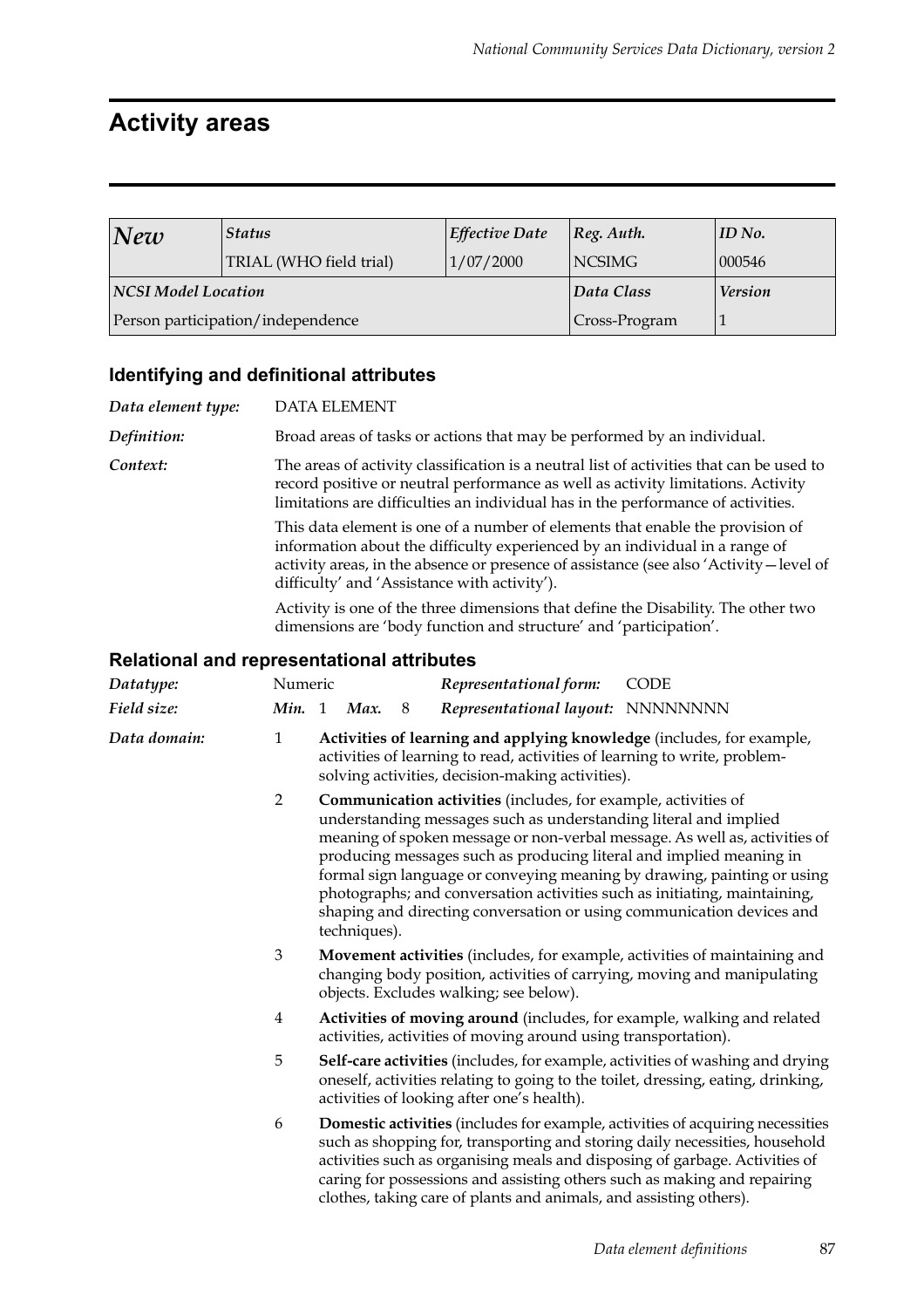# **Activity areas** *(continued)*

| Data domain<br>(continued): | 7<br>Interpersonal activities (includes, for example, activities of initiating,<br>maintaining and terminating interactions or relationships, engaging in<br>physical intimacy).                                                                                                                                                                                                                                                                                                |  |  |  |  |  |  |
|-----------------------------|---------------------------------------------------------------------------------------------------------------------------------------------------------------------------------------------------------------------------------------------------------------------------------------------------------------------------------------------------------------------------------------------------------------------------------------------------------------------------------|--|--|--|--|--|--|
|                             | $8\,$<br>Performing tasks and major life activities (includes, for example,<br>organising time and materials, carrying out and completing a task;<br>organising daily routine, sustaining task performance. Activities of<br>performing in major life situations include activities involved in work or<br>school and in recreation, religious or spiritual pursuits).                                                                                                          |  |  |  |  |  |  |
|                             | 9<br>Not stated/inadequately described.                                                                                                                                                                                                                                                                                                                                                                                                                                         |  |  |  |  |  |  |
|                             | Please refer to ICIDH Activities for a more detailed categorisation.                                                                                                                                                                                                                                                                                                                                                                                                            |  |  |  |  |  |  |
| Guide for use:              | Activity and Activity limitation are classified in the World Health Organisation<br>(WHO) 1999. ICIDH-2 Beta-2 draft, Full Version. Geneva: World Health<br>Organisation.1999. Refer to the Information Annexe - Disability for further details.                                                                                                                                                                                                                                |  |  |  |  |  |  |
|                             | When recording activity limitations that activity limitation is always associated<br>with a health condition. For example a communication activity limitation may be<br>recorded when the person has had a stroke. The category of 'communication<br>activity limitation' is not intended for use where a person has an English<br>language limitation, but has no related health condition.                                                                                    |  |  |  |  |  |  |
|                             | Where multiple activities or activity limitations are recorded, the following<br>system may be useful.                                                                                                                                                                                                                                                                                                                                                                          |  |  |  |  |  |  |
|                             | The first recorded Activity or Activity limitation is the one having the<br>greatest impact on the individual and his/her current life goals.                                                                                                                                                                                                                                                                                                                                   |  |  |  |  |  |  |
|                             | Second and subsequent recorded Activities or Activity limitations are also<br>of relevance to the individual and his/her current life goals.                                                                                                                                                                                                                                                                                                                                    |  |  |  |  |  |  |
|                             | Up to nine responses may be recorded.                                                                                                                                                                                                                                                                                                                                                                                                                                           |  |  |  |  |  |  |
| Collection methods:         | In order to indicate that an Activity limitation exists in relation to a given area of<br>activity, 'Activity - level of difficulty' should also be recorded.                                                                                                                                                                                                                                                                                                                   |  |  |  |  |  |  |
|                             | There are numerous possible methods for collecting areas of activity or activity<br>limitation. A decision could be made to collect information about every area of<br>activity; select only those areas of particular relevance (e.g. movement activities<br>in relation to rehabilitation services). Or limit to a number of areas of activity and<br>prioritise the areas according to specified criteria; or even limit to one activity/<br>activity limitation per person. |  |  |  |  |  |  |
|                             | Where multiple activities or activity limitations are recorded, the system in the                                                                                                                                                                                                                                                                                                                                                                                               |  |  |  |  |  |  |

Guide for use may be useful.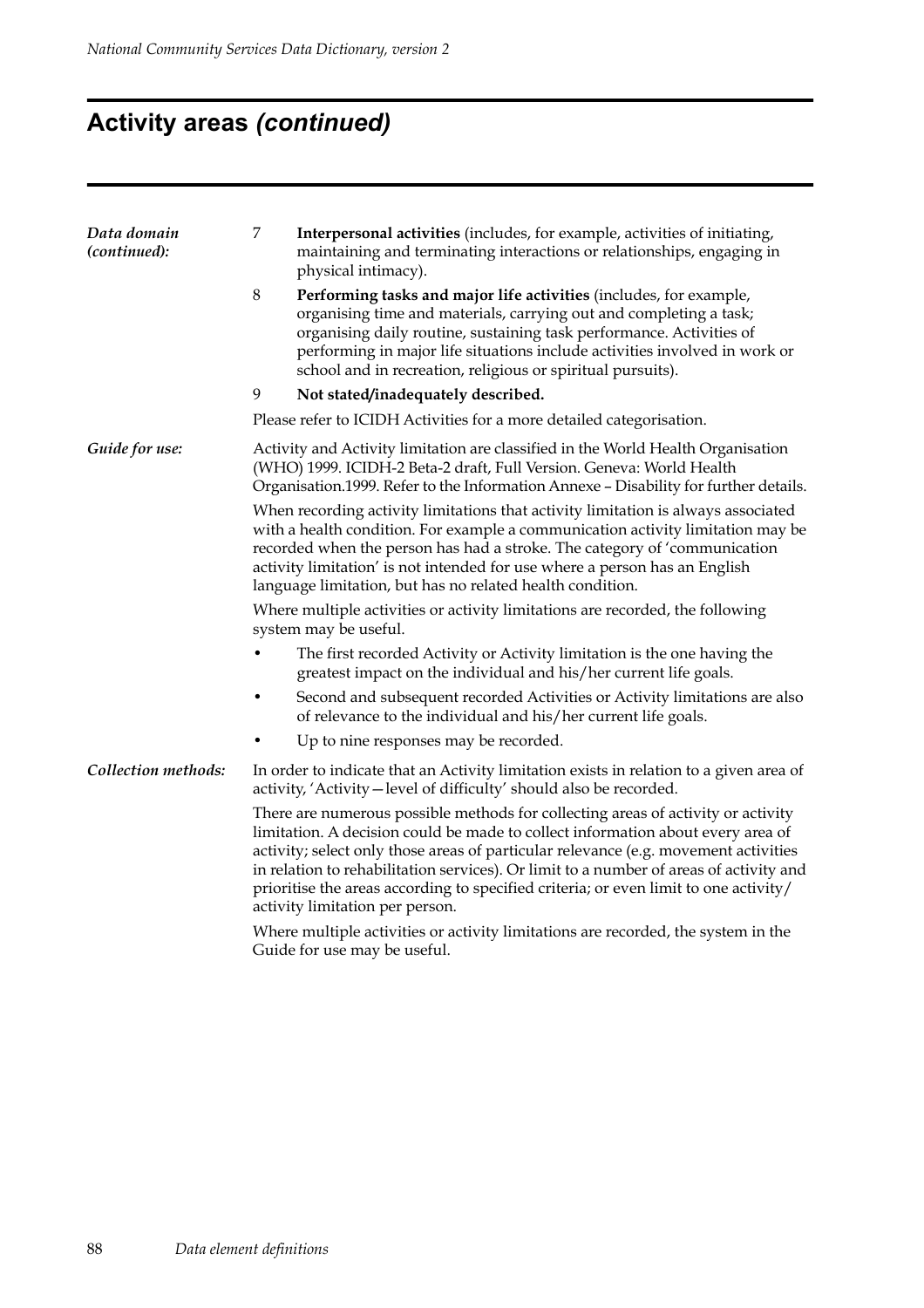# **Activity areas** *(continued)*

| Related data: | An explanation of the disability data elements and their interrelationship is<br>contained in the Information annex, 4.4 Disability. |  |  |  |  |  |
|---------------|--------------------------------------------------------------------------------------------------------------------------------------|--|--|--|--|--|
|               | Is related to the data element concept, Disability version 2.                                                                        |  |  |  |  |  |
|               | May be used in conjunction with the data elements:                                                                                   |  |  |  |  |  |
|               | Activity – level of difficulty v.1<br>Assistance with activity v.1                                                                   |  |  |  |  |  |
|               | Is related to the data elements:                                                                                                     |  |  |  |  |  |
|               | Body structures v.1,<br>Body functions v.1,                                                                                          |  |  |  |  |  |
|               | Impairment extent v.1,<br>Participation areas v.1,                                                                                   |  |  |  |  |  |
|               | Participation extent v.1,<br>Participation-satisfaction level v.1,                                                                   |  |  |  |  |  |
|               | Environmental factors v.1,                                                                                                           |  |  |  |  |  |
|               | Environmental factors – extent of influence v.1,<br>Disability grouping - Australian national v.1,                                   |  |  |  |  |  |
|               | Disability grouping - International v.1.                                                                                             |  |  |  |  |  |

| Source document:     | WHO: 1999. ICIDH-2: International Classification of Functioning and Disability.<br>Beta-2 draft, Full Version. Geneva: World Health Organisation.                                                                                                                                                                                                                                                                                                                                                         |
|----------------------|-----------------------------------------------------------------------------------------------------------------------------------------------------------------------------------------------------------------------------------------------------------------------------------------------------------------------------------------------------------------------------------------------------------------------------------------------------------------------------------------------------------|
| Source organisation: | World Health Organisation                                                                                                                                                                                                                                                                                                                                                                                                                                                                                 |
| Comments:            | Disability is a multi-dimensional and complex concept, which has been described<br>in three dimensions (WHO, 1999): Body structures and functions/impairments,<br>Activity/activity limitation and Participation/participation restriction.<br>Environmental factors interact with all dimensions of functioning and disability.<br>All disability is associated with a health condition, disease or injury.                                                                                              |
|                      | The data elements relating to disability are based on the draft ICIDH-2, Beta-2,<br>1999, as the best available conceptualisation suitable to the purpose. The Beta-2<br>draft is subject to systematic field trials and further consultation until 2001. Use of<br>the ICIDH-2 has not been endorsed by WHO Member States. Endorsement by the<br>World Health Assembly is expected to be sought in 2001. Further information on<br>the ICIDH-2 can be found on the WHO website: http://www.who.ch/icidh. |
|                      | For further information on disability see the Information Annexe - Disability.                                                                                                                                                                                                                                                                                                                                                                                                                            |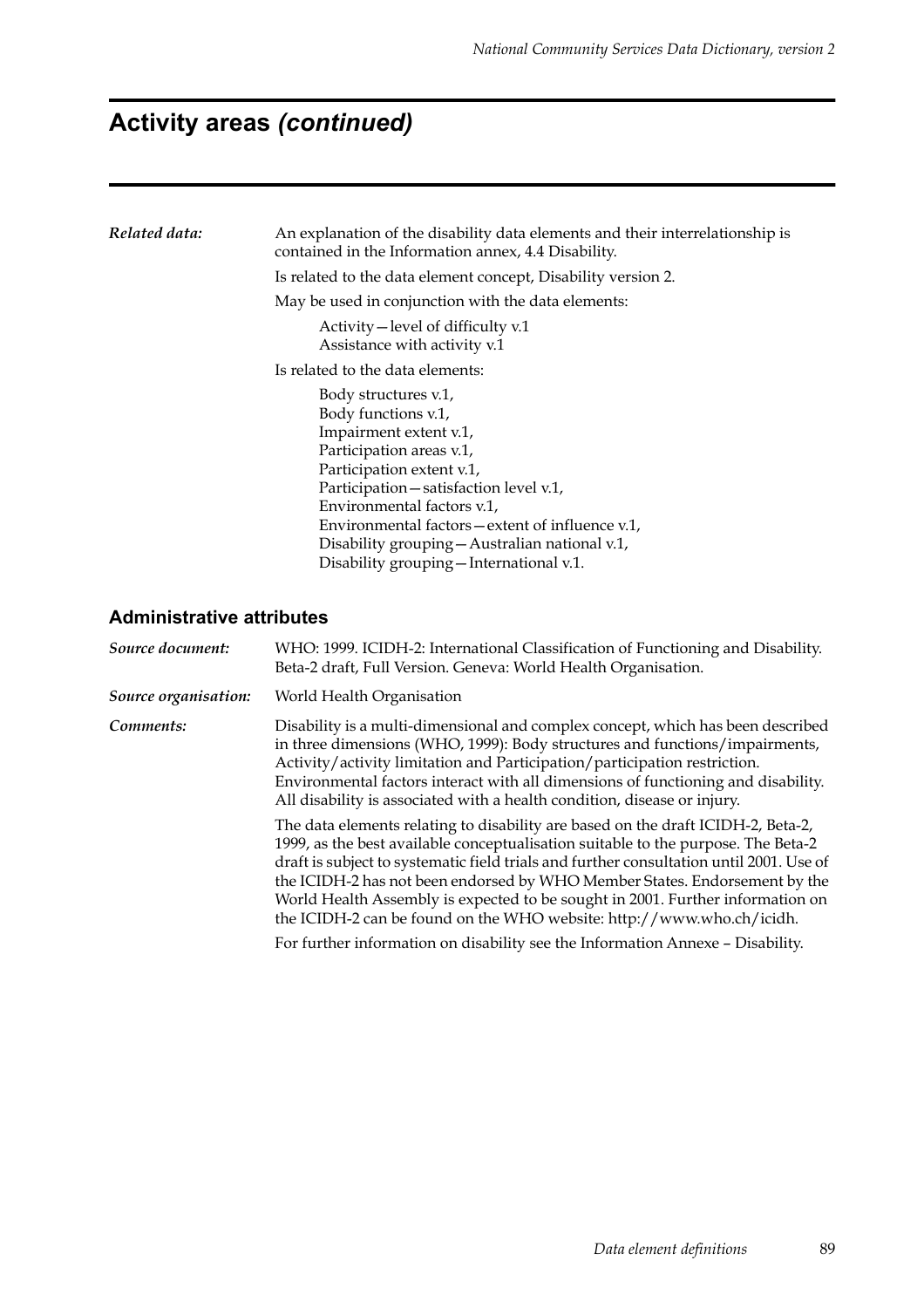## **Activity – level of difficulty**

| $N$ ew              | <b>Status</b>                     | <b>Effective Date</b> | $ Reg.$ Auth.  | ID No. |
|---------------------|-----------------------------------|-----------------------|----------------|--------|
|                     | TRIAL (WHO field trial)           | 1/07/2000             | <b>NCSIMG</b>  | 000560 |
| NCSI Model Location |                                   | Data Class            | <b>Version</b> |        |
|                     | Person participation/independence | Cross-Program         |                |        |

### **Identifying and definitional attributes**

| Data element type: | <b>DATA ELEMENT</b>                                                                                                                                                                                                                                                                         |  |  |  |
|--------------------|---------------------------------------------------------------------------------------------------------------------------------------------------------------------------------------------------------------------------------------------------------------------------------------------|--|--|--|
| Definition:        | The degree of difficulty that an individual has in performing an activity. As such,<br>this data element can be used to indicate whether or not there is an activity<br>limitation and the extent of the activity limitation.                                                               |  |  |  |
|                    | Activity is the performance of a task or action by an individual. Activity<br>limitations are difficulties an individual has in the performance of activities.                                                                                                                              |  |  |  |
| Context:           | This data element is one of a number of elements that provide information about<br>the extent of activity limitation experienced by an individual in one or more<br>activity areas, in the absence or presence of assistance (see also 'Activity areas'<br>and 'Assistance with activity'). |  |  |  |
|                    | The reciprocal relationship between 'Activity – level of difficulty' and 'Assistance<br>with activity' may be used to provide information about support needs and<br>outcomes.                                                                                                              |  |  |  |

| Datatype:      | Numeric                                                                                                                                                                                                                                                                                                                                                                                                                                                               |                     |                     |   | Representational form:                                               | <b>CODE</b>                                                                                                                                                              |  |  |
|----------------|-----------------------------------------------------------------------------------------------------------------------------------------------------------------------------------------------------------------------------------------------------------------------------------------------------------------------------------------------------------------------------------------------------------------------------------------------------------------------|---------------------|---------------------|---|----------------------------------------------------------------------|--------------------------------------------------------------------------------------------------------------------------------------------------------------------------|--|--|
| Field size:    | Min. 1                                                                                                                                                                                                                                                                                                                                                                                                                                                                |                     | Max.                | 1 | Representational layout: N                                           |                                                                                                                                                                          |  |  |
| Data domain:   | 1                                                                                                                                                                                                                                                                                                                                                                                                                                                                     |                     | No difficulty       |   |                                                                      |                                                                                                                                                                          |  |  |
|                | 2                                                                                                                                                                                                                                                                                                                                                                                                                                                                     |                     | Mild difficulty     |   |                                                                      |                                                                                                                                                                          |  |  |
|                | 3                                                                                                                                                                                                                                                                                                                                                                                                                                                                     | Moderate difficulty |                     |   |                                                                      |                                                                                                                                                                          |  |  |
|                | 4                                                                                                                                                                                                                                                                                                                                                                                                                                                                     | Severe difficulty   |                     |   |                                                                      |                                                                                                                                                                          |  |  |
|                | 5                                                                                                                                                                                                                                                                                                                                                                                                                                                                     |                     | Complete difficulty |   |                                                                      |                                                                                                                                                                          |  |  |
|                | 9                                                                                                                                                                                                                                                                                                                                                                                                                                                                     |                     |                     |   | Not stated/inadequately described                                    |                                                                                                                                                                          |  |  |
| Guide for use: |                                                                                                                                                                                                                                                                                                                                                                                                                                                                       |                     |                     |   | (WHO) 1999. ICIDH-2 Beta-2 draft, Full Version. Geneva: World Health | Activity and Activity limitation are classified in the World Health Organisation<br>Organisation.1999. Refer to the Information Annexe - Disability for further details. |  |  |
|                | The area in which an individual experiences difficulty with an activity (i.e.<br>activity limitation) is indicated in the data element 'Activity areas'. Presence of<br>activity limitation in a given activity area is indicated by a non-zero response in<br>this data domain. Activity is limited when an individual, in the context of a health<br>condition, either has difficulty performing an activity in an expected manner, or<br>cannot perform it at all. |                     |                     |   |                                                                      |                                                                                                                                                                          |  |  |
|                | Difficulties with activities can arise when there is a qualitative or quantitative<br>alteration in the way in which these activities are carried out. Activity limitations<br>are assessed against a generally accepted population standard, relative to cultural<br>and social expectations.                                                                                                                                                                        |                     |                     |   |                                                                      |                                                                                                                                                                          |  |  |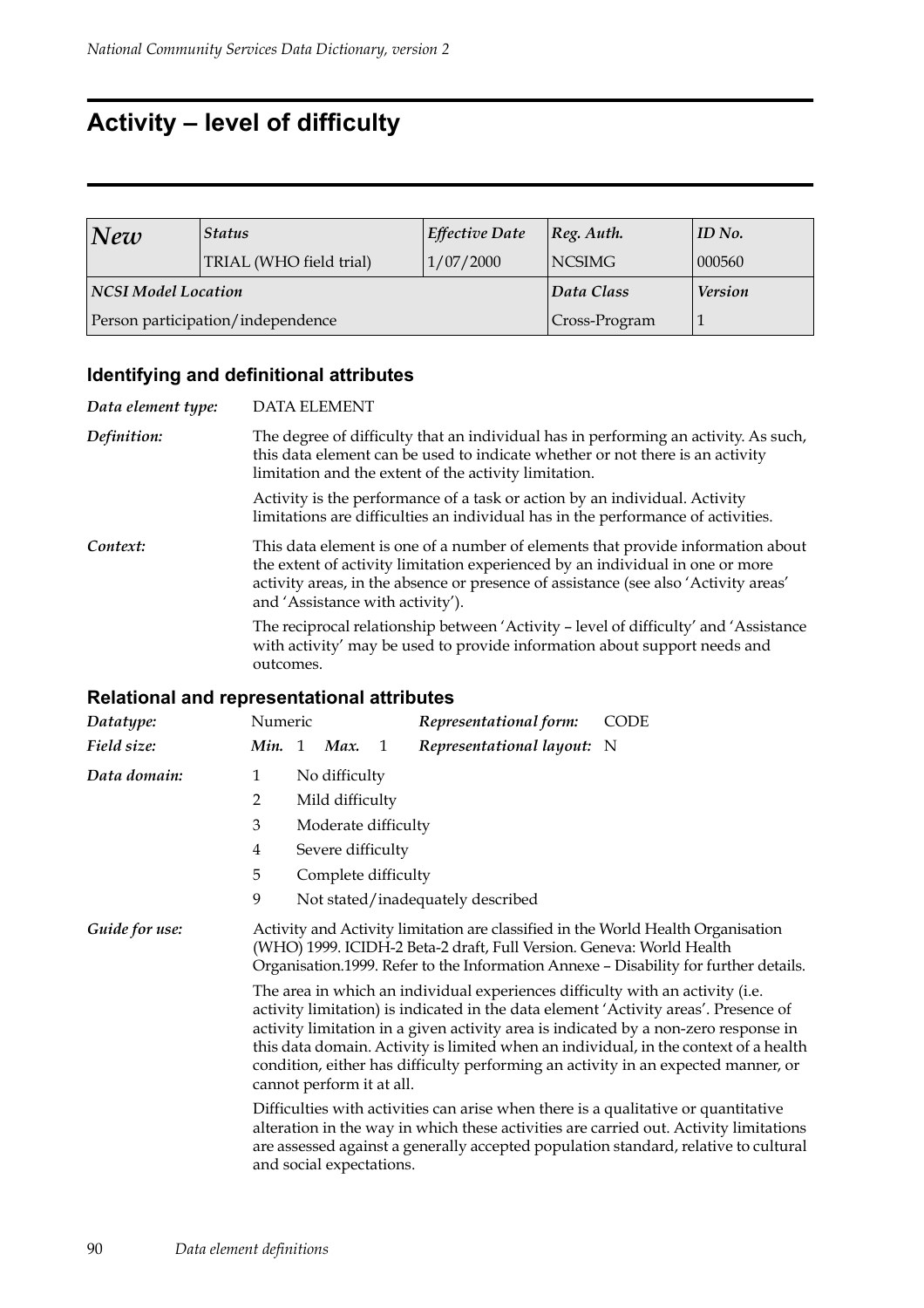# **Activity – level of difficulty** *(continued)*

| Collection methods: | This coding is used in conjunction with specified Activity areas. For example<br>'mild difficulty with self care activities'.                                                                                                                                                                                                                                                                 |  |  |  |  |  |  |
|---------------------|-----------------------------------------------------------------------------------------------------------------------------------------------------------------------------------------------------------------------------------------------------------------------------------------------------------------------------------------------------------------------------------------------|--|--|--|--|--|--|
|                     | This data element, in combination with 'Activity areas' indicates the presence and<br>extent of activity limitation in a given area or areas, in the absence of assistance.<br>To indicate the degree of difficulty experienced in the presence of assistance,<br>'Activity areas' and 'Activity - level of difficulty' should be recorded in<br>conjunction with 'Assistance with activity'. |  |  |  |  |  |  |
| Related data:       | An explanation of the disability data elements and their interrelationship is<br>contained in the Information annex, 4.4 Disability.                                                                                                                                                                                                                                                          |  |  |  |  |  |  |
|                     | Is related to the data concept, Disability.                                                                                                                                                                                                                                                                                                                                                   |  |  |  |  |  |  |
|                     | Is used in conjunction with the data element Activity areas.                                                                                                                                                                                                                                                                                                                                  |  |  |  |  |  |  |
|                     | May be used in conjunction with the data element Assistance with activity.                                                                                                                                                                                                                                                                                                                    |  |  |  |  |  |  |
|                     | Is related to the data elements:                                                                                                                                                                                                                                                                                                                                                              |  |  |  |  |  |  |
|                     | Body structures v.1,<br>Body functions v.1,<br>Impairment extent v.1,<br>Participation areas v.1,<br>Participation extent v.1,<br>Participation - satisfaction level v.1,<br>Environmental factors v.1,<br>Environmental factors – extent of influence v.1,<br>Disability grouping - Australian national v.1,<br>Disability grouping - International v.1.                                     |  |  |  |  |  |  |

| Source document:     | WHO: 1999. ICIDH-2: International Classification of Functioning and Disability.<br>Beta-2 draft, Full Version. Geneva: World Health Organisation.                                                                                                                                                                                                                                                                                                                                                         |
|----------------------|-----------------------------------------------------------------------------------------------------------------------------------------------------------------------------------------------------------------------------------------------------------------------------------------------------------------------------------------------------------------------------------------------------------------------------------------------------------------------------------------------------------|
| Source organisation: | World Health Organisation                                                                                                                                                                                                                                                                                                                                                                                                                                                                                 |
| Comments:            | Disability is a multi-dimensional and complex concept, which has been described<br>in three dimensions (WHO, 1999): Body structures and functions/impairments,<br>Activity/activity limitation and Participation/participation restriction.<br>Environmental factors interact with all dimensions of functioning and disability.<br>All disability is associated with a health condition, disease or injury.                                                                                              |
|                      | The data elements relating to disability are based on the draft ICIDH-2, Beta-2,<br>1999, as the best available conceptualisation suitable to the purpose. The Beta-2<br>draft is subject to systematic field trials and further consultation until 2001. Use of<br>the ICIDH-2 has not been endorsed by WHO Member States. Endorsement by the<br>World Health Assembly is scheduled to be sought in 2001. Further information on<br>the ICIDH-2 can be found on the WHO website: http://www.who.ch/icidh |
|                      | For further information on disability see the Information Annexe - Disability.                                                                                                                                                                                                                                                                                                                                                                                                                            |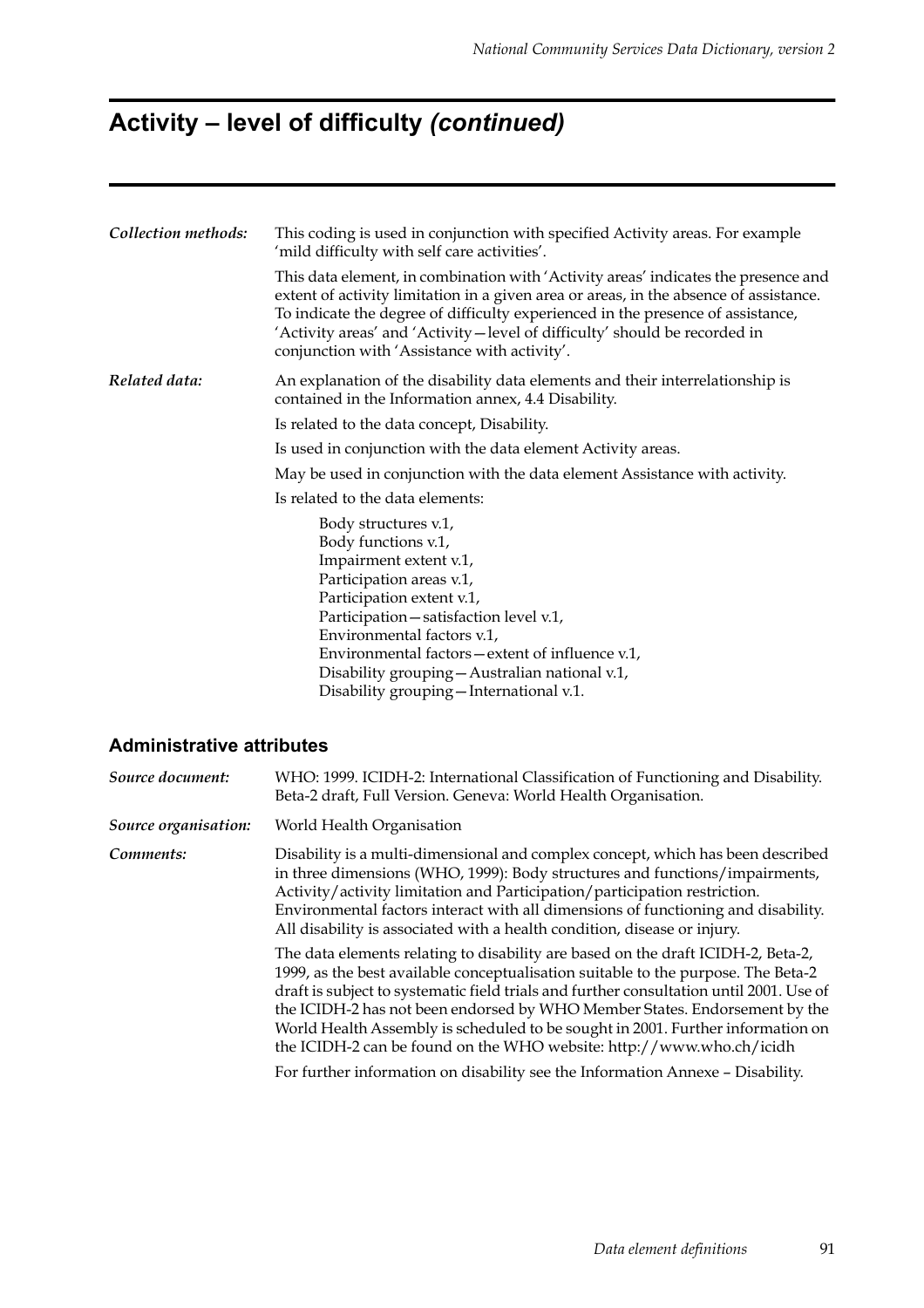### **Assistance with activity**

| New                        | Status                            | <b>Effective Date</b> | $ Reg.$ Auth.  | ID No. |
|----------------------------|-----------------------------------|-----------------------|----------------|--------|
|                            | TRIAL (WHO field trial)           | 1/07/2000             | <b>NCSIMG</b>  | 000548 |
| <b>NCSI Model Location</b> |                                   | Data Class            | <b>Version</b> |        |
|                            | Person participation/independence | Cross-Program         |                |        |

### **Identifying and definitional attributes**

| Data element type: | <b>DATA ELEMENT</b>                                                                                                                                                                                                                                                                   |  |  |  |
|--------------------|---------------------------------------------------------------------------------------------------------------------------------------------------------------------------------------------------------------------------------------------------------------------------------------|--|--|--|
| Definition:        | The type of assistance an individual currently has in accomplishing an area of<br>activity, where they experience difficulty without assistance. Activity is the<br>performance of a task or action by an individual.                                                                 |  |  |  |
| Context:           | This data element is one of a number of elements that provide information<br>about the extent of activity limitation experienced by an individual in a range of<br>areas, in the absence or presence of assistance (see also 'Activity areas' and<br>'Activity-level of difficulty'). |  |  |  |
|                    | Activity limitations are difficulties an individual has in the performance of<br>activities.                                                                                                                                                                                          |  |  |  |

| Datatype:           | Numeric                                                                                                                                                                                                                                                                                                                                                                                                                                                                                         |                                                                                                                                                        |                                                                                                                                                                              |   | Representational form:                    | <b>CODE</b> |  |  |
|---------------------|-------------------------------------------------------------------------------------------------------------------------------------------------------------------------------------------------------------------------------------------------------------------------------------------------------------------------------------------------------------------------------------------------------------------------------------------------------------------------------------------------|--------------------------------------------------------------------------------------------------------------------------------------------------------|------------------------------------------------------------------------------------------------------------------------------------------------------------------------------|---|-------------------------------------------|-------------|--|--|
| Field size:         | <b>Min.</b> 1                                                                                                                                                                                                                                                                                                                                                                                                                                                                                   |                                                                                                                                                        | Max.                                                                                                                                                                         | 1 | Representational layout: N                |             |  |  |
| Data domain:        | 1                                                                                                                                                                                                                                                                                                                                                                                                                                                                                               | No assistance used                                                                                                                                     |                                                                                                                                                                              |   |                                           |             |  |  |
|                     | $\overline{2}$                                                                                                                                                                                                                                                                                                                                                                                                                                                                                  | Non-personal assistance (this includes use of assistive devices, technical<br>aids, adaptations, prostheses, wheelchair, cane and other material help) |                                                                                                                                                                              |   |                                           |             |  |  |
|                     | 3                                                                                                                                                                                                                                                                                                                                                                                                                                                                                               |                                                                                                                                                        | <b>Personal assistance</b> (where the task is carried out with the help of another<br>individual, where 'help' includes supervision and cueing as well as<br>physical help). |   |                                           |             |  |  |
|                     | 4                                                                                                                                                                                                                                                                                                                                                                                                                                                                                               |                                                                                                                                                        |                                                                                                                                                                              |   | Both non-personal and personal assistance |             |  |  |
|                     | 9                                                                                                                                                                                                                                                                                                                                                                                                                                                                                               |                                                                                                                                                        |                                                                                                                                                                              |   | Not stated/inadequately described         |             |  |  |
| Guide for use:      | Activity and Activity limitation are classified in the World Health Organisation<br>(WHO) 1999. ICIDH-2 Beta-2 draft, Full Version. Geneva: World Health<br>Organisation.1999. Refer to the Information Annexe - Disability for further details.                                                                                                                                                                                                                                                |                                                                                                                                                        |                                                                                                                                                                              |   |                                           |             |  |  |
| Collection methods: | This coding is used in conjunction with specified Activity areas. For example the<br>use of 'personal assistance with self care'.                                                                                                                                                                                                                                                                                                                                                               |                                                                                                                                                        |                                                                                                                                                                              |   |                                           |             |  |  |
|                     | The area in which an individual experiences an activity limitation is indicated in<br>the data element 'Activity areas'. The extent of the activity limitation is indicated<br>in 'Activity-level of difficulty'. This data element indicates the type of assistance<br>the individual currently has in a given area of activity. When 'Assistance with<br>activity' is recorded, the 'Activity-level of difficulty' is taken to be the difficulty<br>experienced given the current assistance. |                                                                                                                                                        |                                                                                                                                                                              |   |                                           |             |  |  |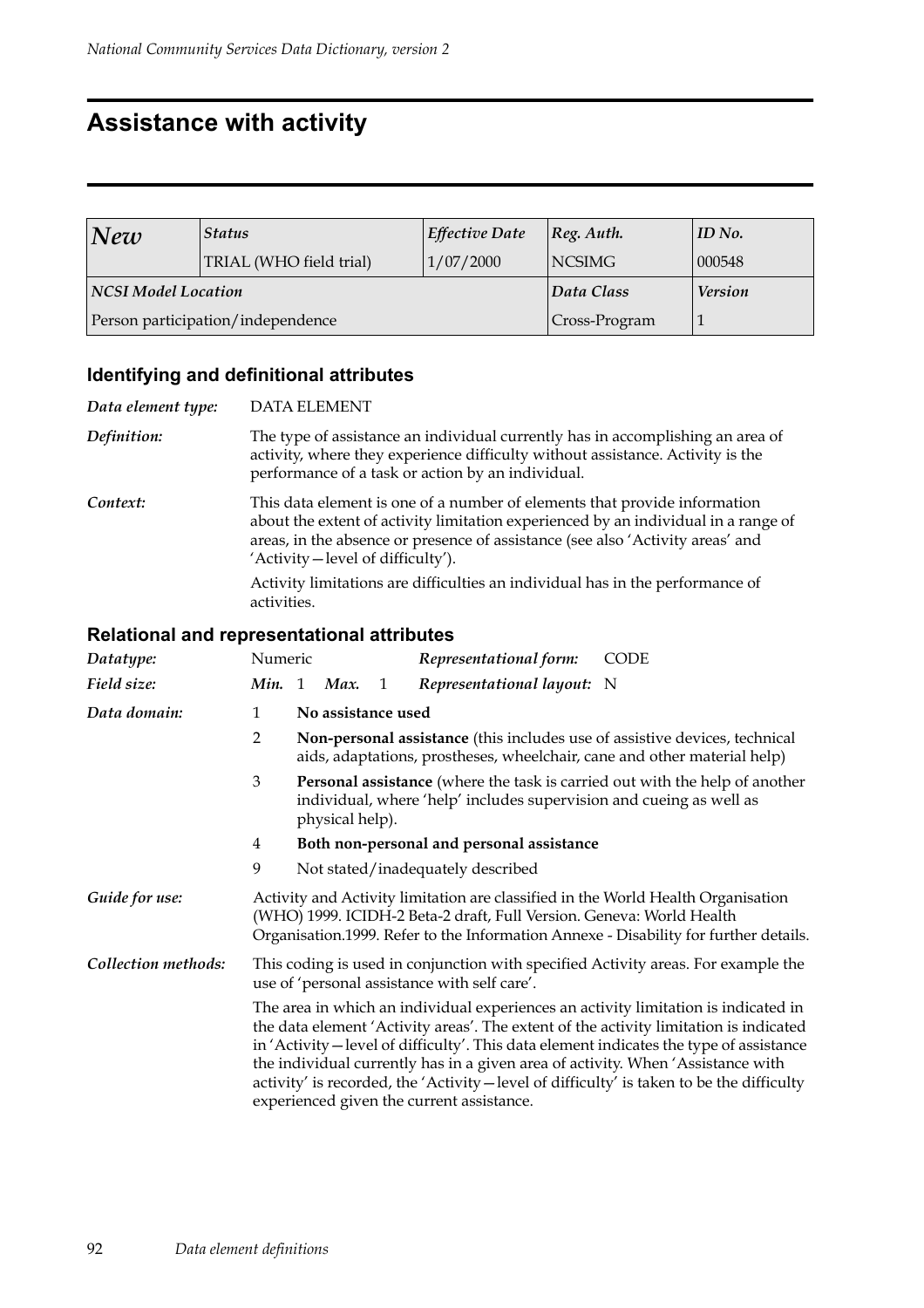# **Assistance with activity** *(continued)*

| Related data: | An explanation of the disability data elements and their inter-relationship is<br>contained in the Information annex, 4.4 Disability.                                                                                                                                                                                                                     |  |  |  |  |
|---------------|-----------------------------------------------------------------------------------------------------------------------------------------------------------------------------------------------------------------------------------------------------------------------------------------------------------------------------------------------------------|--|--|--|--|
|               | Is related to the data concept, Disability version 2.                                                                                                                                                                                                                                                                                                     |  |  |  |  |
|               | Is used in conjunction with the data element Activity areas v.1.                                                                                                                                                                                                                                                                                          |  |  |  |  |
|               | May be used in conjunction with the data element Activity – level of difficulty v.1.                                                                                                                                                                                                                                                                      |  |  |  |  |
|               | Is related to the data elements:                                                                                                                                                                                                                                                                                                                          |  |  |  |  |
|               | Body functions v.1,<br>Body structures v.1,<br>Impairment extent v.1,<br>Participation areas v.1,<br>Participation extent v.1,<br>Participation - satisfaction level v.1,<br>Environmental factors v.1,<br>Environmental factors – extent of influence v.1,<br>Disability grouping - Australian national v.1,<br>Disability grouping - International v.1. |  |  |  |  |

| Source document:     | WHO: 1999. ICIDH-2: International Classification of Functioning and Disability.<br>Beta-2 draft, Full Version. Geneva: World Health Organisation.                                                                                                                                                                                                                                                                                                                                                                     |
|----------------------|-----------------------------------------------------------------------------------------------------------------------------------------------------------------------------------------------------------------------------------------------------------------------------------------------------------------------------------------------------------------------------------------------------------------------------------------------------------------------------------------------------------------------|
| Source organisation: | World Health Organisation                                                                                                                                                                                                                                                                                                                                                                                                                                                                                             |
| Comments:            | Disability is a multi-dimensional and complex concept which, has been described<br>in three dimensions (WHO, 1999): Body structures and functions/impairments,<br>Activity/activity limitation and Participation/participation restriction.<br>Environmental factors interact with all dimensions of functioning and disability.<br>All disability is associated with a health condition, disease or injury.                                                                                                          |
|                      | The data elements relating to disability are based on the draft ICIDH-2, Beta-2,<br>1999, as the best available conceptualisation suitable to the purpose. The Beta-2<br>draft is subject to systematic field trials and further consultation until 2001. Use of<br>the ICIDH-2 has not been endorsed by WHO Member States. It is expected that<br>endorsement by the World Health Assembly will be sought in 2001. Further<br>information on the ICIDH-2 can be found on the WHO website:<br>http://www.who.ch/icidh |
|                      | For further information on disability see the Information Annexe - Disability.                                                                                                                                                                                                                                                                                                                                                                                                                                        |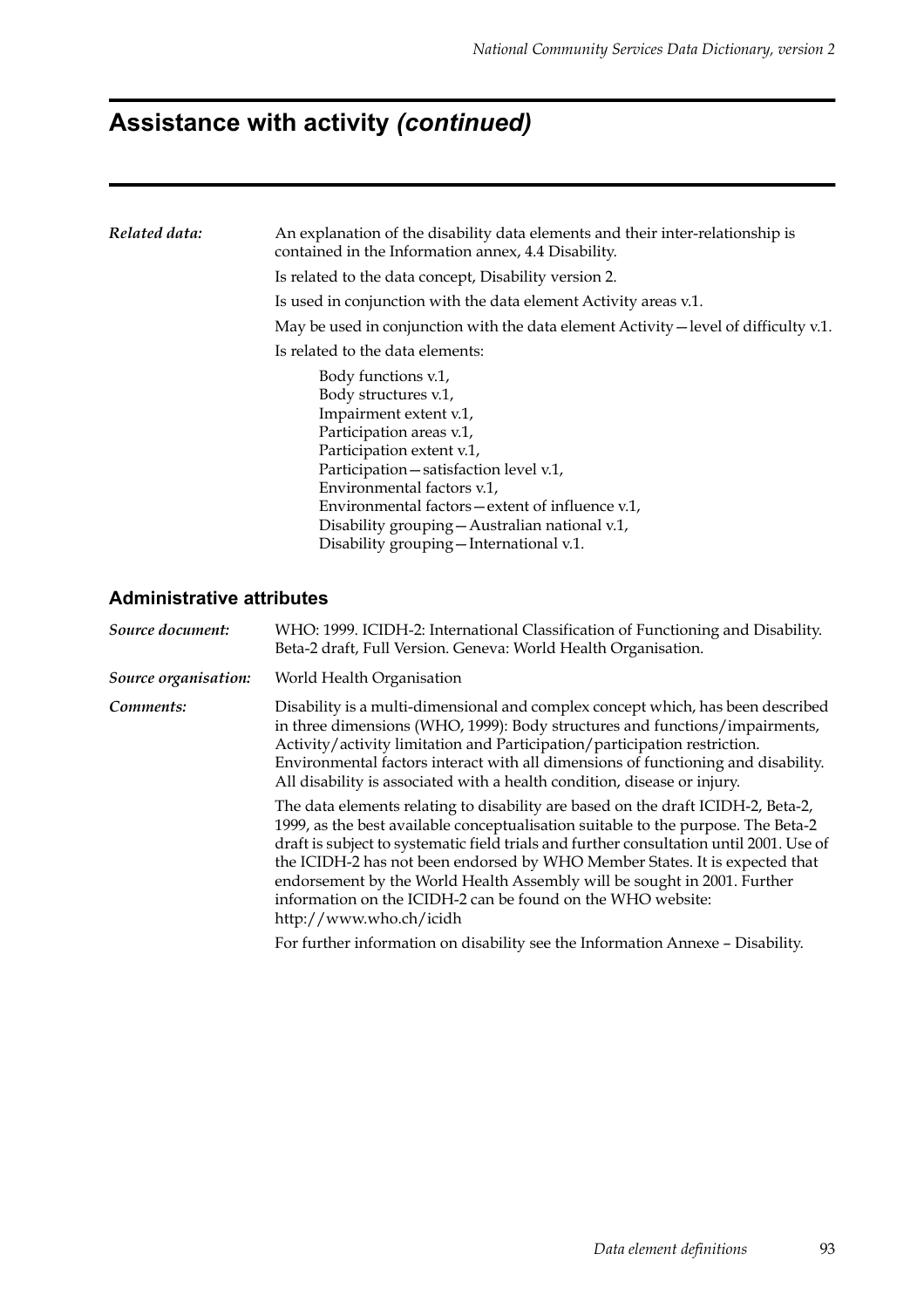### **Participation areas**

| New                        | <b>Status</b>                     | Effective Date | $ Reg.$ Auth.  | ID No. |
|----------------------------|-----------------------------------|----------------|----------------|--------|
|                            | TRIAL (WHO field trial)           | 1/07/2000      | <b>NCSIMG</b>  | 000547 |
| <b>NCSI Model Location</b> |                                   | Data Class     | <b>Version</b> |        |
|                            | Person participation/independence | Cross-Program  |                |        |

### **Identifying and definitional attributes**

| Data element type:                                |                |                                                                                                                                                                                                                                                                                                                      | <b>DATA ELEMENT</b> |   |                                                                                                                                                                                                                                                                                                                                                                                                                                                                   |                                                                                      |  |
|---------------------------------------------------|----------------|----------------------------------------------------------------------------------------------------------------------------------------------------------------------------------------------------------------------------------------------------------------------------------------------------------------------|---------------------|---|-------------------------------------------------------------------------------------------------------------------------------------------------------------------------------------------------------------------------------------------------------------------------------------------------------------------------------------------------------------------------------------------------------------------------------------------------------------------|--------------------------------------------------------------------------------------|--|
| Definition:                                       |                | The area of life in which an individual is involved, has access to, and, has societal<br>opportunities or barriers. Participation is an individual's involvement in life<br>situations, in relation to Health Conditions, Body Functions and Structures,<br>Activities and Contextual Factors.                       |                     |   |                                                                                                                                                                                                                                                                                                                                                                                                                                                                   |                                                                                      |  |
| Context:                                          |                | The areas of participation classification is a neutral list of life situations that can<br>be used to record positive or neutral participation as well as participation<br>restriction. Participation restrictions are problems an individual may have in the<br>manner or extent of involvement in life situations. |                     |   |                                                                                                                                                                                                                                                                                                                                                                                                                                                                   |                                                                                      |  |
|                                                   |                |                                                                                                                                                                                                                                                                                                                      |                     |   | other two are 'body function and structure' and 'activity'.                                                                                                                                                                                                                                                                                                                                                                                                       | Participation is one of the three dimensions that define the concept Disability. The |  |
|                                                   |                |                                                                                                                                                                                                                                                                                                                      |                     |   | they live. This context includes the 'Environmental factors' – all aspects of the<br>physical, social and attitudinal world. The individual's degree of involvement,<br>including society's response to the individual's level of functioning can be<br>reflected by this element when combined with the 'Participation extent' and<br>'Participation-satisfaction level' elements.<br>This information may be used to plan interventions to improve extent of or | Involvement refers to the lived experience of people in the actual context in which  |  |
|                                                   |                |                                                                                                                                                                                                                                                                                                                      |                     |   | satisfaction with participation.                                                                                                                                                                                                                                                                                                                                                                                                                                  |                                                                                      |  |
| <b>Relational and representational attributes</b> |                |                                                                                                                                                                                                                                                                                                                      |                     |   |                                                                                                                                                                                                                                                                                                                                                                                                                                                                   |                                                                                      |  |
| Datatype:                                         | Numeric        |                                                                                                                                                                                                                                                                                                                      |                     |   | Representational form:                                                                                                                                                                                                                                                                                                                                                                                                                                            | <b>CODE</b>                                                                          |  |
| Field size:                                       | Min. 1         |                                                                                                                                                                                                                                                                                                                      | Max.                | 9 | Representational layout: NNNNNNNNN                                                                                                                                                                                                                                                                                                                                                                                                                                |                                                                                      |  |
| Data domain:                                      | $\mathbf{1}$   |                                                                                                                                                                                                                                                                                                                      |                     |   | and accessibility of resources (includes, for example, personal hygiene,<br>nutrition, organising health care and the prevention of ill health).                                                                                                                                                                                                                                                                                                                  | Participation in personal maintenance as a function of the availability              |  |
|                                                   | $\overline{2}$ |                                                                                                                                                                                                                                                                                                                      |                     |   | Participation in mobility as a function of the availability and<br>accessibility of resources (includes, for example, mobility within the<br>home, within buildings other than home and far from home, the use of<br>private, commercial, and public transportation).                                                                                                                                                                                             |                                                                                      |  |
|                                                   |                |                                                                                                                                                                                                                                                                                                                      |                     |   | the opportunity for mobility within and at all levels of one's residence;<br>having an accessible or adapted home.                                                                                                                                                                                                                                                                                                                                                | (Participation in mobility within the home includes, for example, having             |  |
|                                                   |                |                                                                                                                                                                                                                                                                                                                      |                     |   | Participation in mobility outside the home includes, for example, being<br>able to move around outside, or inside buildings other than home;                                                                                                                                                                                                                                                                                                                      | involvement in any form of private, commercial or public transportation).            |  |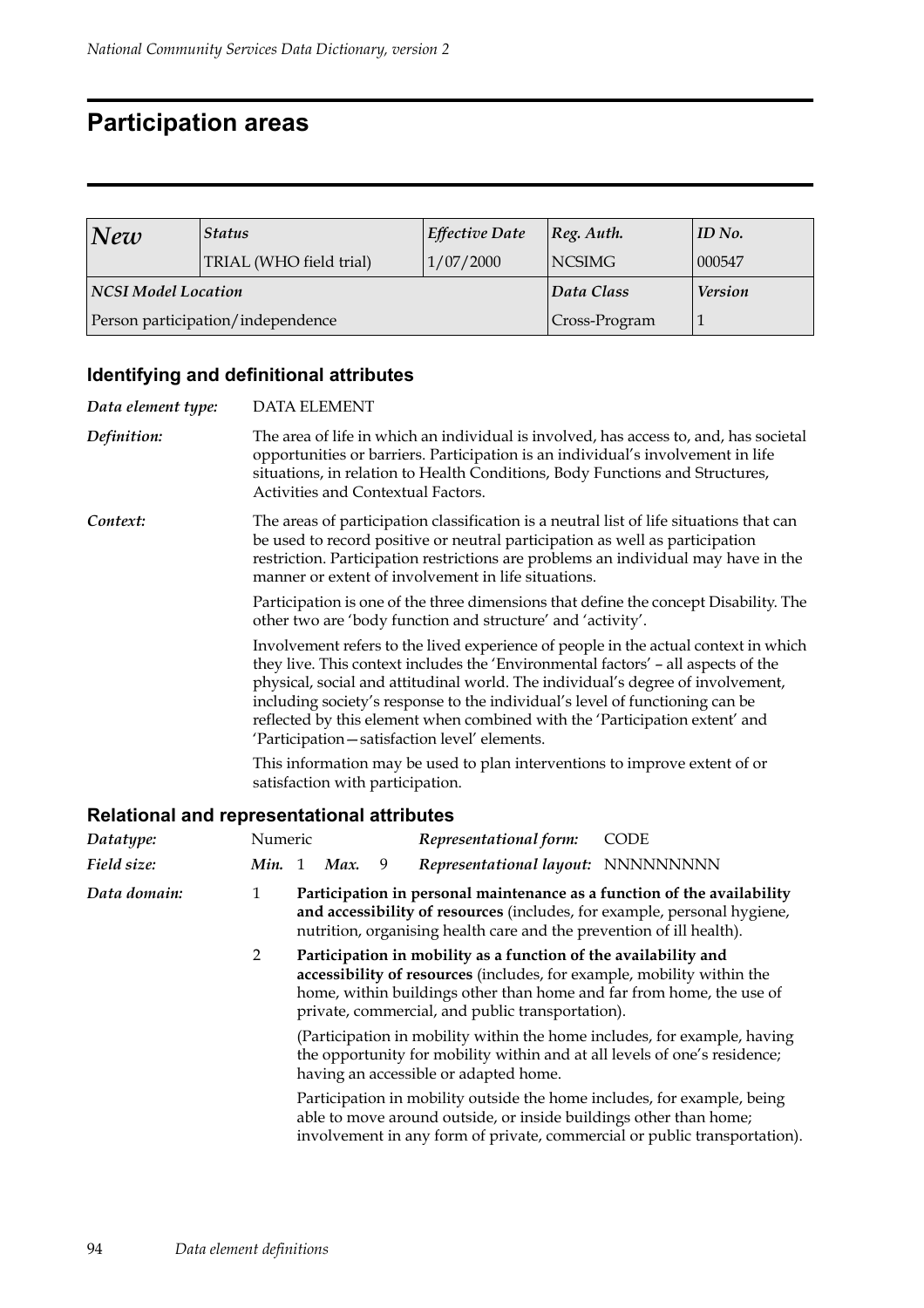# **Participation areas** *(continued)*

| Data domain<br>(continued): | $\mathfrak{B}$                                                                                               | Participation in exchange of information as a function of the availability<br>and accessibility of resources (includes, for example, involvement in the<br>exchange of information about needs, feelings, beliefs, thoughts, by means<br>of spoken, written, or body language, public symbols or communication by<br>means of devices).                                                                                                                                                                                    |  |  |  |  |
|-----------------------------|--------------------------------------------------------------------------------------------------------------|----------------------------------------------------------------------------------------------------------------------------------------------------------------------------------------------------------------------------------------------------------------------------------------------------------------------------------------------------------------------------------------------------------------------------------------------------------------------------------------------------------------------------|--|--|--|--|
|                             | 4                                                                                                            | Participation in social relationships as a function of the availability and<br>accessibility of resources (includes, for example, involvement in the<br>creation and maintenance of parent-child, sibling, romantic, spousal,<br>friends, acquaintance or formal relationships).                                                                                                                                                                                                                                           |  |  |  |  |
|                             | 5                                                                                                            | Participation in home life and assistance to others as a function of the<br>availability and accessibility of resources (includes, for example,<br>involvement in management of home and possessions, caring for others<br>and the provision of assistance to others).                                                                                                                                                                                                                                                     |  |  |  |  |
|                             | 6                                                                                                            | Participation in education as a function of the availability and<br>accessibility of resources (includes, for example, involvement in learning<br>in informal settings such as home, and having the opportunity to engage in<br>educational programs in formal settings such as school, vocational and<br>higher education institutions).                                                                                                                                                                                  |  |  |  |  |
|                             | 7                                                                                                            | Participation in work and employment as a function of the availability<br>and accessibility of resources (includes, for example, involvement in work<br>preparation programs, self-employment, paid employment and voluntary<br>work).                                                                                                                                                                                                                                                                                     |  |  |  |  |
|                             | $\,8\,$                                                                                                      | Participation in economic life as a function of the availability and<br>accessibility of resources (includes, for example, involvement in economic<br>transactions, such as buying and selling, using money, purchasing goods<br>and services, maintaining a bank account and trading in stocks bonds and<br>securities. It also includes involvement in economic self-sufficiency such as<br>access to money, being financially self-sufficient and enjoying economic<br>security).                                       |  |  |  |  |
|                             | 9                                                                                                            | Participation in community, social and civic life as a function of<br>acceptance by others and the availability and accessibility of resources<br>(includes, for example, having the opportunity to join and being included<br>in formal associations, ceremonies, recreation and leisure. It also includes<br>human rights and involvement in the social, political and legal role of a<br>citizen).                                                                                                                      |  |  |  |  |
| Guide for use:              |                                                                                                              | Participation and Participation restriction are classified in the World Health<br>Organisation (WHO) 1999. ICIDH-2 Beta-2 draft, Full Version. Geneva: World<br>Health Organisation.1999. Refer to the Information Annexe - Disability for<br>further details.                                                                                                                                                                                                                                                             |  |  |  |  |
|                             |                                                                                                              | When recording participation restrictions the area of restriction is always<br>associated with a health condition. For example a restriction in the participation<br>in exchange of information may be recorded when the person has had a stroke.<br>Note that the data domain 'participation restriction: communication' is not<br>intended for use where a person is from a non-English speaking background,<br>who has a participation restriction in communication in English, but has no<br>related health condition. |  |  |  |  |
|                             | Where multiple life areas of participation are recorded, the following prioritising<br>system may be useful. |                                                                                                                                                                                                                                                                                                                                                                                                                                                                                                                            |  |  |  |  |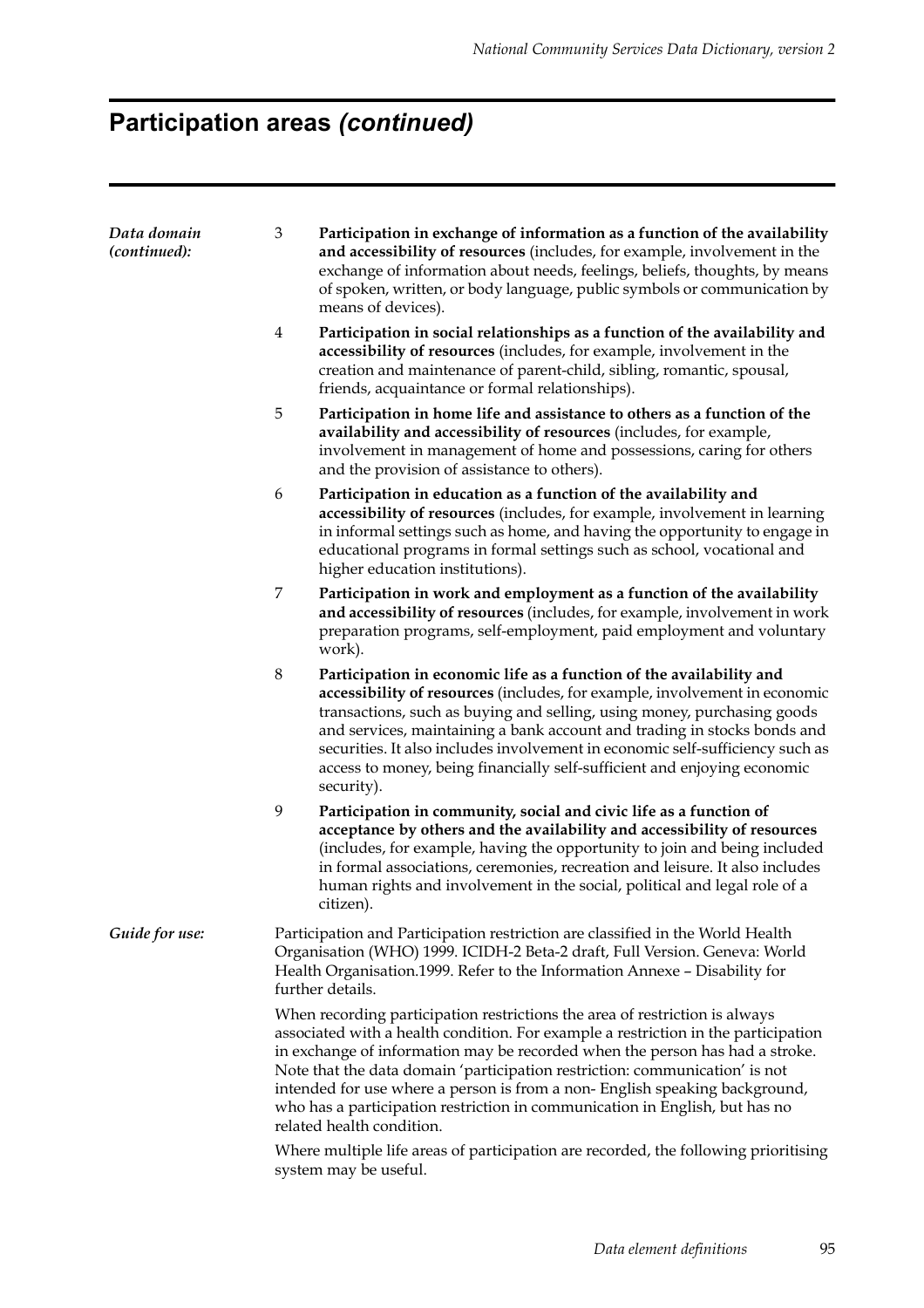# **Participation areas** *(continued)*

| Guide for use<br>(continued): | The first life situation in which participation or participation restriction is<br>٠<br>recorded is that which has the greatest impact on the individual and his/<br>her current life goals.                                                                                                                                                                                                                                                                      |  |  |  |  |  |  |
|-------------------------------|-------------------------------------------------------------------------------------------------------------------------------------------------------------------------------------------------------------------------------------------------------------------------------------------------------------------------------------------------------------------------------------------------------------------------------------------------------------------|--|--|--|--|--|--|
|                               | Second and subsequent life situations are of relevance to the individual<br>$\bullet$<br>and his/her current life goals.                                                                                                                                                                                                                                                                                                                                          |  |  |  |  |  |  |
|                               | Up to 9 responses may be recorded.                                                                                                                                                                                                                                                                                                                                                                                                                                |  |  |  |  |  |  |
| Collection methods:           | The area of life in which an individual experiences a participation restriction is<br>indicated in the data element 'Participation areas'. The extent of and level of<br>satisfaction with participation in a given area are indicated in 'Participation<br>extent' and 'Participation-satisfaction level'.                                                                                                                                                       |  |  |  |  |  |  |
|                               | There are numerous possible methods for collecting participation in life<br>situations. A decision could be made to collect information about every life<br>situation; select only those life situations of particular relevance (e.g. participation<br>in work and employment in relation to employment programs). Or limit to a<br>number of life situations and prioritise according to specified criteria; or even<br>limit to one life situation per person. |  |  |  |  |  |  |
|                               | Where multiple life situations are recorded, the prioritising system in the guide<br>for use may be useful.                                                                                                                                                                                                                                                                                                                                                       |  |  |  |  |  |  |
| Related data:                 | An explanation of the disability data elements and their interrelationship is<br>contained in the Information annex, 4.4 Disability.                                                                                                                                                                                                                                                                                                                              |  |  |  |  |  |  |
|                               | Is related to the data concept, Disability version 2.                                                                                                                                                                                                                                                                                                                                                                                                             |  |  |  |  |  |  |
|                               | May be used in conjunction with the data elements:                                                                                                                                                                                                                                                                                                                                                                                                                |  |  |  |  |  |  |
|                               | Participation extent v.1,<br>Participation - satisfaction level v.1.                                                                                                                                                                                                                                                                                                                                                                                              |  |  |  |  |  |  |
|                               | Is related to the data elements:                                                                                                                                                                                                                                                                                                                                                                                                                                  |  |  |  |  |  |  |
|                               | Body structures v.1,<br>Body functions v.1,<br>Impairment extent v.1,<br>Activity areas v.1,<br>Activity – level of difficulty v.1,<br>Assistance with activity v.1,<br>Environmental factors v.1,<br>Environmental factors - extent of influence v.1,<br>Disability grouping - Australian national v.1,<br>Disability grouping - International v.1.                                                                                                              |  |  |  |  |  |  |

| Source document:     | WHO: 1999. ICIDH-2: International Classification of Functioning and Disability.<br>Beta-2 draft, Full Version. Geneva: World Health Organisation. |
|----------------------|---------------------------------------------------------------------------------------------------------------------------------------------------|
| Source organisation: | World Health Organisation                                                                                                                         |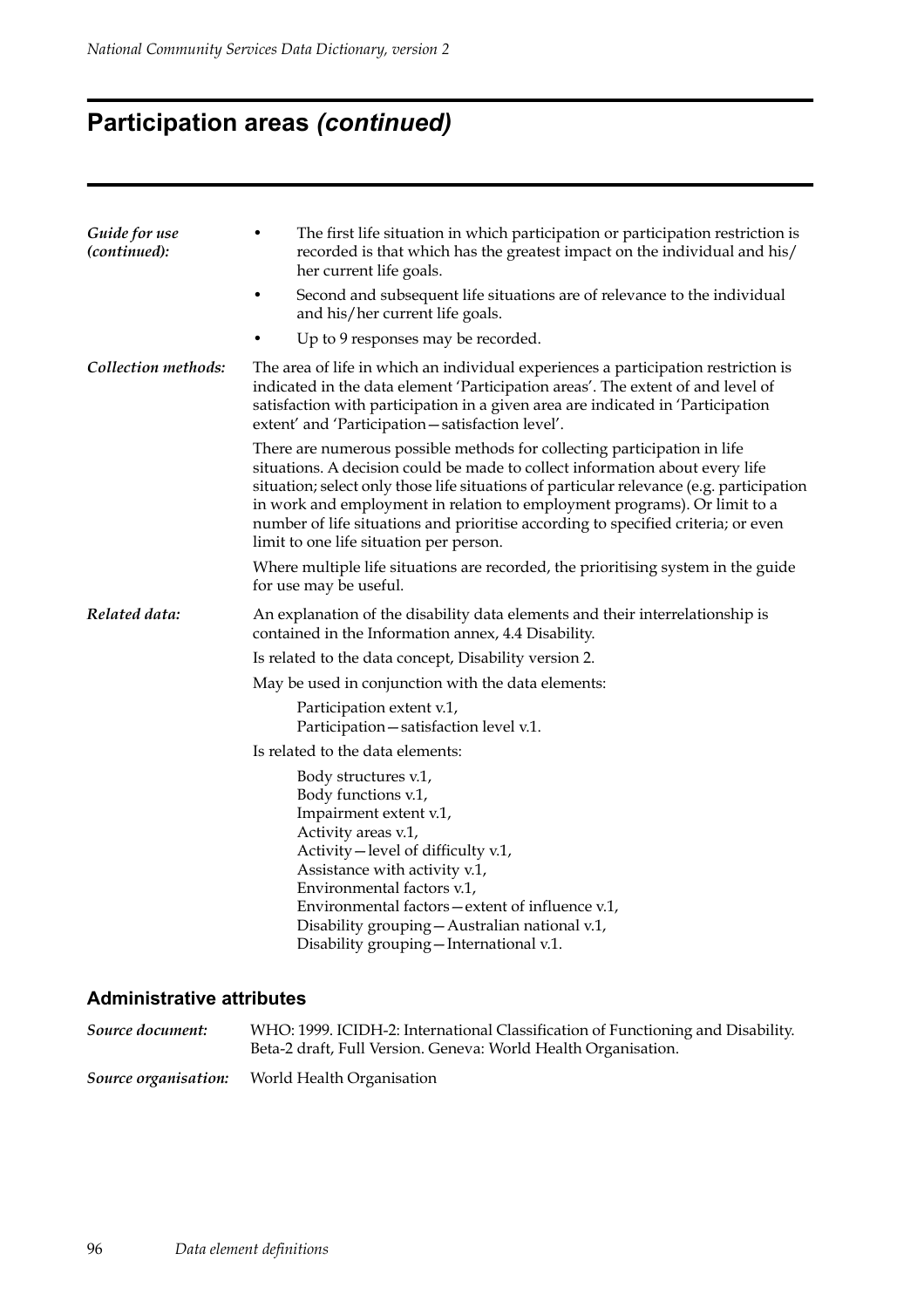### **Participation areas** *(continued)*

*Comments:* Disability is a multi-dimensional and complex concept, which has been described in three dimensions (WHO, 1999): Body structures and functions/impairments, Activity/activity limitation and Participation/participation restriction. Environmental factors interact with all dimensions of functioning and disability. All disability is associated with a health condition, disease or injury.

The data elements relating to disability are based on the draft ICIDH-2, Beta-2, 1999, as the best available conceptualisation suitable to the purpose. The Beta-2 draft is subject to systematic field trials and further consultation until 2001. Use of the ICIDH-2 has not been endorsed by WHO Member States. It is expected that endorsement by the World Health Assembly will be sought in 2001. Further information on the ICIDH-2 can be found on the WHO website: http://www.who.ch/icidh

For further information on disability see the Information Annexe – Disability.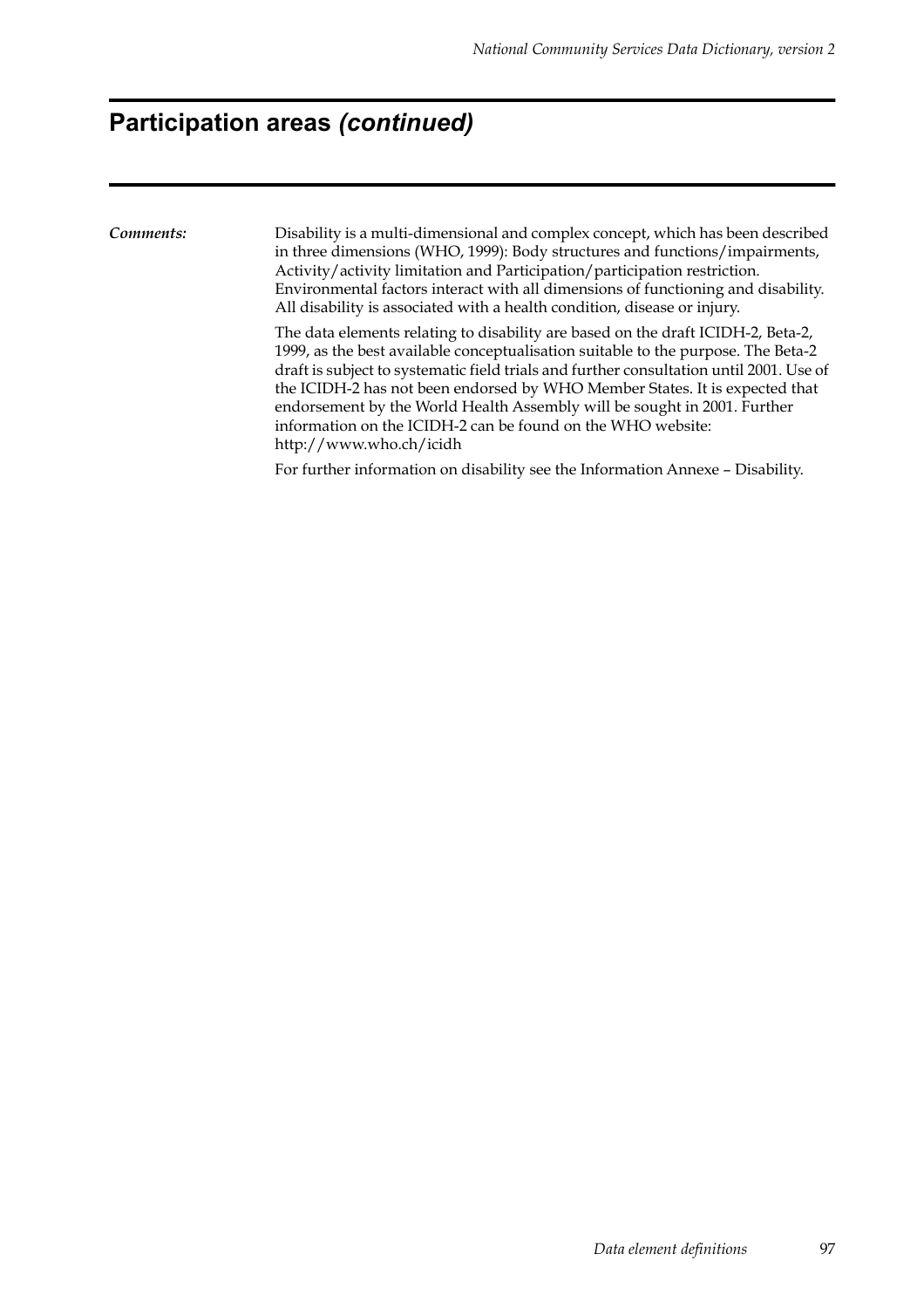# **Participation extent**

| New                        | <b>Status</b>                     | <b>Effective Date</b> | $\log$ . Auth. | ID No. |
|----------------------------|-----------------------------------|-----------------------|----------------|--------|
|                            | TRIAL (WHO field trial)           | 1/07/2000             | <b>NCSIMG</b>  | 000568 |
| <b>NCSI Model Location</b> |                                   | Data Class            | <b>Version</b> |        |
|                            | Person participation/independence | Cross-Program         |                |        |

### **Identifying and definitional attributes**

| <b>DATA ELEMENT</b>                                                                                                                                                                                                                                                                                                                                                                                                                                                                                                                                                                                                                                                                                                                                                                                                                                                                                                                                                                                                                                                                                                 |  |  |  |
|---------------------------------------------------------------------------------------------------------------------------------------------------------------------------------------------------------------------------------------------------------------------------------------------------------------------------------------------------------------------------------------------------------------------------------------------------------------------------------------------------------------------------------------------------------------------------------------------------------------------------------------------------------------------------------------------------------------------------------------------------------------------------------------------------------------------------------------------------------------------------------------------------------------------------------------------------------------------------------------------------------------------------------------------------------------------------------------------------------------------|--|--|--|
| The level of participation in a specified area and the degree of restriction<br>experienced.                                                                                                                                                                                                                                                                                                                                                                                                                                                                                                                                                                                                                                                                                                                                                                                                                                                                                                                                                                                                                        |  |  |  |
| Participation is the nature and extent of a person's involvement in life situations<br>in relation to Health Conditions, Body functions and Structures, Activities and<br>Environmental Factors. Participation restrictions are problems an individual may<br>have in the manner or extent of involvement in life situations.                                                                                                                                                                                                                                                                                                                                                                                                                                                                                                                                                                                                                                                                                                                                                                                       |  |  |  |
| This data element may be used to describe the extent of participation in life<br>situations for an individual. The standard or norm against which an individual's<br>participation is compared is that of an individual without disability in that<br>particular society. The participation restriction records the discordance between<br>the observed participation and the expected participation of an individual without<br>a similar disability. The definition of 'particular society' is not specified and will<br>inevitably give rise to different interpretations. If limiting the interpretation it will<br>be necessary to state the factors which are taken into account, for example, age,<br>gender, ethnicity, religion, education, locality (town, state, rural, remote, urban).<br>Extent of participation is always associated with a health condition. For example<br>a restriction in participation in exchange of information may be recorded when<br>the person has had a stroke, but not when the person is from a non-English<br>speaking background, without a related health condition. |  |  |  |
| A value is attached to restriction of participation (i.e. a participation restriction is<br>a disadvantage). The value is dependent on cultural norms, so that an individual<br>can be disadvantaged in one group or location and not in another place.                                                                                                                                                                                                                                                                                                                                                                                                                                                                                                                                                                                                                                                                                                                                                                                                                                                             |  |  |  |
| As used in ICIDH-2, the notion of participation incorporates as an overarching,<br>international standard formally adopted by the UN Standard Rules on the<br>Equalization of Opportunities for Persons with Disabilities (WHO, 1994). The<br>purpose of the Rules is to ensure that people with disabilities, as members of their<br>societies, may exercise the same rights and obligations as others. The equalisation<br>of opportunities for persons with disabilities is an essential contribution in the<br>general and worldwide effort to mobilise human resources.<br>This data element contributes to the definition of the concept Disability and gives<br>an indication of the experience of disability for a person.                                                                                                                                                                                                                                                                                                                                                                                  |  |  |  |
|                                                                                                                                                                                                                                                                                                                                                                                                                                                                                                                                                                                                                                                                                                                                                                                                                                                                                                                                                                                                                                                                                                                     |  |  |  |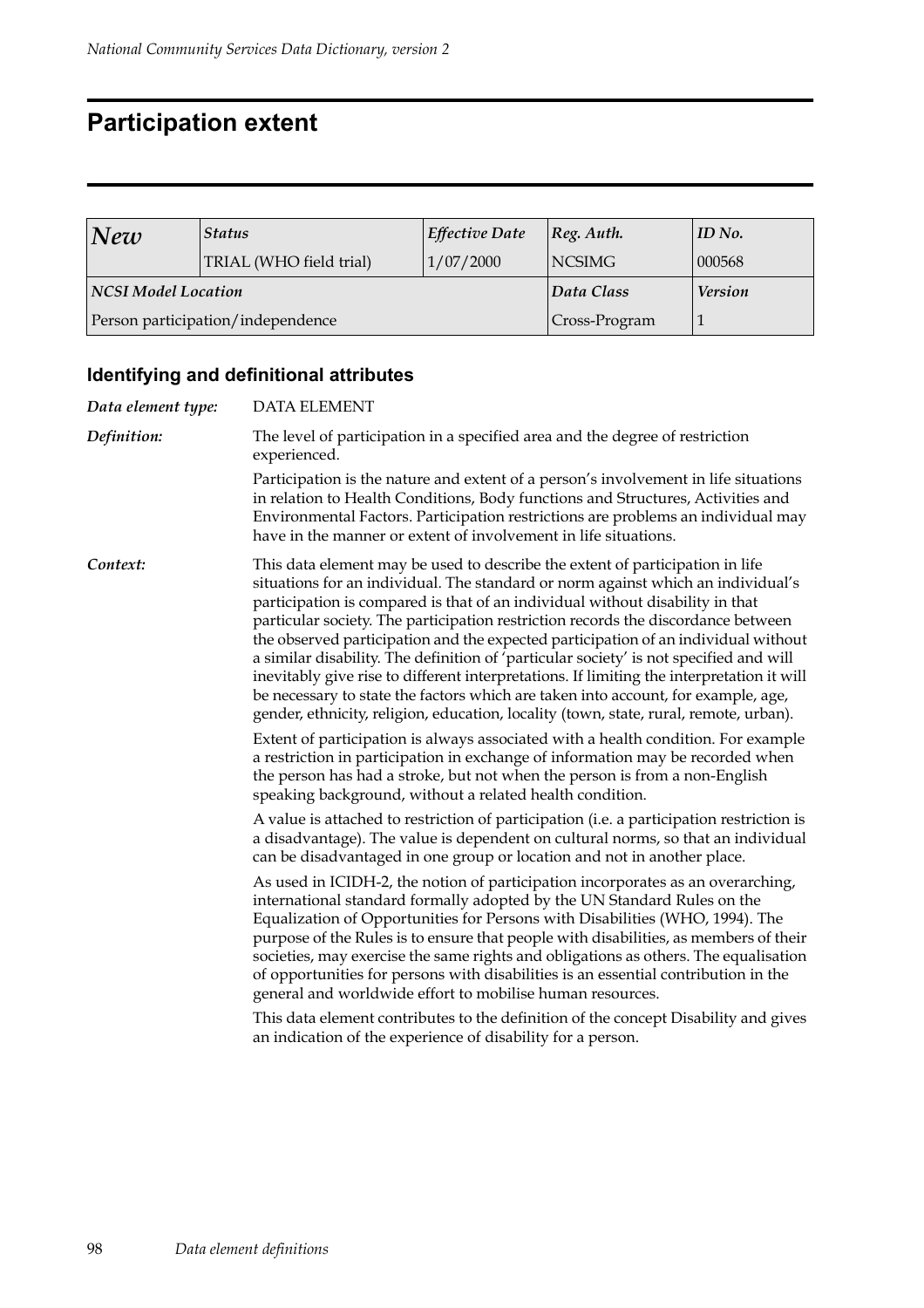# **Participation extent** *(continued)*

| Datatype:                                                                                                                                                                                                                                                                            | Numeric                                                                                                                                                                                                                                                                                                                      |                                                                                                                                                                                                                                                                            |   | Representational form: CODE                                                                                                                                                                                                                                                                         |  |  |
|--------------------------------------------------------------------------------------------------------------------------------------------------------------------------------------------------------------------------------------------------------------------------------------|------------------------------------------------------------------------------------------------------------------------------------------------------------------------------------------------------------------------------------------------------------------------------------------------------------------------------|----------------------------------------------------------------------------------------------------------------------------------------------------------------------------------------------------------------------------------------------------------------------------|---|-----------------------------------------------------------------------------------------------------------------------------------------------------------------------------------------------------------------------------------------------------------------------------------------------------|--|--|
| Field size:                                                                                                                                                                                                                                                                          | Min. 1                                                                                                                                                                                                                                                                                                                       | Max.                                                                                                                                                                                                                                                                       | 1 | Representational layout: N                                                                                                                                                                                                                                                                          |  |  |
| Data domain:                                                                                                                                                                                                                                                                         | $\boldsymbol{0}$                                                                                                                                                                                                                                                                                                             | Not applicable                                                                                                                                                                                                                                                             |   |                                                                                                                                                                                                                                                                                                     |  |  |
|                                                                                                                                                                                                                                                                                      | 1                                                                                                                                                                                                                                                                                                                            | Full participation                                                                                                                                                                                                                                                         |   |                                                                                                                                                                                                                                                                                                     |  |  |
|                                                                                                                                                                                                                                                                                      | $\overline{2}$                                                                                                                                                                                                                                                                                                               |                                                                                                                                                                                                                                                                            |   | Mild participation restriction                                                                                                                                                                                                                                                                      |  |  |
|                                                                                                                                                                                                                                                                                      | 3                                                                                                                                                                                                                                                                                                                            |                                                                                                                                                                                                                                                                            |   | Moderate participation restriction                                                                                                                                                                                                                                                                  |  |  |
|                                                                                                                                                                                                                                                                                      | 4<br>Severe participation restriction                                                                                                                                                                                                                                                                                        |                                                                                                                                                                                                                                                                            |   |                                                                                                                                                                                                                                                                                                     |  |  |
|                                                                                                                                                                                                                                                                                      | 5<br>Complete participation restriction                                                                                                                                                                                                                                                                                      |                                                                                                                                                                                                                                                                            |   |                                                                                                                                                                                                                                                                                                     |  |  |
|                                                                                                                                                                                                                                                                                      | 9                                                                                                                                                                                                                                                                                                                            |                                                                                                                                                                                                                                                                            |   | Not stated/inadequately described                                                                                                                                                                                                                                                                   |  |  |
| Guide for use:                                                                                                                                                                                                                                                                       |                                                                                                                                                                                                                                                                                                                              |                                                                                                                                                                                                                                                                            |   | Participation and participation restrictions are classified in the ICIDH-2, 1999.<br>Refer to the Information Annexe - Disability for further details.                                                                                                                                              |  |  |
|                                                                                                                                                                                                                                                                                      |                                                                                                                                                                                                                                                                                                                              | This data element gives an external rating of the extent of restriction in<br>participation in terms of duration, frequency, manner or outcome. The coding is<br>used with specified Participation areas, for example, 'mild restriction of<br>participation in mobility'. |   |                                                                                                                                                                                                                                                                                                     |  |  |
|                                                                                                                                                                                                                                                                                      | Not applicable is recorded when participation in a life area is not relevant, such<br>as military service for an infant.                                                                                                                                                                                                     |                                                                                                                                                                                                                                                                            |   |                                                                                                                                                                                                                                                                                                     |  |  |
|                                                                                                                                                                                                                                                                                      | Full participation is recorded if a person is involved in this life situation to the<br>extent expected of an individual without disability.<br>Mild participation restriction is recorded where the level of participation of the<br>person is similar but less than the participation of an individual without disability. |                                                                                                                                                                                                                                                                            |   |                                                                                                                                                                                                                                                                                                     |  |  |
|                                                                                                                                                                                                                                                                                      |                                                                                                                                                                                                                                                                                                                              |                                                                                                                                                                                                                                                                            |   |                                                                                                                                                                                                                                                                                                     |  |  |
|                                                                                                                                                                                                                                                                                      | Moderate participation restriction is recorded when the level of participation<br>when compared to that of an individual without disability is reasonably restricted.                                                                                                                                                        |                                                                                                                                                                                                                                                                            |   |                                                                                                                                                                                                                                                                                                     |  |  |
| Severe participation restriction is recorded when the restriction to participation<br>is high or extreme when compared to that of an individual without disability.<br>Complete participation restriction is recorded when the person does not<br>participate in this life situation |                                                                                                                                                                                                                                                                                                                              |                                                                                                                                                                                                                                                                            |   |                                                                                                                                                                                                                                                                                                     |  |  |
|                                                                                                                                                                                                                                                                                      |                                                                                                                                                                                                                                                                                                                              |                                                                                                                                                                                                                                                                            |   |                                                                                                                                                                                                                                                                                                     |  |  |
|                                                                                                                                                                                                                                                                                      |                                                                                                                                                                                                                                                                                                                              |                                                                                                                                                                                                                                                                            |   | Not stated/inadequately described is recorded when there is insufficient<br>information to record extent of participation in any other class.                                                                                                                                                       |  |  |
| Collection method:                                                                                                                                                                                                                                                                   |                                                                                                                                                                                                                                                                                                                              |                                                                                                                                                                                                                                                                            |   | This coding is used in conjunction with specified Participation areas. For example<br>a 'mild restriction in participation in exchange of information'.                                                                                                                                             |  |  |
|                                                                                                                                                                                                                                                                                      |                                                                                                                                                                                                                                                                                                                              |                                                                                                                                                                                                                                                                            |   | The area in which an individual experiences a participation restriction is<br>indicated in the data element 'Participation areas'. The extent of and level of<br>satisfaction with participation in a given area are indicated in 'Participation<br>extent' and 'Participation-satisfaction level'. |  |  |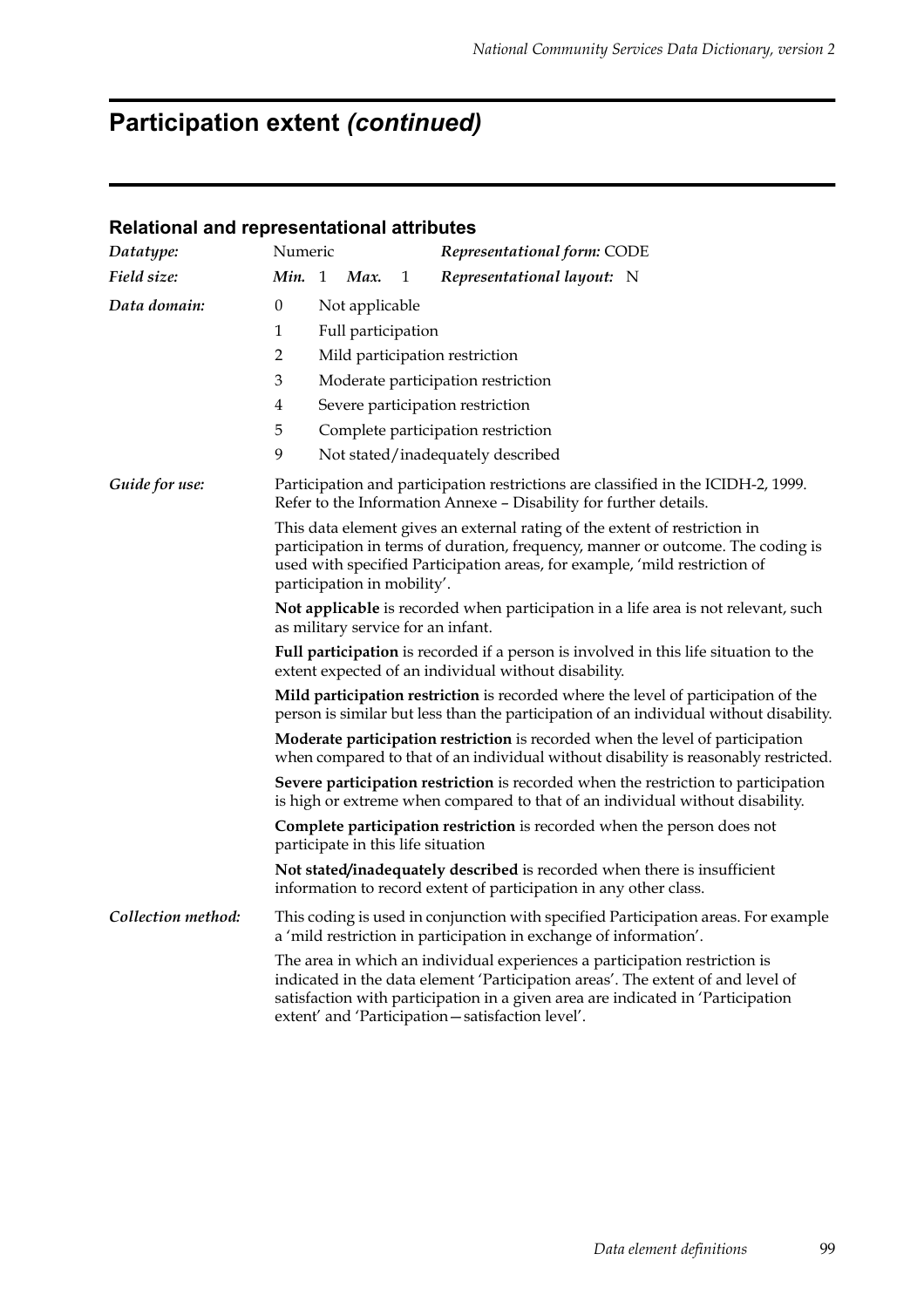### **Participation extent** *(continued)*

| Related data: | An explanation of the disability data elements and their inter-relationship is<br>contained in the Information annex, 4.4 Disability.                                        |  |  |  |
|---------------|------------------------------------------------------------------------------------------------------------------------------------------------------------------------------|--|--|--|
|               | Is related to the data concept, Disability.                                                                                                                                  |  |  |  |
|               | Is used in conjunction with the data elements Participation areas v.1. May be used<br>in conjunction with the data element Participation - satisfaction level v.1.           |  |  |  |
|               | Is related to the data elements:                                                                                                                                             |  |  |  |
|               | Body structures v.1,<br>Body functions v.1,<br>Impairment extent v.1,<br>Activity areas v.1,<br>Activity – level of difficulty v.1,<br>Assistance with activity v.1,         |  |  |  |
|               | Environmental factors v.1,<br>Environmental factors – extent of influence v.1,<br>Disability grouping – Australian national v.1,<br>Disability grouping - International v.1. |  |  |  |

#### **Administrative attributes**

| Source document:     | WHO: 1999. ICIDH-2: International Classification of Functioning and Disability.<br>Beta-2 draft, Full Version. Geneva: World Health Organisation.                                                                                                                                                                                                                                                                                                                                                                                                                                                                                                                          |
|----------------------|----------------------------------------------------------------------------------------------------------------------------------------------------------------------------------------------------------------------------------------------------------------------------------------------------------------------------------------------------------------------------------------------------------------------------------------------------------------------------------------------------------------------------------------------------------------------------------------------------------------------------------------------------------------------------|
| Source organisation: | World Health Organisation                                                                                                                                                                                                                                                                                                                                                                                                                                                                                                                                                                                                                                                  |
| Comments:            | Disability is a multi-dimensional and complex concept, which has been described<br>in three dimensions (WHO, 1999): Body structures and functions/impairments,<br>Activity/activity limitation and Participation/participation restriction.<br>Environmental factors interact with all dimensions of functioning and disability.<br>All disability is associated with a health condition, disease or injury.                                                                                                                                                                                                                                                               |
|                      | The data elements relating to disability are based on the draft ICIDH-2, Beta-2,<br>1999, as the best available conceptualisation suitable to the purpose. The Beta-2<br>draft is subject to systematic field trials and further consultation until 2001. Use of<br>the ICIDH-2 has not been endorsed by WHO Member States. Endorsement by the<br>World Health Assembly is scheduled to be sought in 2001. Further information on<br>the ICIDH-2 can be found on the WHO website: http://www.who.ch/icidh<br>$\mathcal{L}$ and $\mathcal{L}$ and $\mathcal{L}$ and $\mathcal{L}$ and $\mathcal{L}$ and $\mathcal{L}$ and $\mathcal{L}$ and $\mathcal{L}$ and $\mathcal{L}$ |

For further information on disability see the Information Annexe – Disability.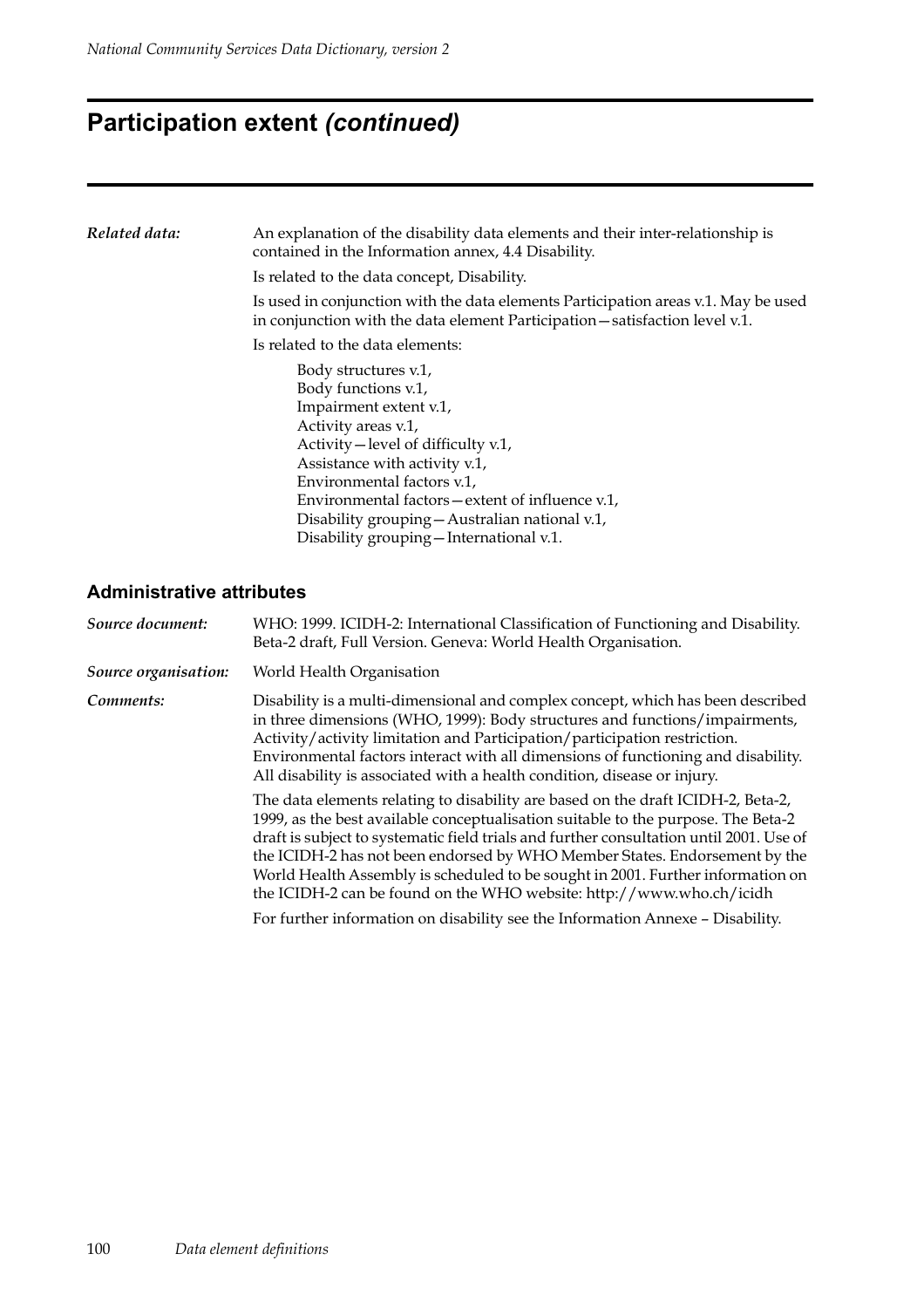### **Participation—satisfaction level**

| New                 | <b>Status</b>                     | <b>Effective Date</b> | $\lvert \text{Reg. } \text{Auth.}$ | ID No. |
|---------------------|-----------------------------------|-----------------------|------------------------------------|--------|
|                     | TRIAL (AIHW trial)                | 1/07/2000             | NCSIMG                             | 000589 |
| NCSI Model Location |                                   | Data Class            | <b>Version</b>                     |        |
|                     | Person participation/independence | Cross-Program         |                                    |        |

#### **Identifying and definitional attributes**

| Data element type: | <b>DATA ELEMENT</b>                                                                                                                                                                                                                                                                                                                                                                                    |
|--------------------|--------------------------------------------------------------------------------------------------------------------------------------------------------------------------------------------------------------------------------------------------------------------------------------------------------------------------------------------------------------------------------------------------------|
| Definition:        | A person's level of satisfaction with participation in relation to their current life<br>goals. Participation is the nature and extent of a person's involvement in life<br>situations in relation to Health Conditions, Body Functions and Structures,<br>Activities and Environmental Factors. Participation restrictions are problems in<br>the manner or extent of involvement in life situations. |
| Context:           | The individual's experience of life situations may be described by this data<br>element in conjunction with 'Participation areas' and 'Participation extent'.                                                                                                                                                                                                                                          |
|                    | This data element may contribute to the definition of disability and give an<br>indication of the experience of disability from a personal perspective.                                                                                                                                                                                                                                                |

| Datatype:      | Numeric                                                                                                                                                                                                                                                                                                                                                                                                                                                                                                                                                                                                       |  |                  |              | Representational form: CODE                                                                                                          |                                                                                          |
|----------------|---------------------------------------------------------------------------------------------------------------------------------------------------------------------------------------------------------------------------------------------------------------------------------------------------------------------------------------------------------------------------------------------------------------------------------------------------------------------------------------------------------------------------------------------------------------------------------------------------------------|--|------------------|--------------|--------------------------------------------------------------------------------------------------------------------------------------|------------------------------------------------------------------------------------------|
| Field size:    | Min. 1                                                                                                                                                                                                                                                                                                                                                                                                                                                                                                                                                                                                        |  | Max.             | $\mathbf{1}$ | Representational layout: N                                                                                                           |                                                                                          |
| Data domain:   | $\theta$                                                                                                                                                                                                                                                                                                                                                                                                                                                                                                                                                                                                      |  | Not applicable   |              |                                                                                                                                      |                                                                                          |
|                | 1                                                                                                                                                                                                                                                                                                                                                                                                                                                                                                                                                                                                             |  |                  |              | High satisfaction with participation                                                                                                 |                                                                                          |
|                | 2                                                                                                                                                                                                                                                                                                                                                                                                                                                                                                                                                                                                             |  |                  |              | Moderate satisfaction with participation                                                                                             |                                                                                          |
|                | 3                                                                                                                                                                                                                                                                                                                                                                                                                                                                                                                                                                                                             |  |                  |              | Moderate dissatisfaction with participation                                                                                          |                                                                                          |
|                | 4                                                                                                                                                                                                                                                                                                                                                                                                                                                                                                                                                                                                             |  |                  |              | Extreme dissatisfaction with participation                                                                                           |                                                                                          |
|                | 5                                                                                                                                                                                                                                                                                                                                                                                                                                                                                                                                                                                                             |  | No participation |              |                                                                                                                                      |                                                                                          |
|                | 6                                                                                                                                                                                                                                                                                                                                                                                                                                                                                                                                                                                                             |  |                  |              | No participation and none desired                                                                                                    |                                                                                          |
|                | 9                                                                                                                                                                                                                                                                                                                                                                                                                                                                                                                                                                                                             |  |                  |              | Not stated/inadequately described                                                                                                    |                                                                                          |
| Guide for use: | Participation and participation restrictions are classified in the ICIDH-2, 1999.<br>Refer to the Information Annexe - Disability for further details.<br>This data element gives a rating of the degree of satisfaction experienced in<br>participation, in relation to a person's current life goals. Choice and autonomy are<br>key aspects of satisfaction and quality of life for all people. Satisfaction with<br>participation may also, be affected by duration, frequency, manner or outcome of<br>participation. Duration and frequency may be less than or more than desired by<br>the individual. |  |                  |              |                                                                                                                                      |                                                                                          |
|                |                                                                                                                                                                                                                                                                                                                                                                                                                                                                                                                                                                                                               |  |                  |              |                                                                                                                                      |                                                                                          |
|                | Not applicable is recorded when participation in a life situation is not relevant,<br>such as military service for an infant.                                                                                                                                                                                                                                                                                                                                                                                                                                                                                 |  |                  |              |                                                                                                                                      |                                                                                          |
|                |                                                                                                                                                                                                                                                                                                                                                                                                                                                                                                                                                                                                               |  |                  |              | High satisfaction with participation is recorded if a person is involved in the<br>terms of duration, frequency, manner and outcome. | specified life situation as he or she wishes, to fulfil his or her current life goals in |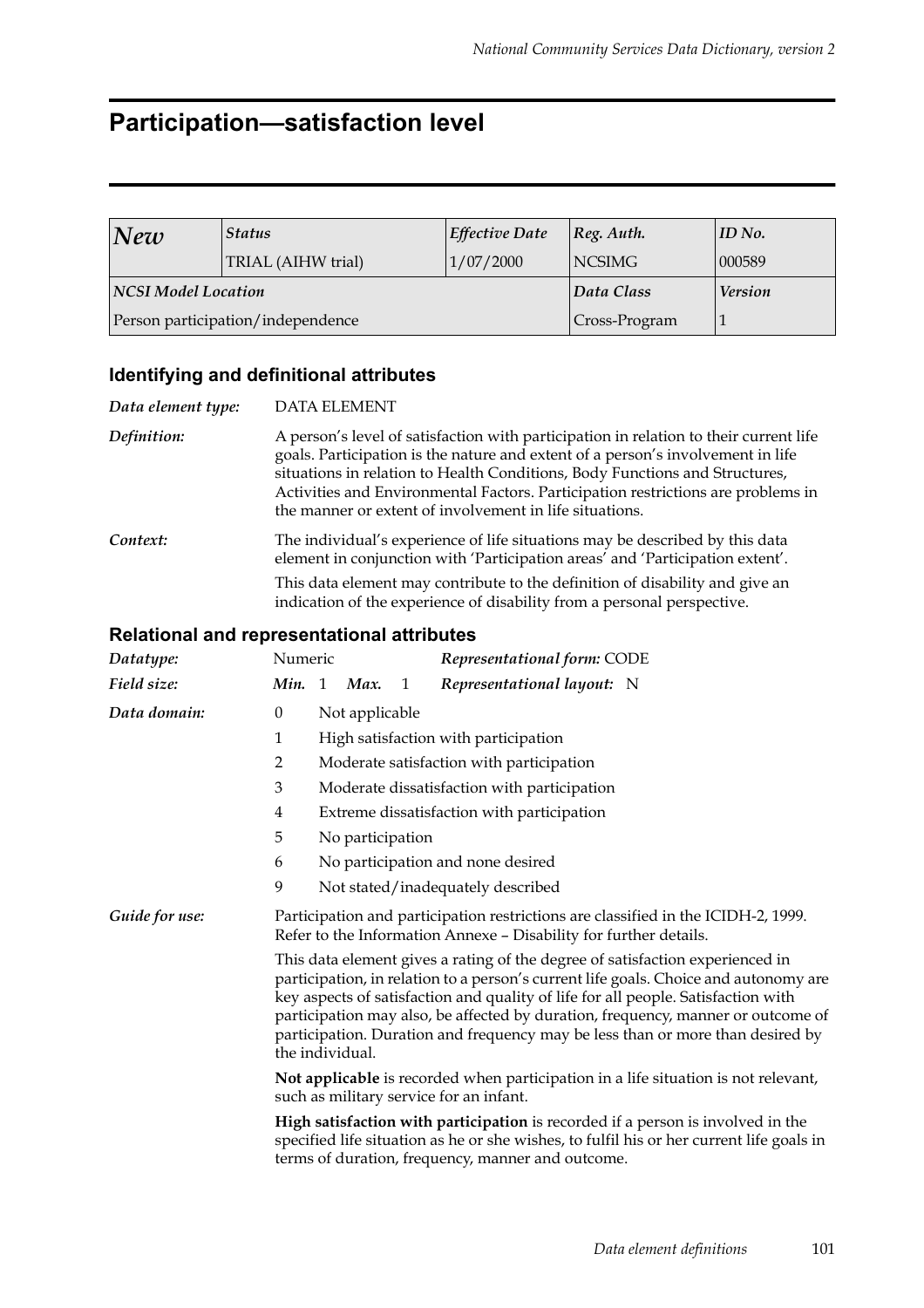# **Participation – satisfaction level** *(continued)*

| Guide for use:      | Moderate satisfaction with participation is recorded if the person is reasonably<br>satisfied with their participation in this life situation. This could occur if one of<br>the criteria (duration, frequency, manner or outcome) is not fulfilled and that<br>criterion is not critical to the person's goals. For example, the person does not<br>participate in the specified life situation as frequently as wished, but the other<br>criteria are met and the frequency is not so affected that it is critical to the<br>person's satisfaction.                                                                                                    |  |  |  |  |
|---------------------|----------------------------------------------------------------------------------------------------------------------------------------------------------------------------------------------------------------------------------------------------------------------------------------------------------------------------------------------------------------------------------------------------------------------------------------------------------------------------------------------------------------------------------------------------------------------------------------------------------------------------------------------------------|--|--|--|--|
|                     | Moderate dissatisfaction with participation is recorded if two or three criteria<br>(duration, frequency, manner or outcome) are not fulfilled, but are not so badly<br>affected, in relation to the person's goals in that life area, that the person is<br>extremely dissatisfied. For example, a person is able to participate in work, but is<br>placed in supported employment rather than employment in the open labour<br>market. This is not in line with the person's goals, so the manner and outcome of<br>the participation are not fulfilled.                                                                                               |  |  |  |  |
|                     | Extreme dissatisfaction with participation is recorded when all criteria<br>(duration, frequency, manner and outcome) are not fulfilled for the specified life<br>situation, or where any of the criteria are so badly affected in relation to the<br>person's goals that they consider themselves to be extremely dissatisfied with this<br>life area. An example of the latter would arise when a person is extremely<br>dissatisfied with participation in interpersonal activities because his/her goal in<br>terms of duration of visits is never fulfilled, although the other three criteria<br>(frequency, manner and outcome) may be fulfilled. |  |  |  |  |
|                     | No participation is recorded when the person does not participate in this life<br>situation in line with his or her own goals, i.e. in an area where they wish to<br>participate.                                                                                                                                                                                                                                                                                                                                                                                                                                                                        |  |  |  |  |
|                     | No participation and not desired is recorded when the person does not<br>participate in this area, but does not wish to do so.                                                                                                                                                                                                                                                                                                                                                                                                                                                                                                                           |  |  |  |  |
|                     | Not stated/inadequately described is recorded when there is insufficient<br>information to record satisfaction with participation in any other category.                                                                                                                                                                                                                                                                                                                                                                                                                                                                                                 |  |  |  |  |
| Collection methods: | This coding is used in conjunction with specified Participation areas. For example<br>a person's 'moderate satisfaction with participation in exchange of information'.                                                                                                                                                                                                                                                                                                                                                                                                                                                                                  |  |  |  |  |
|                     | The area in which an individual experiences a participation restriction is<br>indicated in the data element 'Participation areas. The extent of and level of<br>satisfaction with participation in a given area are indicated in 'Participation<br>extent' and 'Participation-satisfaction level'                                                                                                                                                                                                                                                                                                                                                        |  |  |  |  |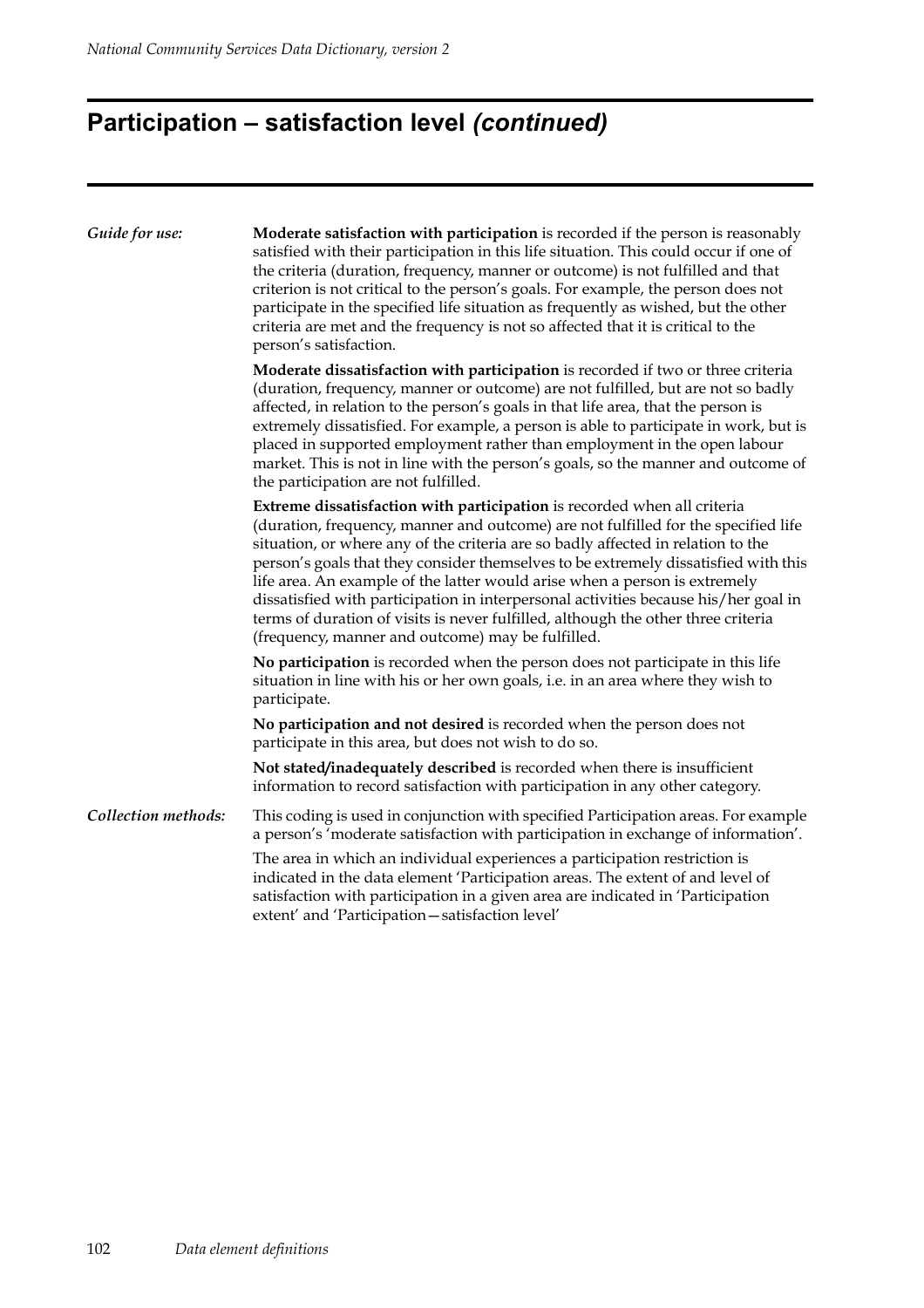### **Participation – satisfaction level** *(continued)*

#### **Administrative attributes**  *Related data:* An explanation of the disability data elements and their interrelationship is contained in the Information annex, 4.4 Disability. Is related to the data concept, Disability v.1. Is used in conjunction with the data elements, Participation areas v.1 and Participation extent v.1. Is related to the data elements: Body structures v.1, Impairment extent v.1, Activity areas v.1, Activity—level of difficulty v.1, Assistance with activity v.1, Environmental factors v., Environmental factors—extent of influence v.1, Disability grouping—Australian national v.1, Disability grouping—International v.1. *Source document:* WHO: 1999. ICIDH-2: International Classification of Functioning and Disability. Beta-2 draft, Full Version. Geneva: World Health Organisation. *Source organisation:* World Health Organisation *Comments:* Disability is a multi-dimensional and complex concept which, has been described in three dimensions (WHO, 1999): Body structures and functions/impairments, Activity/activity limitation and Participation/participation restriction. Environmental factors interact with all dimensions of functioning and disability. All disability is associated with a health condition, disease or injury.

The data elements relating to disability are based on the draft ICIDH-2, Beta-2, 1999, as the best available conceptualisation suitable to the purpose. The Beta-2 draft is subject to systematic field trials and further consultation until 2001. Use of the ICIDH-2 has not been endorsed by WHO Member States. Endorsement by the World Health Assembly is scheduled to be sought in 2001. Further information on the ICIDH-2 can be found on the WHO website: http://www.who.ch/icidh

For further information on disability see the Information Annexe– Disability